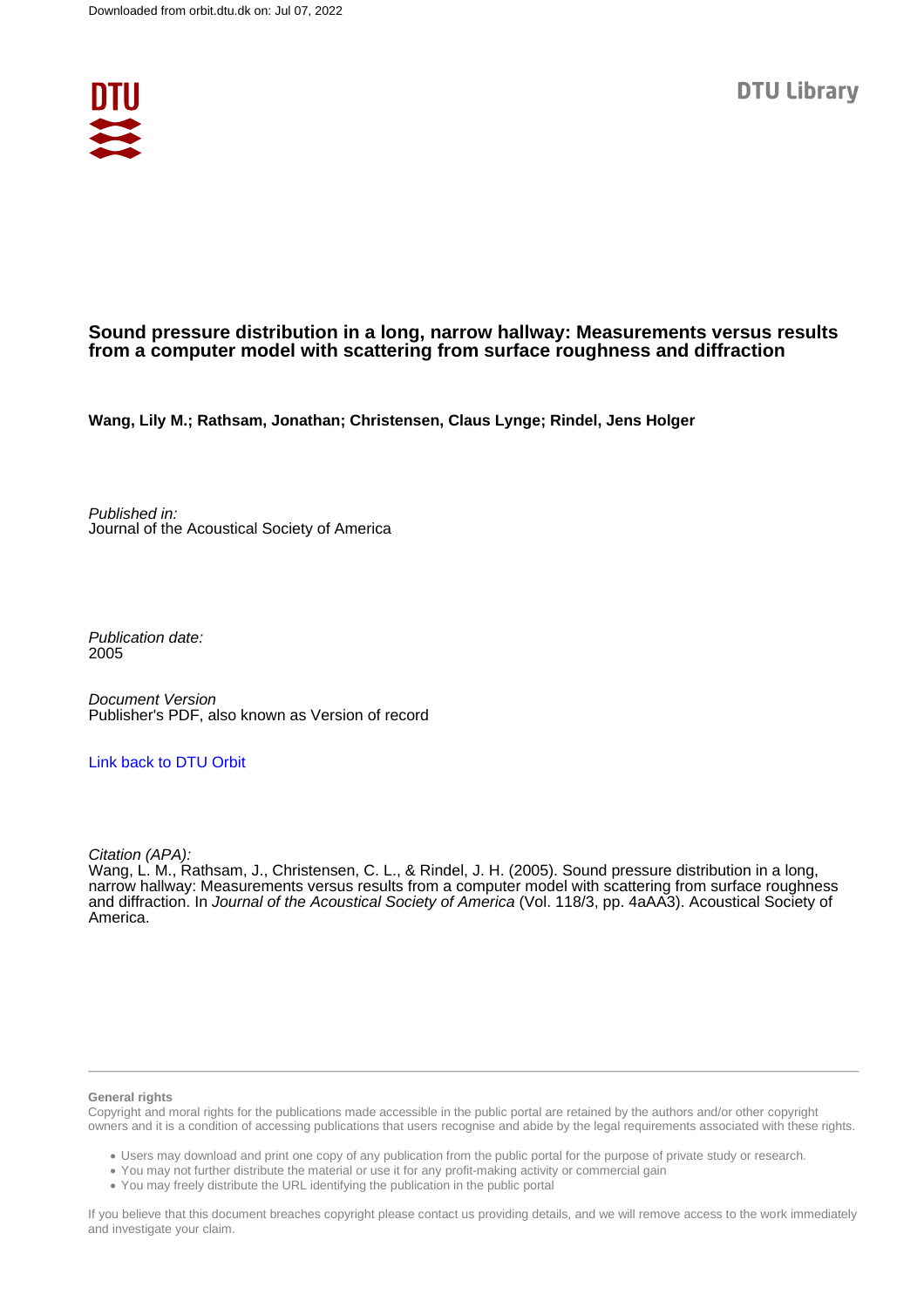# **Session 4aAA**

# **Architectural Acoustics: Early Reflections on Reflections**

Peter D'Antonio, Cochair

*RPG Diffusor Systems Inc., 651C Commerce Dr., Upper Marlboro, MD 20774*

Trevor Cox, Cochair

*RPG Diffusor Systems Inc., 651C Commerce Dr., Upper Marlboro, MD 20774*

**Chair's Introduction—9:00**

# *Contributed Papers*

# **9:05**

**4aAA1. Creative reflections—the strategic use of reflections in** multitrack music production. Alexander Case (Dept. of Music, Sound Recording Technol., Univ. of Massachusetts Lowell, 35 Wilder St., Lowell, MA 01854, alex\_case@uml.edu-

There is a long tradition of deliberately capturing and even synthesizing early reflections to enhance the music intended for loudspeaker playback. The desire to improve or at least alter the quality, audibility, intelligibility, stereo width, and/or uniqueness of the audio signal guides the recording engineer's use of the recording space, influences their microphone selection and placement, and inspires countless signal-processing approaches. This paper reviews contemporary multitrack production techniques that specifically take advantage of reflected sound energy for musical benefit.

#### **9:20**

**4aAA2. Simulating the acoustics of classical sound recording techniques in rooms.** Jonas Braasch, William L. Martens, and Atsushi Marui CIRMMT, Faculty of Music, McGill Univ., 555 Sherbrooke St. West, Montreal, QC H3A 1E3, Canada)

Recently, a method to position sound sources in 3-D space using virtual microphone control has been proposed [J. Acoust. Soc. Am. 117, 2391]. In this computer-generated environment, gains and delays between a virtual sound source and virtual microphones are calculated according to their distances and the axis orientations of the microphone directivity patterns. In the follow-up study reported here, it was investigated how to best simulate the influence of a room on the virtual microphone recording. For this purpose, a virtual rectangular room was created using the mirrorimage technique (up to second-order reflections). The room dimensions were copied from an existing concert space at McGill University. Late reverb was created using a multiple feedback delay network with a timevariant architecture to enable modulation. To evaluate the system, measured impulse responses between a sound source and a five-channel microphone setup were compared to the virtual impulse responses for the same room/microphone-placement configuration. Among the tested parameters was the signal ratio between direct sound source and reflections as a function of the microphone placement and choice of microphone directivity patterns. The coherence between the simulated microphone signals was adjusted as well from the measured data. [Work supported by NSERC and VRQ.

**9:35**

**4aAA3. Sound-pressure level distribution in a long, narrow hallway: Measurements versus results from a computer model with scattering from surface roughness and diffraction.** Lily M. Wang, Jonathan Rathsam (Architectural Eng. Program., Univ. of Nebraska-Lincoln, Peter Kiewit Inst., 1110 S. 67th St., Omaha, NE 68182-0681, lwang4@unl.edu), Claus L. Christensen, and Jens H. Rindel Tech. Univ. of Denmark, DK-2800 Kgs. Lyngby, Denmark)

The sound-pressure level distribution down a long, narrow hallway due to a sound source at one end does not decrease linearly along the length of the hall. This characteristic may be due to the changing behavior of scattering that occurs down the length of the hallway, which is distanceand angle-dependent. A new scattering method that incorporates these effects has been implemented in the room acoustic computer modeling program, ODEON [C. L. Christensen and J. H. Rindel, Forum Acusticum, Budapest (2005)]. A comparison of the results from an ODEON model with real-world measurements along a long, narrow hallway on the campus of the Technical University of Denmark is provided in this paper. Work supported by the NSF.

#### **9:50**

**4aAA4. Surface characterization from the point of view of an acoustical consultant.** Scott D. Pfeiffer, Jacob Ament, Zackary Belanger, Molly Norris (Kirkegaard Assoc., 801 West Adams St., 8th Fl., Chicago, IL 60607), and Tim Gulsrud (Kirkegaard Assoc., Boulder, CO 80302)

The practical characterization of the acoustical properties of absorption, diffusion, and transparency of surfaces is an area where the application of physical acoustic techniques may be more applicable than typical architectural acoustical parameters. Understanding the diffusive behavior of surfaces is crucial to the design of spaces, but cumbersome to quantify, requiring different techniques depending on the question being asked. Past studies conducted by Kirkegaard Associates on products for partial reflection, diffusion, nominal transparency, and the results of a recent implementation of the current proposed Audio Engineering Society standard AES-4id-2001 are discussed with respect to the need to make design decisions and implement products for fulfillment of an acoustic design process. The viability of using a single-valued diffusion coefficient is discussed with respect to the needs of the acoustical consulting community, while still exploring the possibility of alternative characterization methods.

**1998** J. Acoust. Soc. Am., Vol. 118, No. 3, Pt. 2, September 2005 Joint 150th Meeting/NOISE-CON 2005 **1998**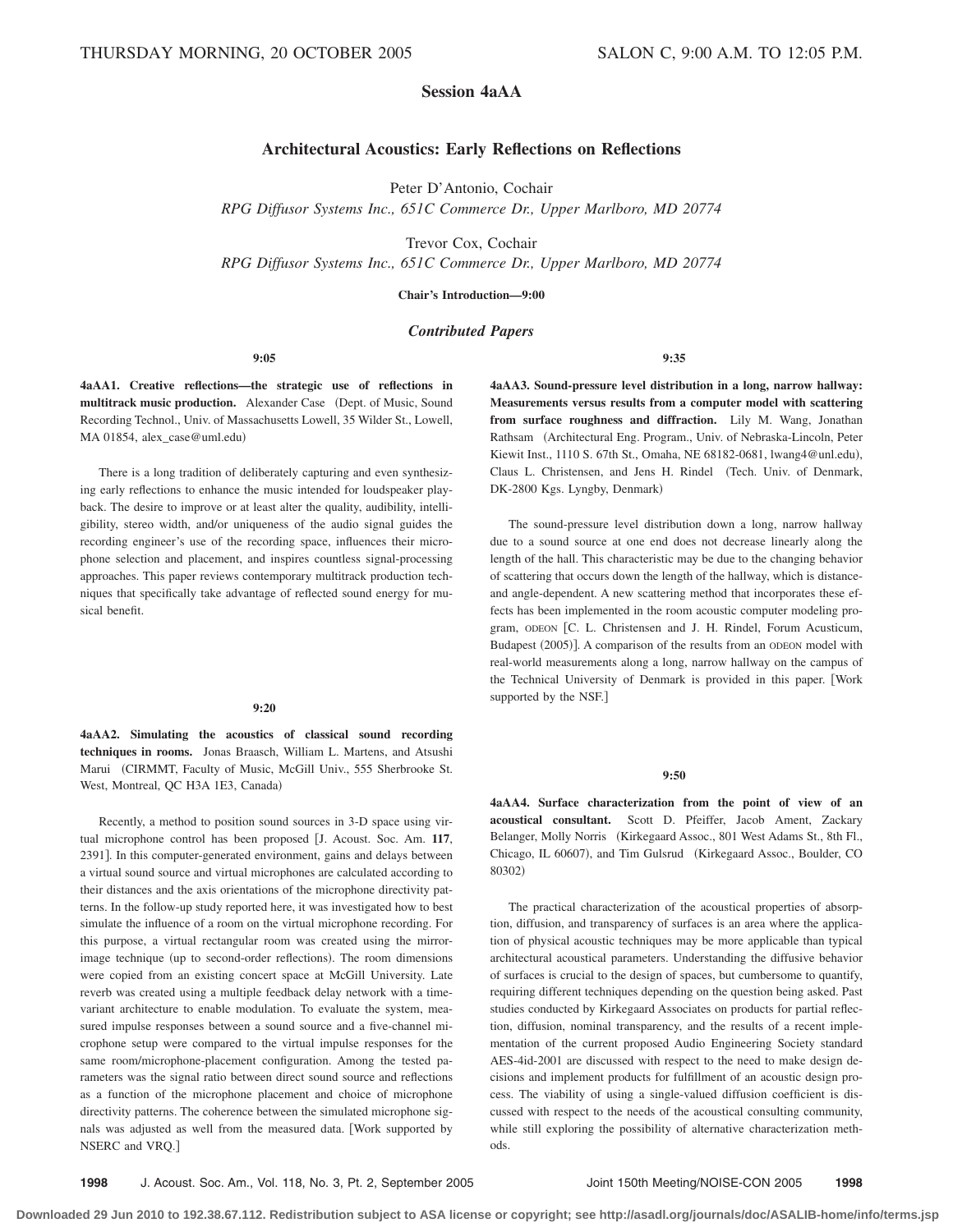**4aAA5. A narrow-band analysis of reflected magnitude and phase from six reflector panel arrays.** Jonathan Rathsam, Lily M. Wang Architectural Eng. Program, Univ. of Nebraska-Lincoln, 247 PKI, 1110 S. 67th St., Omaha, NE 68182-0681, jrathsam@mail.unomaha.edu), and Rendell R. Torres (Rensselaer Polytechnic Inst., Troy, NY 12180-3590)

This investigation analyzes measurements of the reflected sound field from various reflector panel arrays. A previous study by the third author R. R. Torres and M. Vorlaender, ''Scale-model MLS-measurements of scattering from overhead panel arrays," Acta Acustica (in press)] measured impulse responses using the maximum length sequence method at various receiver positions from six scale-model panel arrays of different sizes and densities. This study included an octave band analysis of reflected magnitude as a function of receiver position. The current authors have extended the research by conducting a narrow-band analysis of magnitude and phase of the reflected sound fields for three of the panel arrays J. Rathsam, L. M. Wang, and R. R. Torres, J. Acoust. Soc. Am. **117**,  $2499(A)$  (2005)]. This study revealed a close relationship between phase and magnitude. The current work continues the analysis of reflected phase and magnitude for the three additional reflector panel arrays. The newer arrays are more complex and may reveal the effects of multiple diffraction more clearly than the previous three arrays.

#### **10:20–10:35 Break**

#### **10:35**

**4aAA6.** A stable transient boundary element method (BEM) for diffuser scattering. Jonathan A. Hargreaves and Trevor J. Cox (Univ. of Salford, M5 4WT, UK-

Boundary element methods (BEM) may be used to model scattering from hard rigid surfaces such as diffusers. They have the advantage over volumetric methods that only the surface need be meshed and the surface velocity potential found. Unlike the more widely used single frequency methodology, transient BEM discretizes integral equations to produce an iterative system that is marched on in time from known initial conditions to calculate how the velocity potential varies over time. This iterative process can be unstable, and this is one reason why transient BEM is not more widely used. Previous works on transient BEMs have focused on idealized surfaces, such as spheres and plates. However, little is published on the performance of these methods for more complex surfaces of interest, such as Schröder diffusers. Consequently, this paper presents an implicit scheme suitable for a surface comprising thin and solid sections. Such an implicit scheme has the benefits of not constraining time-step duration to the smallest surface detail, and brings stability benefits. Numerical integration is carried out efficiently and accurately by conversion to contour integrals. Accuracy and stability is investigated by comparison to a verified single frequency BEM.

#### **10:50**

# **4aAA7. Wavelet transform use for reflection analysis in architectural** acoustics. Zackery Belanger (Kirkegaard Assoc., 801 West Adams St. 8th Fl., Chicago, IL 60607)

The use of wavelet transforms in the realm of architectural acoustics is discussed as an alternative to more traditional frequency-analysis techniques. Wavelet transforms allow the time and frequency information of a signal to be viewed simultaneously, providing a valuable way to study the frequency content of individual reflections and the frequency structure of impulse responses. Discussion will focus on the application of wavelet transforms to project work at Kirkegaard Associates.

**4aAA8. Acoustics of a planetarium.** Micah Shepherd, Timothy W. Leishman, and Sentagi Utami (Acoust. Res. Group, Dept. of Phys. and Astron., Brigham Young Univ., C110 ESC BYU, Provo, UT 84602)

Brigham Young University has recently constructed a planetarium with a 38-ft.-diameter dome. The facility also serves as a classroom. Since planetariums typically have poor acoustics due to their domed ceiling structures, acoustical recommendations were requested before its construction. The recommendations were made in an attempt to create an acceptable listening environment for lectures and other listening events. They were based in part on computer models and auralizations intended to predict the effectiveness of several acoustical treatments on the outer walls and on the dome itself. The recommendations were accepted and the planetarium was completed accordingly. A series of acoustical measurements was subsequently made in the room and the resulting acoustical parameters were mapped over the floor plan. This paper discusses these results and compares them with the predictions of the computer models.

#### **11:20**

**4aAA9. A novel approach to achieving significant reverberation control in performance halls.** David A. Conant and William Chu McKay Conant Brook, Inc., 5655 Lindero Canyon Rd., Ste. 325, Westlake Village, CA 91362, DConant@MCBinc.com)

Conventional methods for achieving broadband, variable sound absorption in large halls normally include heavy application of soundabsorptive drapery and/or thick fibrous panels, applied near available surfaces below, at, and in volumes above the catwalk plane. Occasionally, direct adjustments to room air volume are also provided to effect doublesloped decays. The novel method described here combines carefully located, broad scattering and absorption in singular architectural elements and was applied to a new, 1200-seat concert hall. A change of 0.70 s RT60 in midfrequency is achieved in a visually dramatic manner while neither materially changing room volume nor introducing often-maligned drapery. The aggregate of reverberation control methodologies employed reduces the unoccupied RT60 at midfrequencies from about 3.2 to 1.7 s in this space programed principally for music, including pipe organ. Results of MLS measurements including binaural measurements and binaural recordings of anechoic material and CATT-acoustic modeling and auralizations are discussed.

#### **11:35**

**4aAA10. Development of a new fabric canopy material.** Zackery Belanger (Kirkegaard Assoc., 801 West Adams St. 8th Fl., Chicago, IL 60607)

The unique requirements of two concert halls, one existing and one new, have driven the development of a new fabric canopy material with beneficial reflection and transmission spectra. The development process is highlighted, including motivation, material choice, testing, and challenges such as absorption issues and architectural requirements. The potential of the fabric for use in other acoustic environments is also discussed.

#### **11:50**

**4aAA11. Evaluation of diffuse reflections in a 1:10 scale model hall.** Jin Yong Jeon, Jong Kwan Ryu, and Yong Hee Kim (School of Architectural Eng., Hanyang Univ., Seoul 133-791, Korea, jyjeon@hanyang.ac.kr)

The acoustical properties of a multipurpose hall (opera mode) were measured in a 1:10 scale model to investigate the effect of diffuse reflections. Measurements were made in stall areas with and without diffusers on the walls adjacent to the pit and on the side walls. The diffusers consisted of 15- to 25-cm-high hemispheres and 25-cm high polygons. A mix of these diffusers was used to cover about 40% of the area of the side walls. It was found that 1-IACCE3 increased at positions close to the walls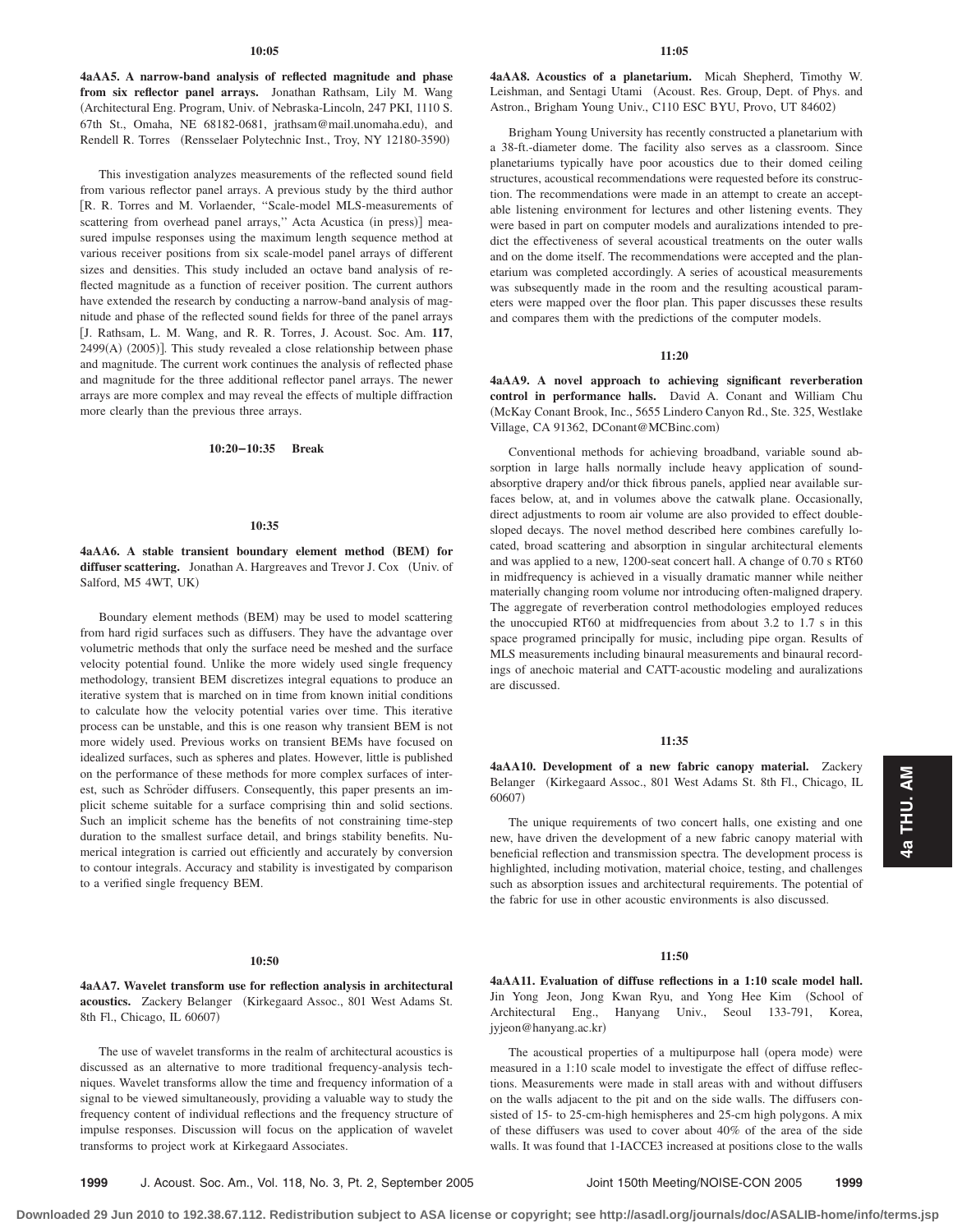adjacent to the pit and the first reflection with maximum amplitude increased in some seats. The possibility of diffuse reflections either hitting the proscenium wall or soffit close to the side wall first, as well as reflections coming from both sides of the hall explains the reason for the bunch

of early reflections in the impulse responses. The effect of diffusers at each receiver position was investigated via subjective evaluation. The results from the subjective evaluation indicated that diffuse reflections were preferred to specular reflections.

# THURSDAY MORNING, 20 OCTOBER 2005 HENNEPIN ROOM, 9:00 TO 11:00 A.M.

# **Session 4aAB**

# **Animal Bioacoustics: Topics in Bioacoustics**

Michael J. Ferragamo, Chair *Gustavus Adolphus College, Dept. of Biology, St. Peter, MN 56082*

## *Contributed Papers*

**9:00**

**4aAB1.** Whistle repertoire of bottlenose dolphins (*Tursiops truncatus*) in the Mississippi Sound. Erica N. Hernandez, Stan Kuczaj (Univ. of Southern Mississippi, 118 College Dr., Box 5025, Hattiesburg, MS 39402), and Moby Solangi (Inst. for Marine Mammal Studies, Gulfport, MS 39502)

The whistle repertoire of wild bottlenose dolphins *Tursiops truncatus* in the Mississippi Sound, part of the northern Gulf of Mexico, was investigated. There is a large population of dolphins in this area, and many dolphins that are now housed in zoos and aquariums were captured in the Mississippi Sound. This paper reports the types of whistles that are predominant in this area, and how these whistles are used in the context of concurrent surface behavior. Over the course of 1 year (April 2004–March 2005), dolphin whistles were recorded as part of an ongoing study of the effects of human activity on wild bottlenose dolphins. The surface behavior of the focal group was categorized at 1-min intervals as follows: mill, travel, mill/travel, feed, social, with boat, or with shrimp boat. Whistles were then categorized as one of the following: upsweep, downsweep, convex, concave, sine, or constant frequency. Preliminary analysis of the data suggests that both the rate of whistling and the types of whistles produced vary as a function of dolphin behavior. Further analysis of the data will reveal if different types of whistles are associated with specific surface behavior categories. [Research supported by Department of Commerce.]

#### **9:15**

**4aAB2. Sound-conducting mechanisms for echolocation hearing of a** dolphin. Vyacheslav A. Ryabov (Karadag Natural Reserve Natl. Acad. of Sci. of Ukraine, Kurortnoe, Feodosiya 98188, Crimea, Ukraine, ryaboff@ukr.net-

The morphological study of the lower jaw of a dolphin *Tursiops trun*catus p.), and the modeling and calculation of its structures from the acoustic point of view have been conducted. It was determined that the cross-sectional area of the mandibular canal (MC) increases exponentially. The MC represents the acoustical horn. The mental foramens (MFs) is positioned in the horn throat, representing the nonequidistant array of waveguide delay lines (NAWDL). The acoustical horn ensures the traveling wave conditions inside the MC and intensifies sonar echoes up to 1514 times. This "ideal" traveling wave antenna is created by nature, representing the combination of the NAWDL and the acoustical horn. The dimensions and sequence of morphological structures of the lower jaw are optimal both for reception and forming the beam pattern, and for the amplification and transmission of sonar echoes up to the bulla tympani. Morphological structures of the lower jaw are considered as components of the peripheral section of the dolphin echolocation hearing.

**9:30**

**4aAB3. Automatic recognition of harmonic bird sounds.** Jason R. Heller (Dept. of Appl. Math, Stony Brook Univ., Stony Brook, NY 11794, hellerjr@ams.sunysb.edu) and John D. Pinezich (Adv. Acoust. Concepts, Hauppauge, NY 11788)

The method of sound recognition relies on a transformation of a sound into a spectrogram followed by extraction of the harmonics as curves. The extracted curves are called *frequency tracks*. A procedure called *find\_feasible\_sets* is used to extract sets of tracks that may correspond to harmonic sounds. If a set of tracks overlap each other sufficiently in time, then the set is designated a *feasible set*. Following the extraction of the feasible sets, the procedure *find\_maximal\_subsets* is applied to each feasible set. This procedure uses a function called *harmonic\_relate* that determines if two tracks are harmonically related. All tracks that are not harmonically related to any other tracks in the feasible set are discarded. Furthermore, the feasible set is divided into *maximal subsets*. A maximal subset is a subset of the feasible set in which every track is harmonically related to one fixed track in the set called the *reference track* but no other tracks in the feasible set are related to the reference track. Each frequency track in a track set is transformed into a *feature vector* whose components describe the frequency, slope, and shape of the track. The species of birds analyzed are bluejay and herring gull.

#### **9:45**

**4aAB4. An optimized toolchain for predicting directivity patterns** from digital representations of biological shapes. Rolf Müller (School of Phys. and Microelectronics, Shandong Univ., Hongjia Lou 5, Jinan, China, mueller@sdu.edu.cn-

Animals have evolved intricate shapes which diffract emitted or received sound and thereby generate a specific directivity pattern. Computer-tomographic methods can generate high-resolution digital representations of these morphological structures in the form of threedimensional voxel arrays. However, predicting acoustic directivity patterns from these representations with numerical methods can incur high computational cost, e.g., for large structures with fine detail and/or high wave numbers (as in bats and dolphins). Here, the design of a toolchain is described which can handle all steps of deriving a directivity prediction from a voxel representation: generation of a finite-element mesh, assembly of the system matrix, computation of an approximate solution, forward projection into the far field. All individual operations are performed by self-contained tools, which communicate through files. This gives access to intermediate results and limits re-execution upon parameter changes to downstream steps. At each stage, optimizations can be made based on the specifics of the problem such as the regular structure of the voxel array and the distance independence of the directivity. Use of these optimizations has resulted in a highly efficient performance, which is documented by measures for execution speed, memory usage, and accuracy.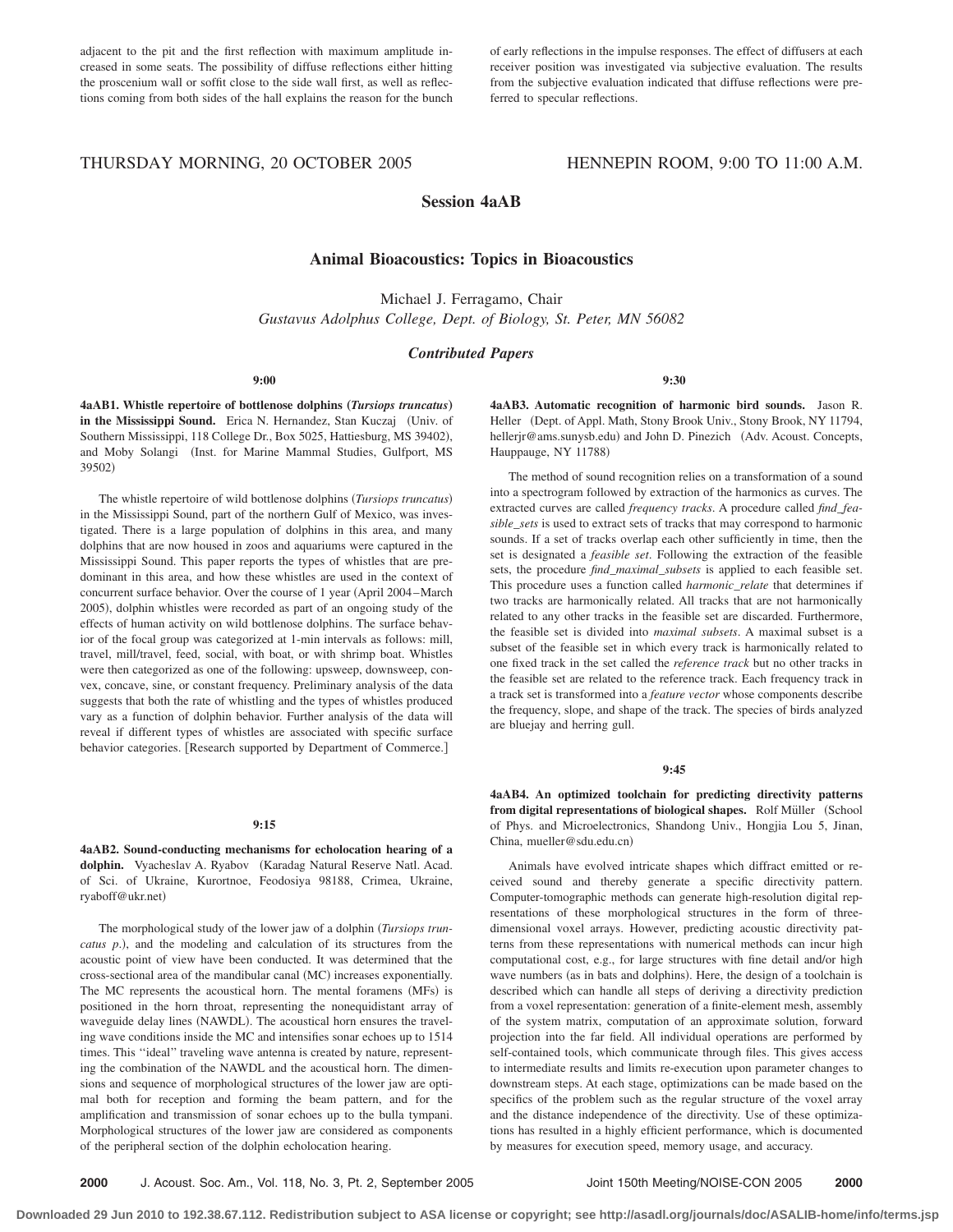#### **10:00–10:15 Break**

#### **10:15**

**4aAB5. Equine acoustics: Anatomy of a whinny.** David G. Browning Dept. of Phys., Univ. of Rhode Island, 2 Lippitt Rd., Kingston, RI 02881, decibeldb@aol.com) and Peter M. Scheifele (Dept. of Animal Sci., Univ. of Connecticut, Storrs, CT 06269)

Of the roughly nine different vocalizations of a horse, the whinny appears to be the most interesting. A whinny is a horse's primary means of long range vocal communication; the bandwidth and variability offer the possibility of expression, at least at a primitive level. Acoustic analysis of a whinny shows three distinct domains: the initial frequency ramp-up running from 1 to 2 kilohertz in roughly 1 second, matched by a similar response in the second and third harmonics; secondly, this is followed by a nasal tremolo of a longer duration with generally a slight downslope in frequency (this is perhaps the stage most associated with the human perception of a whinny); and, lastly, a guttural tremolo, essentially the same sound as a nicker. In the samples analyzed, each domain seems to vary independently both in strength and duration. Attempts to link an aspect of a whinny with a particular behavior is still in a formative stage, complicated by the fact that a horse's behavior is usually based primarily on visual rather than acoustic inputs.

#### **10:30**

**4aAB6. Identifying individual sperm whales acoustically using self**organizing maps. Juliette W. Ioup and George E. Ioup (Dept. of Phys., Univ. of New Orleans, New Orleans, LA 70148)

The Littoral Acoustic Demonstration Center (LADC) is a consortium at Stennis Space Center comprising the University of New Orleans, the University of Southern Mississippi, the Naval Research Laboratory, and the University of Louisiana at Lafayette. LADC deployed three Environmental Acoustic Recording System (EARS) buoys in the northern Gulf of Mexico during the summer of 2001 to study ambient noise and marine mammals. Each LADC EARS was an autonomous, self-recording buoy capable of 36 days of continuous recording of a single channel at an

11.7-kHz sampling rate (bandwidth to 5859 Hz). The hydrophone selected for this analysis was approximately 50 m from the bottom in a water depth of 800 m on the continental slope off the Mississippi River delta. This paper contains recent analysis results for sperm whale codas recorded during a 3-min period. Results are presented for the identification of individual sperm whales from their codas, using the acoustic properties of the clicks within each coda. The recorded time series, the Fourier transform magnitude, and the wavelet transform coefficients are each used separately with a self-organizing map procedure for 43 codas. All show the codas as coming from four or five individual whales. Research supported by ONR.

#### **10:45**

**4aAB7. Spectral identification of sperm whales from Littoral Acoustic Demonstration Center passive acoustic recordings.** Natalia A. Sidorovskaia, Blake Richard (Phys. Dept., UL Lafayette, Lafayette, LA 70504, nsidorovskaia@louisiana.edu), George E. Ioup, and Juliette W. Ioup (Univ. of New Orleans, New Orleans, LA 70148)

The Littoral Acoustic Demonstration Center (LADC) made a series of passive broadband acoustic recordings in the Gulf of Mexico and Ligurian Sea to study noise and marine mammal phonations. The collected data contain a large amount of various types of sperm whale phonations, such as isolated clicks and communication codas. It was previously reported that the spectrograms of the extracted clicks and codas contain welldefined null patterns that seem to be unique for individuals. The null pattern is formed due to individual features of the sound production organs of an animal. These observations motivated the present studies of adapting human speech identification techniques for deep-diving marine mammal phonations. A three-state trained hidden Markov model (HMM) was used with the phonation spectra of sperm whales. The HHM-algorithm gave 75% accuracy in identifying individuals when it had been initially tested for the acoustic data set correlated with visual observations of sperm whales. A comparison of the identification accuracy based on null-pattern similarity analysis and the HMM-algorithm is presented. The results can establish the foundation for developing an acoustic identification database for sperm whales and possibly other deep-diving marine mammals that would be difficult to observe visually. [Research supported by ONR.]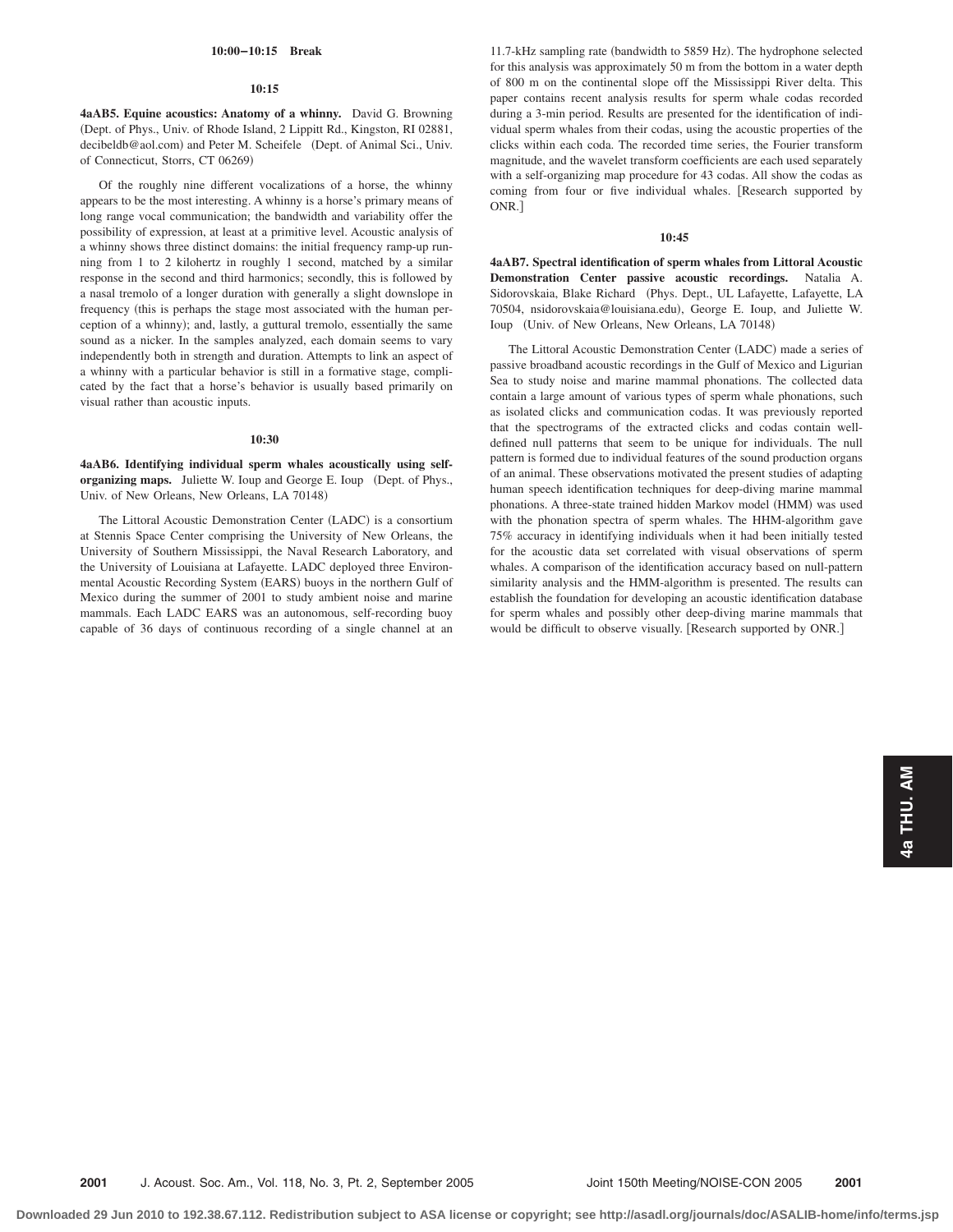# **Session 4aAO**

# **Acoustical Oceanography and Underwater Acoustics: Environmental Variability and Sonar Systems**

James F. Lynch, Cochair

*Woods Hole Oceanographic Inst., 203 Bigelow Bldg., Woods Hole, MA 02543*

William M. Carey, Cochair

*Boston Univ., College of Engineering, Boston, MA 02215*

**Chair's Introduction—8:25**

# *Contributed Papers*

#### **8:30**

**4aAO1. Time and frequency analysis of seismic airgun calibration** data from an environmental acoustic recording system (EARS) buoy. George E. Ioup, Juliette W. Ioup, Sean R. Chapin, Arslan M. Tashmukhambetov (Dept. of Phys., Univ. of New Orleans, New Orleans, LA 70148), Joal J. Newcomb, William M. Sanders (Naval Res. Lab., Stennis Space Center, MS), Christopher D. Walker, Benjamin Brack, Grayson H. Rayborn, James M. Stephens (Univ. of Southern Mississippi, Hattiesburg, MS 39406), and Natalia A. Sidorovskaia (Univ. of Louisiana at Lafayette, Lafayette, LA 70504)

In the summer of 2003 two Environmental Acoustic Recording System (EARS) buoys were deployed in the northern Gulf of Mexico by the Littoral Acoustic Demonstration Center. The buoys were collocated and recorded ambient noise and seismic airgun array shots up to approximately 25 kHz. The gains and hydrophone sensitivities were set such that one EARS buoy could record the seismic shots without clipping and the other could record ambient noise. The M/V Kondor towed an airgun array on parallel linear tracks with horizontal closest points of approach to the buoy of 0, 500, 1000, 2000, and 5000 m, giving experimental data for a wide range of horizontal distances (up to 7 km) and arrival angles. The raw data were calibrated using the EARS system parameters to produce calibrated pressure time series for each shot. These data are analyzed in both the time and frequency domains. Maximum pressures for each shot as well as sound exposure levels (pressure squared integrated over time for 200 ms in this case) are presented. Also presented is a spectrogram analysis. The maximum time-domain peak pressure recorded is 200 dB  $re: 1$   $\mu$ Pa. The maximum sound exposure level is 177 dB  $re: 1 \mu Pa^2$  s. [Research supported by Industry Research Funding Coalition.

### **8:45**

**4aAO2. Littoral Acoustic Demonstration Center 2003 seismic calibration experiment: Modeling acoustic energy distribution from** seismic exploration array. Natalia A. Sidorovskaia (Phys. Dept., UL Lafayette, Lafayette, LA, 70504, nsidorovskaia@louisiana.edu), Arslan Tashmukhambetov, George E. Ioup, and Juliette W. Ioup (Univ. of New Orleans, New Orleans, LA 70148)

In the summer of 2003 the Littoral Acoustic Demonstration Center (LADC) conducted a calibration experiment to measure the acoustic energy output of an industrial seismic exploration array in a frequency range up to 25 kHz. A standard acoustic propagation model, RAM (Rangedependent Acoustic Model by M. Collins), was adapted to model the broadband (up to 1000 Hz) waveguide transfer function for a 21-element moving seismic exploration source array generating acoustic data. Notional source signatures for each airgun in an array were generated by the calibrated airgun modeling package GUNDALF, which is based on original theoretical work by Ziolkowski, Hatton, Laws, and others. The package allows modeling of the very close bubble interactions from each airgun in an array. Experimental and simulated data demonstrate good agreement in

the frequency range up to 300 Hz. Factors responsible for the discrepancies between measured and modeled data in the higher frequency region are discussed. Environmental implications of variations in the acoustic energy distribution with seasonal and geographic changes in the propagation environment are addressed. [Research sponsored by the Industry Research Funding Coalition through the International Association of Geophysical Contractors.

#### **9:00**

**4aAO3. Arrival time analysis for seismic airgun data classification.** James Stephens (Dept. of Phys. & Astron., Univ. of Southern Mississippi, 6971 Lincoln Rd., Hattiesburg, MS 39402)

Survey data were collected in order to characterize the output of a marine seismic airgun array for various propagation geometries. Near uniform sound speed in the survey area allowed for classification of firstbreak and secondary arrivals as direct arrival and either reflected or refracted path arrival, respectively, using simple propagation geometries. Plots of initial arrival versus horizontal offset between the airgun and receiver allow classification of the arrival as via direct, reflected, or refracted path in a manner similar to that employed in the analysis of seismic reflection data in the shot domain. Beyond a certain horizontal range (approximately 4.5 km), the critically refracted arrival overtakes the reflected arrival, affording an estimate of the propagation speed in the seafloor layer. Analysis of this sort allows separation of the direct arrival for analysis purposes.

#### **9:15**

**4aAO4. Performance variability of matched-field processors on a shelf-break region in the Mid-Atlantic Bight.** Young-Nam Na (Agency for Defense Development, Chinhae, Kyungnam, ROK 645-600), Peter C. Mignerey, and Bruce H. Pasewark (Naval Res. Lab., Washington, DC 20375-5350)

An acoustics experiment (RAGS) was conducted by NRL in December 2003 in the Mid-Atlantic Bight. The deployed equipment included two sources broadcasting 300- and 500-Hz cw signals and three vertical arrays distributed at 10-km intervals over a 30-km range. The water depth varied between 63-125 m. Temperature profiles were obtained from sensors attached to the vertical arrays. Fourier analysis of temperature and vertical array data show that the region is dominated by the M2 tide, the effects being strongest up slope. Several storms significantly influenced the received acoustic fields. Simulations, using several matched-field processors, show significant mismatches between replica and data fields are introduced by changes in the water depth and the sound speed profiles. Just 1 m of tidal depth changes cause significant phase differences between replica and data fields that induce nearly 20-dB variation in matched-field processor output. The study will apply several existing matched-field processors to the measured data with modeled replicas and discuss source

**2002** J. Acoust. Soc. Am., Vol. 118, No. 3, Pt. 2, September 2005 Joint 150th Meeting/NOISE-CON 2005 **2002**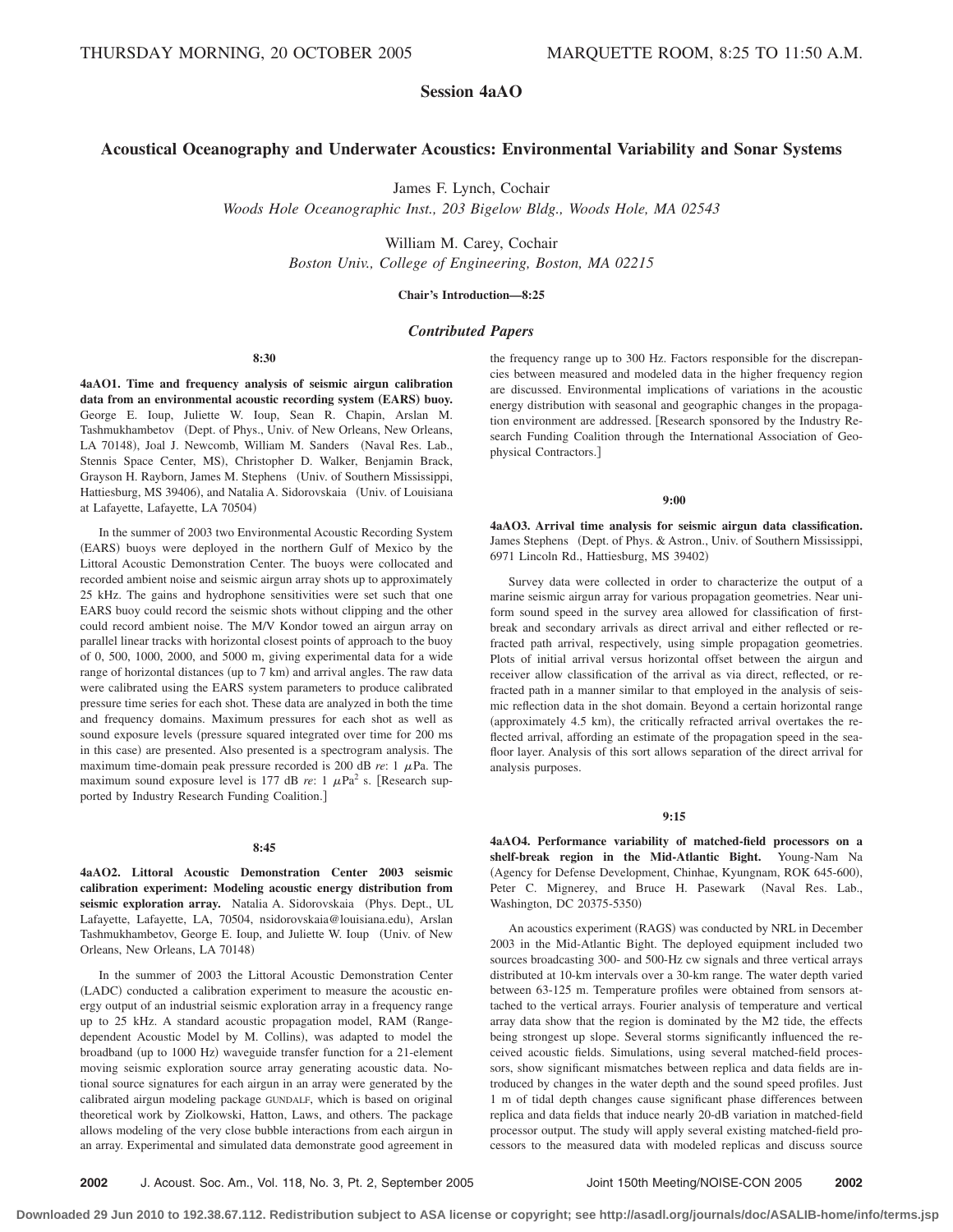localization results. The discussion will focus on the inevitable degradation of processors that utilize coherence between replica and measured data in shallow waters. Work supported by the U.S. ONR and the R.O.K. Agency for Defense Development.

### **9:30**

# **4aAO5. Littoral tidally induced environmental influences on horizontal array performance.** Roger Oba, Steven Finette (Acoust. Div. Naval Res. Lab., Washington, DC 20375), Colin Shen, and Thomas Evans (Naval Res. Lab., Washington, DC 20375)

A modeled continental shelf-break region is used to assess the combined and relative impact of bathymetry and internal wave/bore influences on horizontal array performance in a littoral environment. Tidal forcing over a smooth break varying from a maximum depth of 100-m flat bathymetry to 50 m is used in conjunction with a submesoscale hydrodynamic model to produce internal wave activity in a fully stratified water column. A continuous wave source (100 Hz, for example) is sited at different aspects relative to the shelf break, and the acoustic field is propagated to broadside arrays that are placed at various bearings. A threedimensional parabolic equation code propagated the field to the arrays. Time-variable three-dimensional acoustic effects such as beam wander due to horizontal refraction, resulting from either slope or internal waves, are both illustrated. The time-dependent bathymetric effects can be either enhanced or reduced by the internal tidal activity, depending upon the relative geometry of propagation, bathymetry, and internal tide. The influence of bathymetry versus the full evolving environment due to hydrodynamic action can be compared using array correlation calculations, signal gain degradation, and beam wander. [This research is sponsored by the ONR.]

#### **9:45**

**4aAO6. Environmentally associated signal-to-interference variability** in low-frequency active sonar in Korea Strait. P. G. Cable (BBN Technologies, 11 Main St., Mystic, CT 06355) and W. M. Carey (Boston Univ., Boston, MA 02215)

An analysis has been conducted of spatial and temporal variability of target echo-to-interference measurements made during Area Characterization Test III (ACT III) in 1995 in the Korea Strait. The measurements were made over a 5-day period for five fixed bistatic geometries (spatial scale of order 200 square km) using explosive sources, bottom-mounted horizontal receiving hydrophone arrays, and passive reflector targets in 100-m-depth water under downward-refracting acoustic conditions. The bottom at the ACT III site was nearly flat, of sand–silt composition. Meteorological conditions were relatively calm over the conduction of the measurements, but the main proximate oceanographic feature, the South Korean Coastal Front, did result in a relatively varied and complex sound-speed environment. The signal-to-interference fluctuation statistics associated with a single ping was determined to give a standard deviation of order 1 dB, while the observed variability of signal-to-interference over the spatial and temporal scales of the measurements gave a standard deviation of about 2 dB. The observed variability of received signal-to-interference will be discussed in terms of physical causes and measurement error. Work supported by ONR Code OA321.

#### **10:00–10:20 Break**

#### **10:20**

### **4aAO7. A review of spatial coherence and array signal gain results.** William M. Carey (College of Eng., Boston Univ., Boston, MA 02215)

A question discussed over the last three decades is: ''how does scattering in the deep and shallow-water-sound channels limit coherent array processing?'' In particular, for the horizontal array, what is the limitation of resolution in terms of the mutual coherence function and its coherence length? For frequencies (400 Hz) the measurement of the magnitudesquared coherence in a multipath environment with a partly coherentdynamic noise field is difficult. C. Carter has determined that the measurement of phase coherence in the presence of noise is a poor statistical

estimator since it is a function of the signal-to-noise ratio with large confidence bounds IEEE Trans. Audio Electroacoust. **AU21**, 388–389 (1973)]. However, array signal gain and a theoretical coherence functional form can also provide a measure of the horizontal coherence length. This paper reviews single path coherence results and those derived from array measurements and shows that representative deep-water lengths for a frequency of 400 Hz are 100 wavelengths at 400 km with a frequency scaling of the 5/2 power while for shallow water they are 30 wavelengths at 40 km. These numbers will be discussed in terms of internal wave scattering theories.

#### **10:35**

**4aAO8. Calculation of fine-scale sound-field structure based on towed CTD** "**conductivity, temperature, and depth**… **chain measurements.** Joy E. Lyons, David L. Bradley, and R. Lee Culver (Grad. Program in Acoust., Penn. State Univ., State College, PA 16804, jel246@psu.edu)

In July 2002, an experiment was conducted off the coast of southern California in which the two-dimensional temperature and salinity field was measured directly using a towed CTD chain. The sensor spacing was smaller  $(2 \text{ to } 8 \text{ m})$  near the surface  $(above 30 \text{ m})$  in order to better resolve the mixed layer and thermocline; the depth of the lowest sensor was about 150 m. The path of each tow was back and forth across the same section of ocean such that ocean dynamic features observed in the CTD data were recorded in expanded and compressed states depending on the ship's heading. The range of each run was a few kilometers, with data taken in 1-s increments. This yielded a high-resolution field suitable for analyzing the propagation behavior of high frequencies. Using the fine-scale measurements of the sound-speed field and an acoustic propagation model based on an FFT-realized parabolic equation, the sound field was calculated reflecting the observed ocean dynamic features. Modeling of scintillation in acoustic intensity will be discussed in the context of spice theory. Work supported by ONR Code 321US.

#### **10:50**

**4aAO9. A hydro-acoustic source model in calculating noise field generated by breaking waves.** Xuemei Chen, Steven L. Means, William G. Szymczak (Acoust. Div. Naval Res. Lab., 4555 Overlook Ave. SW, Washington, DC 20375, xchen@wave.nrl.navy.mil), and Joel C. W. Rogers (Polytechnic Univ., Brooklyn, NY 11201)

To develop a complete model for the breaking wave noise, it is necessary to relate the source quantities to the physical parameters of the wave-breaking and noise-generation processes. In this paper, the source structure of an individual breaking wave is simulated using a coupled hydro-acoustic model, which incorporates the physical processes underlying the mechanisms of the generation of the noise. The physical processes of wave formation and breaking are modeled using a generalized hydrodynamics formulation, providing the hydrodynamic parameters, such as pressure variations and air cavity shapes, etc., for the acoustic calculation. In the acoustic simulation, an algorithm has been developed in handling wave propagation in irregular regions, such as the bubbly liquid generated by wave-breaking. For the noise field modeling, the locations and occurrence times for the individual breaking waves are specified as stochastic quantities using Poisson simulations and the total noise field is calculated as the superposition of the noise contributed by those breaking waves. [Work supported by ONR.]

#### **11:05**

**4aAO10. Sound field temporal fluctuations due to mode coupling in shallow water with internal soliton.** Mohsen Badiey Univ. of Delaware, Newark, DE 19716), Valery Grigorev, Boris Katsnelson (Voronezh Univ., Voronezh, 394006, Russia), and James Lynch (Woods Hole Oceanogr. Inst., Woods Hole, MA 02543)

Sound field temporal fluctuations due to mode coupling, resulting from traveling internal solitons (IS) approximately along the acoustic track is addressed. The spectrum of received signal amplitude fluctuations in the range of very low frequency ( $\sim F = 0.001 - 0.01$  Hz) is obtained. Maxi**4a THU. AM**

4a THU. AM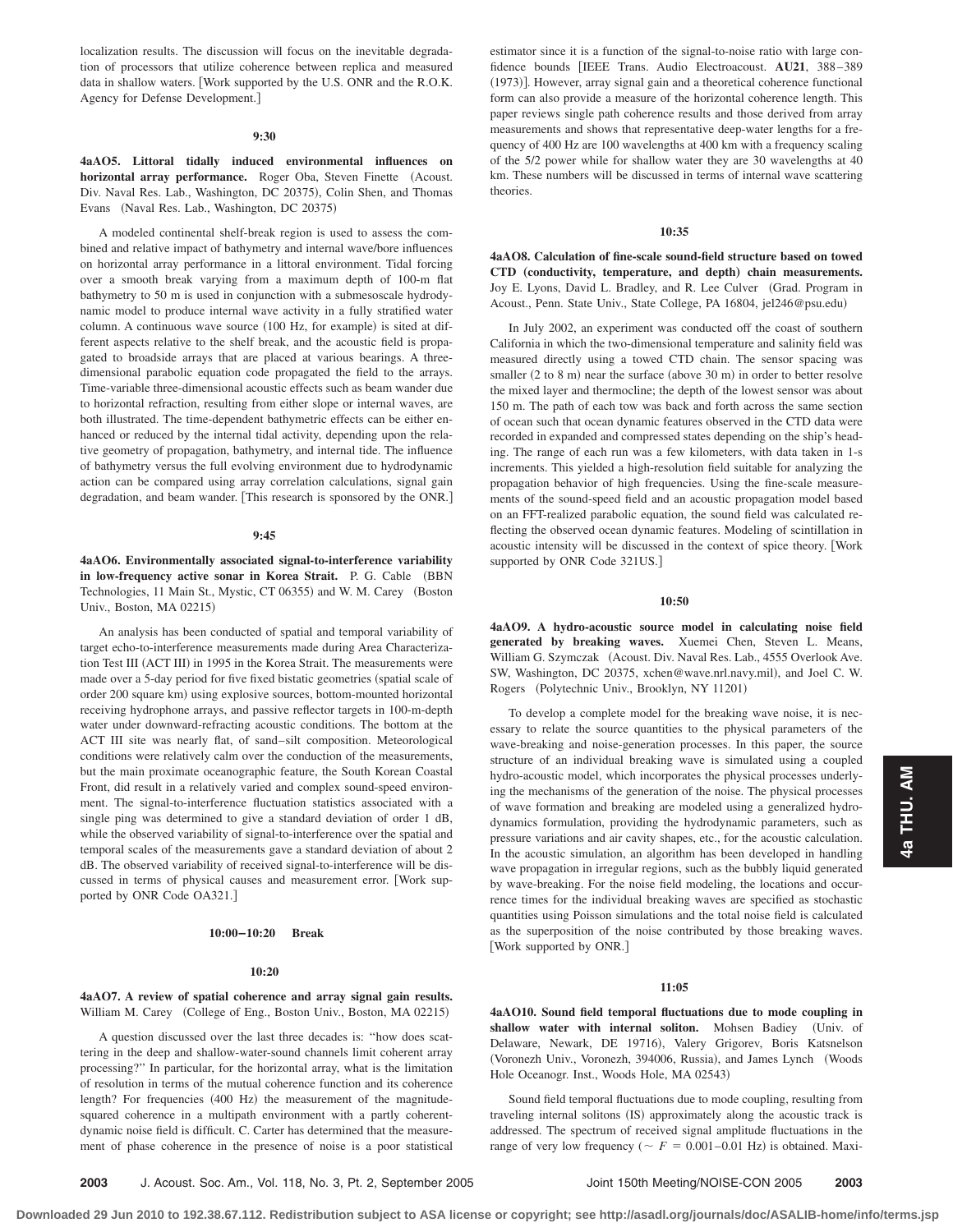mums in this spectrum, correspond to the times which IS passes the sound field ray cycles. A relationship between F-spectrum and acoustic frequency is illustrated by showing Frequency-frequency  $(F - f)$  diagram. It is shown that depending on the sound field frequency (*f*), different mode pairs give the most pronounced contribution to the sound intensity fluctuations. At the same time invariant frequency, *F*, of maximal fluctuations remains approximately the same for all sound frequency (*f*) bands. For example in the case of the SWARM95 experiment, *F* is about 0.0015 Hz for sound frequency, *f* in the range of 30–150 Hz. Generally, *F* depends on waveguide parameters and velocity of IS. In this paper, the physical meaning of the invariant frequency and its relationship to the sound frequency is discussed. In addition, the experimental setup for observation of  $F$  in future shallow-water acoustic experiments is proposed. [Work supported by CRDF, PFBR and ONR-321OA.

#### **11:20**

**4aAO11. Environmental influence on acoustic impulse responses across the New Jersey Shelf in the winter.** Peter C. Mignerey (Acoust. Div. 7120, Naval Res. Lab., Washington, DC 20375-5350-

In December 2003 as part of the RAGS03 experiment, the Naval Research Laboratory moored three vertical arrays at ranges of 10, 20, and 30 km distant from fixed 300- and 500-Hz LFM acoustic sources. Data were recorded continuously for approximately 20 days, which covered periods of severe storms and various phases of internal tides. Associated temperature profile data show the internal tide arriving as either an internal jump or series of elevation waves superimposed on a bottom layer associated with the foot of a shelf-break front. Impulse responses derived from acoustic data received by the vertical arrays provide insight into the acoustic modal structure within the ocean for various sea states and phases of the internal tide. Results to date show significant loss of high modes during those time periods when either the internal tide is present or the sea state is high in comparison with periods of low sea state and absent internal tide. The extent of mode stripping increases with down-slope range. Apparently high acoustic modes are being scattered and stripped by nearboundary interactions. Evidence for these interactions will be presented along with a discussion of stripping processes. Work supported by ONR.

#### **11:35**

**4aAO12. Acoustic sampling volume of a bistatic sonar.** Kenneth G. Foote (Woods Hole Oceanogr. Inst., Woods Hole, MA 02543)

The expression for the acoustic sampling volume of a monostatic sonar [K. G. Foote, J. Acoust. Soc. Am. 90, 959 (1991)] is generalized to the case of a bistatic sonar, with separate, non-collocated transmitting and receiving transducers. The bistatic sampling volume is the integral of a counting function over the physically accessible space. The argument of the counting function, a Heaviside step function, is the difference between the scattering amplitude, or other measure of scattering strength, and a noise-dependent threshold. When this difference is positive, the integrand is unity; when zero, one-half; when negative, zero. Both the sampling volume and a related quantity, the equivalent beam angle, are evaluated numerically for several bistatic geometries, transducer shapes, and narrowband frequencies for the cases of point scatterers and directional scatterers. The application of the bistatic acoustic sampling volume to the quantification of suspended particulate matter and aquatic organisms is discussed.

# THURSDAY MORNING, 20 OCTOBER 2005 CARVER ROOM, 8:15 A.M. TO 12:00 NOON

# **Session 4aBB**

# **Biomedical UltrasoundÕBioresponse to Vibration and Physical Acoustics: Acoustic Radiation Force Methods for Medical Imaging and Tissue Evaluation**

Mostafa Fatemi, Chair *Mayo Clinic, Physiology Biophysics, 200 First St., SW, Rochester, MN 55905*

**Chair's Introduction—8:15**

*Invited Papers*

#### **8:20**

4aBB1. Principles of radiation force. Oleg Rudenko (Blekinge Inst. of Technol., Karlskrona, Sweden and Moscow State Univ., Russia, rudenko@acs366.phys.msu.ru-

A brief review of general problems of radiation force (RF) is given. RF was discovered by Lord Rayleigh in 1902 and further fundamental contributions to the RF phenomenon were made by Brillouin and Langevin. In spite of century-old history, RF has not been studied exhaustively and there are many grey areas. The difference between the Rayleigh and Langevin RF appearing in fluids, the difference between averaging procedure in Lagrange and Euler representations, the connections between mean characteristics of the RF-induced streaming (velocity, pressure, mass transfer) and acoustic parameters are still under discussion. Everyone knows that RF is produced by a change in the density of ultrasonic wave energy due to the absorption or due to the reflection from obstacles and inhomogeneous inclusions. However, can RF appear in lossless homogeneous medium or not? The pumping effect of sound beam caused by hydrodynamic nonlinearity was first discussed more than 50 years ago, and similar effects in biomedical applications RF produced by high-intensity focused ultrasound are being discussed now. The talk reviews recent progress in investigation of the problems concerning RF in fluids, biological tissues, and solids with account for specific properties of wave field like nonlinearity, diffraction, absorption, focusing, and scattering.

**2004** J. Acoust. Soc. Am., Vol. 118, No. 3, Pt. 2, September 2005 Joint 150th Meeting/NOISE-CON 2005 **2004**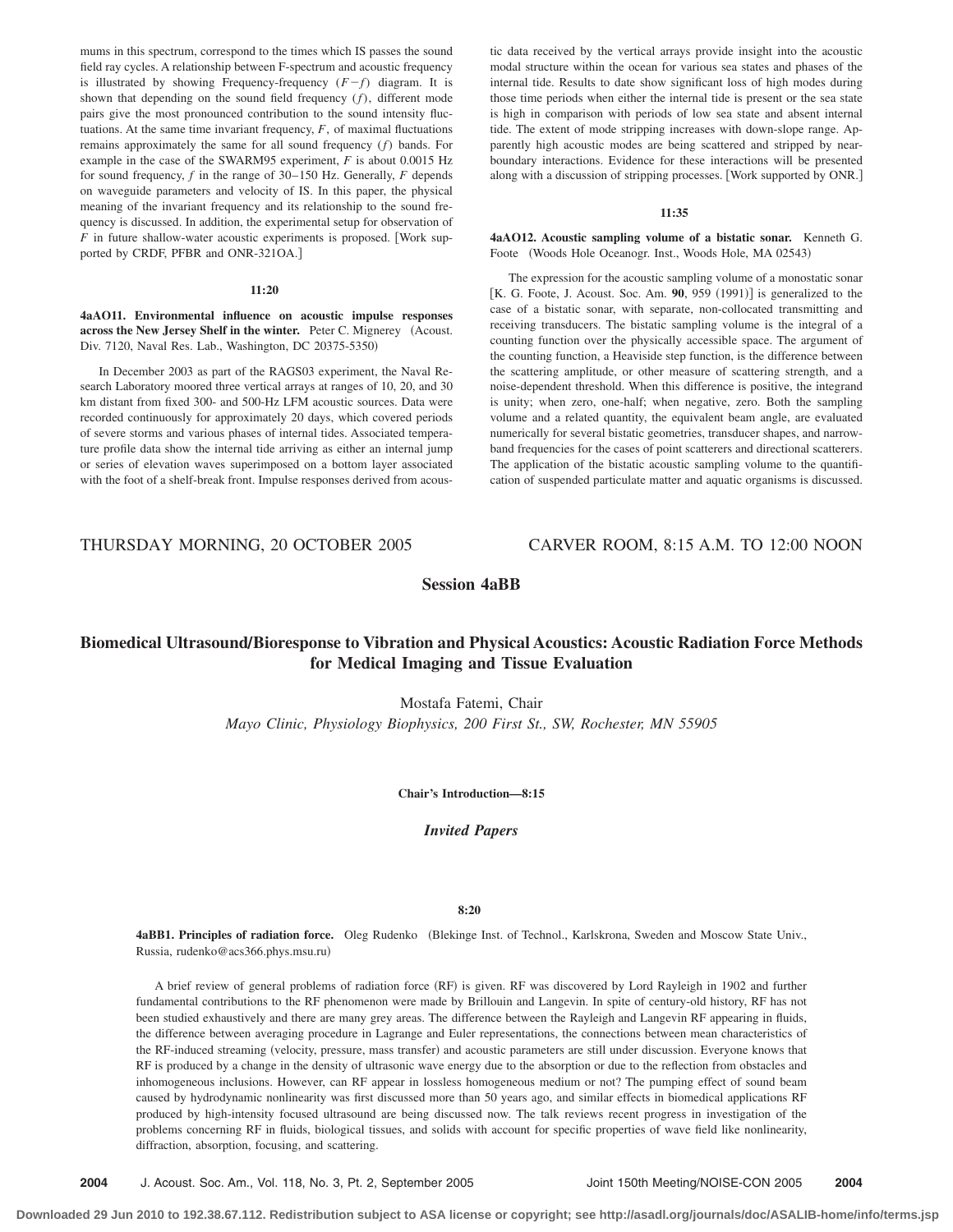# **4aBB2. Generation of ultrasound radiation force with the use of time reversal acoustics principles.** Armen Sarvazyan and Alexander Sutin (Artann Labs., Lambertville, NJ 08530, armen@artannlabs.com)

There are numerous medical applications of ultrasound radiation force (RF) which could be made more effective using the time reversal acoustics (TRA) principles. This paper gives an overview of research into physical and technical bases of RF generation in heterogeneous biological media using TRA focusing systems. A custom-designed compact multichannel TRA system for receiving, digitizing, storing, time reversing, and transmitting acoustic signals in a wide frequency range from 0.01 to 10 MHz has been developed and extensively tested in model systems and *ex vivo* tissues and bones. Shear strain and shear waves remotely induced in soft tissues and bones by radiation force were detected using various acoustical and optical means. Experimental studies fully confirmed the feasibility of TRA generation of RF and demonstrated several advantages over conventional means of remotely inducing shear stress in biological media. These advantages include a possibility to create highly localized (close to diffraction limit) shear stress in heterogeneous media stir focused ultrasound beam in 3-D volume using very simple hardware. Work supported by NIH grant.

# **9:10**

**4aBB3.** *In vivo* **noninvasive method for measuring local wave velocity in femoral arteries of pig.** Xiaoming Zhang, Randall Kinnick, Cristina Pislaru, Mostafa Fatemi, and James Greenleaf (Mayo Clinic College of Medicine, 200 First St. SW, Rochester, MN 55905)

We have proposed generating a bending wave in the arterial wall using ultrasound radiation force and measuring the wave velocity along the arterial wall [Zhang *et al.*, IEEE Trans. Ultrason. Ferroelectr. Freq. Control 52, 642–652 (2005)]. Here, we report the results of *in vivo* studies on pigs. The pig was anesthetized, and a micromanometer tip catheter was inserted into the femoral artery to measure luminal pressure. A water bath was created on the animal's groin to allow unimpeded access of the ultrasound beams to the femoral artery. The femoral artery was first located using a 13-MHz linear-array transducer. Then, a vibro-acoustography image was obtained to ensure precise positioning of the excitation force relative to the artery. The artery was excited by the force transducer and the resulting vibration of the arterial wall was measured by a sensing Doppler transceiver. Measured wave velocity was 3.1 m/s at 300 Hz. With this new method wave velocity over a distance of 5 mm, and therefore stiffness of arteries, can be measured locally and non-invasively. Measurement time is short in a few tens of milliseconds, which allows pressure dependence and pharmacological effect on the wall properties to be measured at different cardiac times.

#### **9:35**

**4aBB4. Vibro-acoustography: Recent advances and future promises.** Mostafa Fatemi, Azra Alizad, and James F. Greenleaf (Mayo Clinic College of Medicine, 200 First St. SW, Rochester, MN 55905, fatemi@mayo.edu)

Vibro-acoustography is an imaging modality that uses ultrasound as the source of energy to explore objects at two ends of the spectrum. Employing two ultrasound beams at slightly different frequencies, this technique produces a highly localized radiation stress field that vibrates the object at the difference frequency. In response, the object produces a secondary acoustic field. This sound, which contains information about the dynamics of the object at the low difference frequency as well as objects characteristics at the ultrasound range, is used to produce an image of the object. This combination makes vibro-acoustography a unique tool to study biological tissues at low and high frequencies simultaneously. Utility of this method has already been demonstrated for a wide range of applications *in vitro*. *In vivo* applications of vibro-acoustography have been demonstrated in a recent study on human breast. It has been shown that this technique can produce high quality *in vivo* images at ultrasound intensities within the recommended FDA limits. Vibro-acoustography may also be used for imaging solids, such as metallic implants. This paper describes recent achievements in vibro-acoustography as well as possible future role of this technology in medicine. This abstract includes materials patented by MF and JFG.

#### **10:00–10:30 Break**

# *Contributed Papers*

# **10:30**

**4aBB5. A bioreactor for the dynamic mechanical stimulation of vocal-fold fibroblasts based on vibro-acoustography.** Roger W. Chan Otolaryngol. Head & Neck Surgery, Grad. Program in Biomed. Eng., Univ. of Texas Southwestern Medical Ctr., Dallas, TX 75390-9035, roger.chan@utsouthwestern.edu) and Maritza Rodriguez (UT Southwestern Medical Ctr., Dallas, TX 75390)

During voice production, the vocal folds undergo airflow-induced selfsustained oscillation at a fundamental frequency of around 100–1000 Hz, with an amplitude of around 1–3 mm. The vocal-fold extracellular matrix (ECM), with appropriate tissue viscoelastic properties, is optimally tuned for such vibration. Vocal-fold fibroblasts regulate the gene expressions for key ECM proteins (e.g., collagen, fibronectin, fibromodulin, and hyaluronic acid), and these expressions are affected by the stress fields experienced by the fibroblasts. This study attempts to develop a bioreactor for cultivating cells under a micromechanical environment similar to that *in vivo*, based on the principle of vibro-acoustography. Vocal-fold fibroblasts from primary culture were grown in 3D, biodegradable scaffolds, and were excited dynamically by the radiation force generated by amplitude modulation of two confocal ultrasound beams of slightly different frequencies. Low-frequency acoustic radiation force was applied to the scaffold surface, and its vibratory response was imaged by videostroboscopy. A phantom tissue (standard viscoelastic material) with known elastic modulus was also excited and its vibratory frequency and amplitude were measured by videostroboscopy. Results showed that the bioreactor was capable of delivering mechanical stimuli to the tissue constructs in a physiological frequency range (100–1000 Hz), supporting its potential for vocal-fold tissue engineering applications. Work supported by NIH Grant R01 DC006101.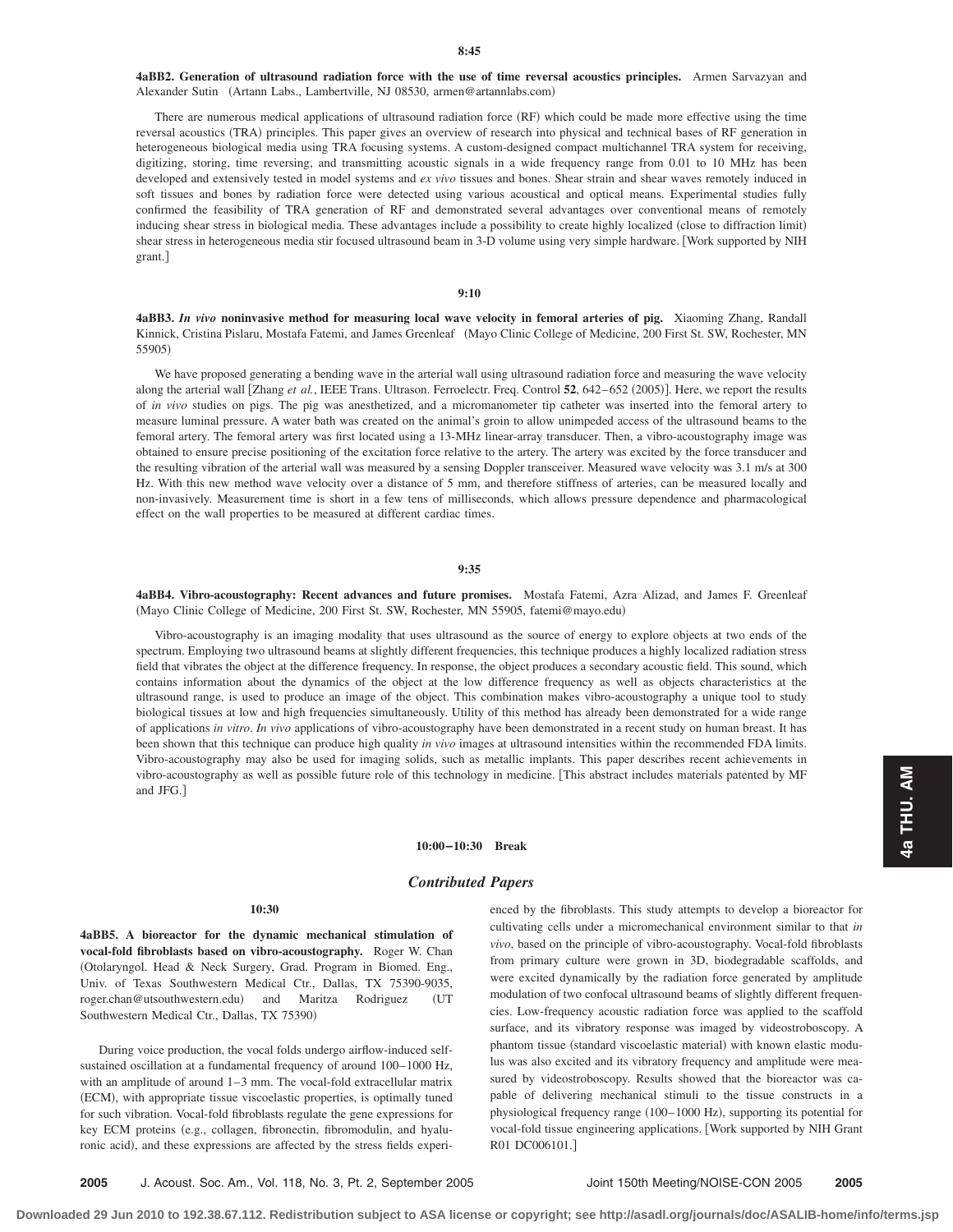#### **10:45**

**4aBB6. Modulated acoustic radiation pressure and stress-coupling** projections. Philip L. Marston and David B. Thiessen (Phys. and Astron. Dept., Washington State Univ., Pullman, WA 99164-2814)

Low-frequency deformation can be induced at a single frequency using radiation stress oscillations of double-sideband suppressed-carrier ultrasound [P. L. Marston and R. E. Apfel, J. Acoust. Soc. Am. 67, 27 (1980)]. The transducer voltage is proportional to a product of low- and high-frequency sine waves. To anticipate the shape and magnitude of induced deformations, it is helpful to expand the distribution of the radiation stress on the object to be deformed as a series of projections [P. L. Marston, J. Acoust. Soc. Am. 67, 15 (1980)]. Stress projections are also useful for unmodulated waves: the radiation force is an example. In addition to spherical and nearly spherical objects, recent experiments and calculations have concerned cylindrical objects [S. F. Morse, D. B. Thiessen, and P. L. Marston, Phys. Fluids 8, 3 (1996); W. Wei, D. B. Thiessen, and P. L. Marston, J. Acoust. Soc. Am. 116, 202 (2004)]. In standing waves the following projections are nonvanishing in the low acoustic frequency limit for appropriately situated dense objects: radial projection [M. J. Marr-Lyon, D. B. Thiessen, and P. L. Marston, Phys. Rev. Lett. **86**, 2293 (2001)] and quadrupole projection [P. L. Marston *et al.*, J. Acoust. Soc. Am. 69, 1499 (1981)].

#### **11:00**

**4aBB7. Non-dissipative mechanisms of radiation force and shear** wave generation. Lev Ostrovsky (Zel Technologies/NOAA ETL, Boulder, CO 80305), Yurii Ilinskii (Univ. of Texas, Austin, TX 78713), Armen Sarvazyan, and Alexander Sutin (Artann Labs., Lambertville, NJ 08530)

We describe new mechanisms of shear stress generation in tissue by radiation force (RF) that are not related to attenuation or reflection of ultrasound waves. The suggested theoretical model is based on the fiveconstant theory for elastic solids that is extended to waterlike biological media. It is shown that in the absence of dissipation, a potential and linear sound beam in a homogeneous medium creates a potential radiation pressure rather than the shear stress. However, in inhomogeneous nondissipative media, that is in a lossless medium with spatially varied linear and/or nonlinear parameters, the shear stress generation by this RF is possible. Additional non-dissipative mechanism is associated with the anharmonicity of the primary beam. Although the corresponding effect is proportional to the third power of the beam amplitude, it can be significant in the focal area. Estimates demonstrate that the contribution of the above mechanisms to the value of the generated RF can be comparable with and even exceed the classical dissipative radiation force in realistic situations. Experiments with inhomogeneous tissue mimicking phantoms are presented and experimental results are interpreted in the framework of the above theory. [Work partly supported by NIH grant.]

#### **11:15**

# **4aBB8. Radiation force of ultrasound as shear wave source in microscopic magnetic resonance elastography.** Shadi F. Othman, M. Bulent Ozer, Huihui Xu, Thomas J. Royston (Univ. of Illinois at Chicago, 842 West Taylor St., MC 251, Chicago, IL 60607, troyston@uic.edu), and Richard L. Magin (Univ. of Illinois at Chicago, Chicago, IL 60607)

Microscopic magnetic resonance elastography (micro-MRE) is a highresolution imaging technique for measuring the viscoelastic properties of small synthetic and biological samples. Taking MRE to the microscopic scale requires stronger static fields, stronger magnetic field gradients, higher performance RF coils, and more compact, higher frequency shear wave actuators. Prior work by our group has been conducted at 11.74 T. A

needle attached to a vibrating cantilever beam was placed in contact with the surface of the sample to generate shear waves up to 800 Hz. At higher frequencies, the excited shear waves attenuate within an extremely short distance such that only a very small region in the vicinity of the actuator can be studied due to inherent dynamic range limitations. In principle, modulated focused radiation force of US should be able to create a localized shear wave source within the test sample at a distance from the US transducer, thereby enabling micro-MRE probing of the sample at very high frequencies (up to 5 kHz). A confocal US transducer was fabricated to create such a source within the working constraints of the micro-MRE system. Initial feasibility studies are reviewed in this presentation. Research supported by NIH Grant No. EB004885-01.]

### **11:30**

**4aBB9. Finite-difference time-domain approach to acoustic radiation** force problems. Glauber T. Silva (Departamento de Tecnologia da Informacao, Universidade Federal de Alagoas, Maceio, AL, Brazil 57072-970)

Acoustic radiation force plays a major role in elastography methods such as vibro-acoustography, acoustic radiation force, shear wave elasticity, and supersonic shear wave imaging. The radiation force (dynamic or static) exerted on an object by an incident wave can be obtained by solving the acoustic scattering problem for the object. However, only in rather simple cases the scattering of waves can be described by exact analytical expressions. In this work, we developed an algorithm based on the finitedifference time-domain (FDTD) method to compute the radiation force exerted on arbitrary shaped objects. The algorithm simulates the wave propagation in a finite extended medium with an embedded object. The radiation force is obtained by numerically calculating a surface integral of the momentum flux, which depends on the incident and scattered fields. Absorbing boundary conditions are used to truncate the medium. We compute the radiation force exerted on a rigid and soft cylinder by a plane wave. Results are in agreement with the theoretical predictions. Discrepancies due to numerical dispersion in the algorithm are under investigation. The presented method might be used to calculate the radiation force on complex objects present in elastography techniques. [Work supported by FAPEAL/CNPq, Brazil.

#### **11:45**

**4aBB10. Stress field formation for multifrequency vibro-acoustography: A simulation study.** Matthew Urban, Mostafa Fatemi, and James Greenleaf (Mayo Clinic and Foundation, 200 First St. SW, Rochester, MN 55905)

Vibro-acoustography is a method that uses the dynamic radiation force (stress) of ultrasound to locally excite an object at low frequency [Fatemi and Greenleaf, Science 280, 82]. A multifrequency vibro-acoustography method is proposed that uses a multifrequency radiation stress produced by an array transducer driven with *N* ultrasound frequencies. A multifrequency image at the different  $N(N-1)/2$  frequencies is produced with one scan of the region of interest, increasing the information yield by a factor of  $N(N-1)/2$ . Image formation theory is presented for multifrequency vibro-acoustography using an annular array transducer. Simulations of the stress field were performed for a 20-element, 3.5-MHz annular array transducer. Four ultrasound frequencies produce six unique low-frequency components in the point spread function. Computer phantoms with small spheres are used to demonstrate the usefulness of multifrequency vibroacoustography for microcalcification detection in breast imaging. The lateral and axial width of the main lobe at  $-6$  dB is 0.68 and 6.47 mm, respectively. The lateral and axial sidelobe levels are  $-27.8$  and -16.8 dB, respectively. The proposed method holds the potential for large gains of information with good spatial resolution and no increase in scanning time. [Work supported by Grant EB00535-03 from NIH.]

**2006** J. Acoust. Soc. Am., Vol. 118, No. 3, Pt. 2, September 2005 Joint 150th Meeting/NOISE-CON 2005 **2006**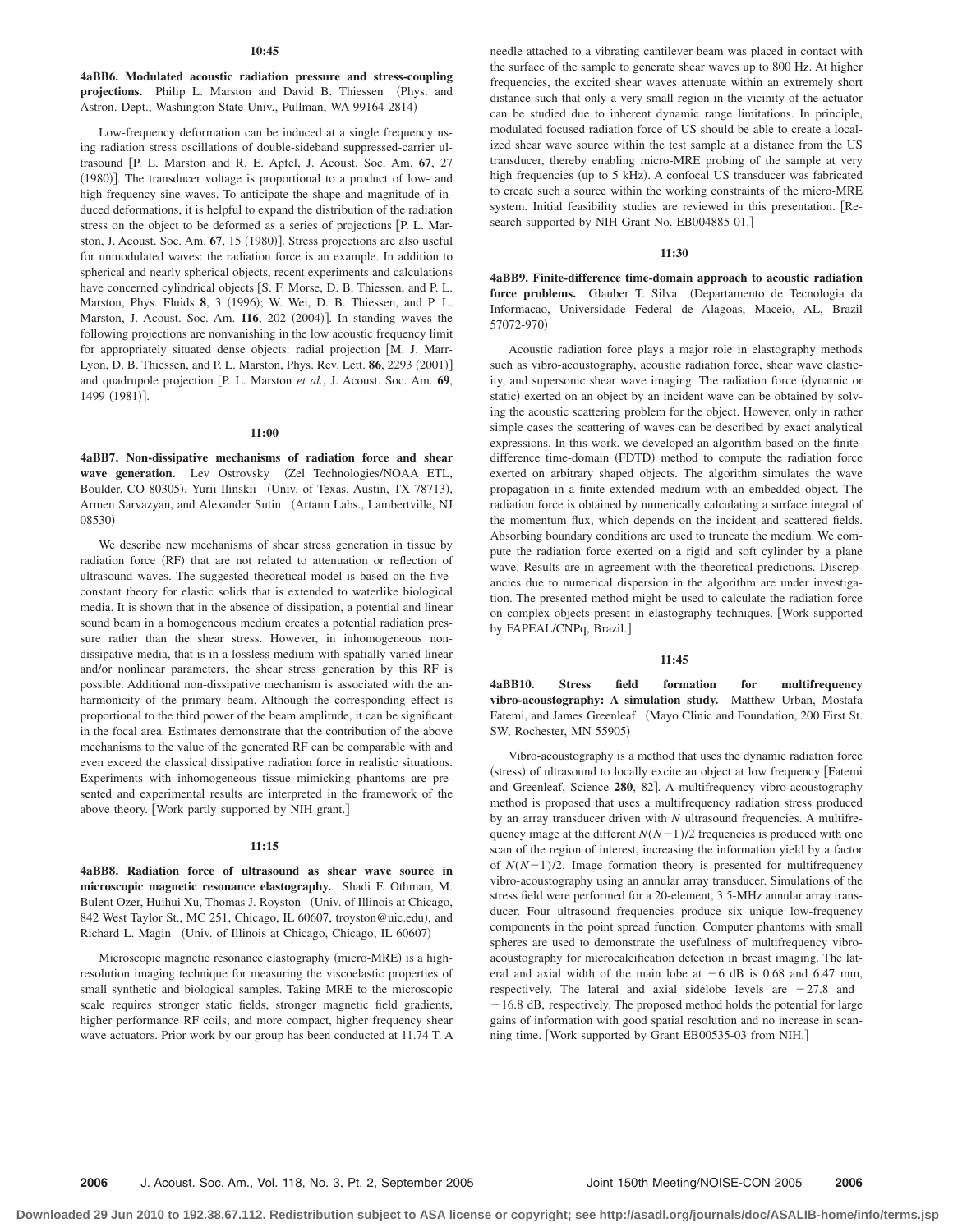# **Session 4aID**

# **Interdisciplinary: Electronic Tools and Services for ASA Authors and Readers**

Allan D. Pierce, Chair

*Boston Univ., Aerospace and Mechanical Engineering, 110 Cummington St., Boston, MA 02215*

### **Chair's Introduction—9:00**

Many powerful tools and services are available to authors and readers who publish in and use *The Journal of the Acoustical Society of America* and *Acoustics Research Letters Online*. This seminar will feature presenters from the American Institute of Physics who host the online versions of Acoustical Society journals.

**9:05–10:00**

**Tools and Services for Authors**

A brief overview of the online manuscript submittal process for the ASA journals using the all-electronic paper management system, Peer X-press.

**10:00–11:00**

#### **Tools and Services for Readers**

A demonstration of research tools available through AIP's online platform, ''Scitation,'' including searchable databases, reference linking featuers, article collection folders, citation exports, email alerts, and RSS data feeds to assist readers who access ASA and AIP journals.

THURSDAY MORNING, 20 OCTOBER 2005 CONRAD D, 10:00 TO 11:25 A.M.

# **Session 4aMU**

# **Musical Acoustics and Architectural Acoustics: Acoustics of Choir Singing I**

Sten O. Ternstrom, Cochair

*Kungliga Tekniska Hogskolan, Speech Music and Hearing, Lindstedtsvagen 24, S-10044 Stockholm, Sweden*

Thomas D. Rossing, Cochair *Northern Illinois Univ., Physics Dept., DeKalb, IL 60115*

**Chair's Introduction—10:00**

# *Invited Papers*

### **10:05**

4aMU1. Multitrack analysis of amateur and professional choirs. Harald Jers (Franzstrasse 33, D-50931 Cologne, Germany, harald.jers@gmx.de)

Many choir singers in the world know the fascinating phenomenon of choir sound, which is the result of multiple voices singing in an ensemble. This so-called chorus effect, where the normal mechanisms of auditory localization of the single voices are disrupted, may be caused by complex interactions between the choir singers, but has not been researched in detail. Each singer of an amateur and a professional vocal ensemble of 16 singers was recorded on separate tracks while singing in the choir. The evaluation of different choir pieces and exercises provided information and predictions about *F*0, SPL, timing/synchronization, vibrato behavior, and the produced choir sound. The results reveal differences between amateur and professional choirs for homophonic and polyphonic choir pieces, and suggest new considerations for choir rehearsals and concert performances.

**2007** J. Acoust. Soc. Am., Vol. 118, No. 3, Pt. 2, September 2005 Joint 150th Meeting/NOISE-CON 2005 **2007**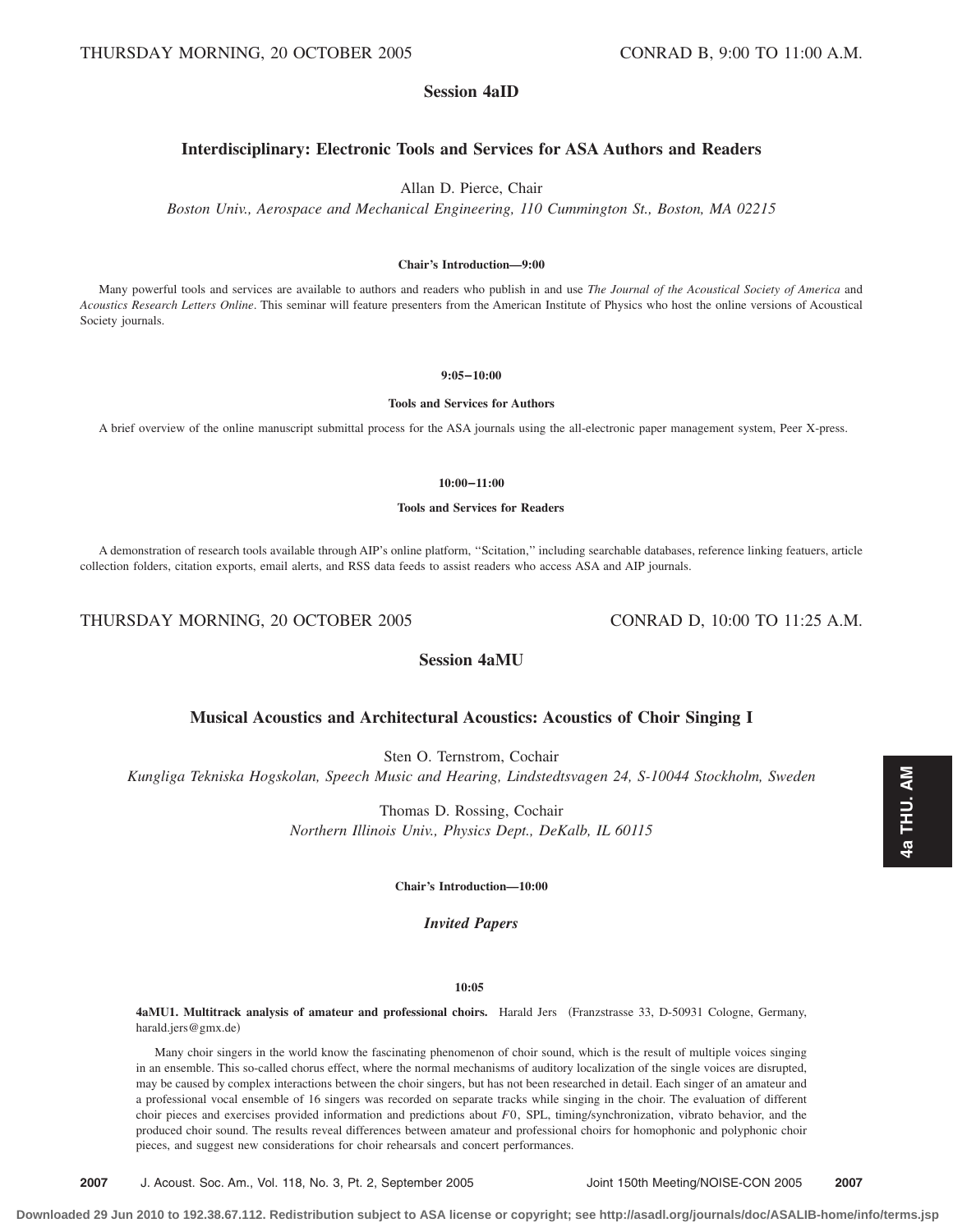**4aMU2. The effects of choir spacing and choir formation on the tuning accuracy and intonation tendencies of a mixed choir.** James F. Daugherty (Div. of Music Education and Music Therapy, The Univ. of Kansas, 1530 Naismith Dr., Ste. 448, Lawrence, KS 66045, jdaugher@ku.edu-

The tuning accuracy and intonation tendencies of a high school mixed choir  $(N=46)$  were measured from digital recordings obtained as the ensemble performed an *a cappella* motet under concert conditions in  $N=3$  singer spacing configurations (close, lateral, circumambient) and *N*=2 choir formations (sectional and mixed). Methods of analysis were modeled on Howard's (2004) pitch-based measurements of the tuning accuracy of crowds of football fans. Results were discussed in terms of (a) previous studies on choir spacing (Daugherty, 1999, 2003) and self-to-other singer ratios (Ternstrm, 1995, 1999); (b) contributions of choir spacing to vocal/choral pedagogy; and (c) potential ramifications for the design and use of auditoria and portable standing risers for choral performances.

### *Contributed Papers*

#### **10:55**

4aMU3. Directivity of singers. Harald Jers (Franzstrasse 33, D-50931 Cologne, Germany, harald.jers@gmx.de-

Studies of acoustical balance between singers within a choir by means of room acoustical measurements have shown that the directional sound propagation of the source is important. For this reason the directivity of female and male singers for different vowels has been measured in this investigation. Measurements of a pilot study and some first measurements in 1998 have been supplemented with new measurements and an enhanced setup. A special measurement setup with reference and recording microphones was used to collect the directivity data. A resolution of 10 deg for azimuth and elevation angle was obtained. The results will be shown in 3D spherical plots with frequency adjustments in semitones from 80 to 8000 Hz. The measurements are compared to an artificial singer's directivity,

and the influence of a sheet music binder in front of a singer will be shown. The results give information on the directivity of singers and are relevant for the prediction of self-to-other-ratios that result from placement and formation aspects within a choir.

### **11:10**

**4aMU4. Auditorium design for choral performance.** Timothy Foulkes and Christopher Storch Cavanaugh Tocci Assoc. Inc., 327F Boston Post Rd., Sudbury, MA 01776-

Design for a 500 seat recital hall to support an award winning high school choral program is discussed. Acoustic design strategy, important acoustic parameters (calculated and measured), and photos of the completed project are reviewed.

**Note: Session 4pMU, Acoustics of Choir Singing II, will conclude at Central Lutheran Church with a panel discussion and a short Concert by the St. Olaf Cantorei**

# THURSDAY MORNING, 20 OCTOBER 2005 CONRAD A, 9:00 TO 11:00 A.M.

# **Physical Acoustics: Topics in Atmospheric Acoustics**

**Session 4aPA**

Roger M. Waxler, Chair

*Univ. of Mississippi, National Center for Physical Acoustics, 1 Coliseum Dr., University, MS 38677*

## *Contributed Papers*

#### **9:00**

**4aPA1. Investigation of two-dimensional numerical shock propagation using a weighted essentially non-oscillatory scheme.** Mark S. Wochner and Anthony A. Atchley Grad. Prog. in Acoust., Penn State Univ., University Park, PA 16802)

This work is focused on the computational simulation of realistic jet noise propagation in air. Consequently, in addition to accurate absorption, dispersion, wave steepening, etc., propagation of multidimensional shocks is necessary. Time-domain propagation of shocks requires some special technique to ensure stability and this is usually accomplished using artificial viscosity. In this investigation, instead of using artificial viscosity, a weighted essentially non-oscillatory (WENO) scheme is used. The WENO scheme is unique in that it uses a combination of multiple stencils to calculate derivatives. Shock propagation is achieved in this method through its use of smoothness indicators, which work to leave out any candidate stencils that contain a discontinuity in the calculation of derivatives. Its ability to handle a wide variety of acoustical conditions and the future potential of such a model is shown. [Work supported by ONR and the Pennsylvania State University Applied Research Laboratory Exploratory and Foundational Program.

**9:15**

**4aPA2. Modeling volcanic infra-sound propagation.** Joseph F. Lingevitch, Geoffrey F. Edelmann, Douglas P. Drob, and Michael D. Collins (Naval Res. Lab., 4555 Overlook Ave. SW, Washington, DC 20375, jfl@nrl.navy.mil-

Active volcanoes are significant sources of infra-sound and can be exploited for studying atmospheric sound. The propagation is influenced by the vertical and horizontal wind structure where wind-induced refraction can trap or disperse sound energy, leading to large variations of propagation with wind conditions. Stratospheric winds influence long-range observations and exhibit variations on seasonal, diurnal, and semi-diurnal time scales. These effects impact the observability and interpretation of acoustic signals at remote listening stations. The propagation of infrasound over propagation paths of several hundred kilometers from volcanoes in the Archipelago of Vanuatu in Oceania is studied over a frequency range of 0.1–4 Hz. Atmospheric wind and sound-speed profiles constructed every 6 h for a 2-year period are used as inputs to a parabolic equation propagation model. The results are compared with experimental observations and other models to assess the validity of our numerical simulations. [Work supported by ONR.]

**2008** J. Acoust. Soc. Am., Vol. 118, No. 3, Pt. 2, September 2005 Joint 150th Meeting/NOISE-CON 2005 **2008**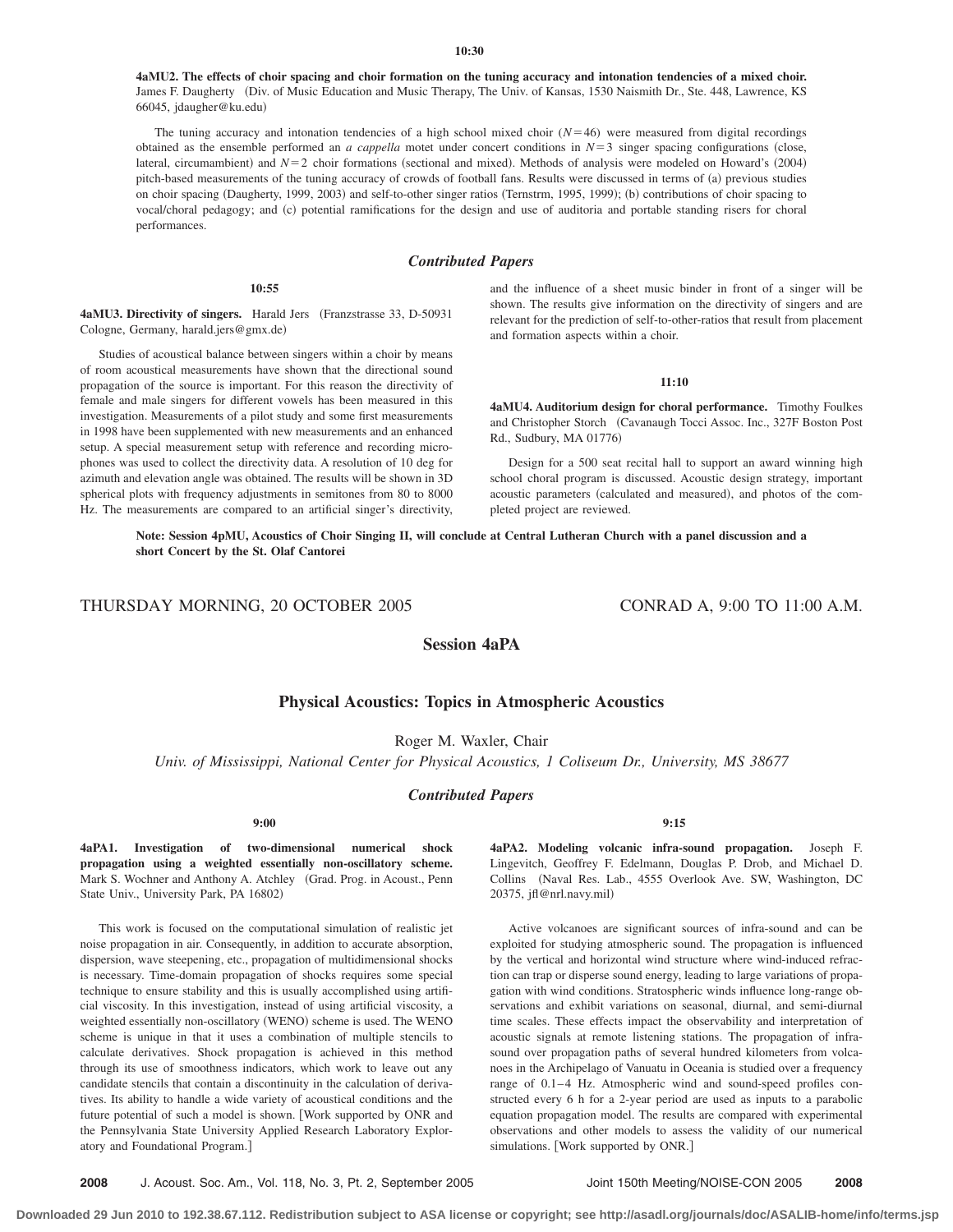**4aPA3. Atmospheric sound propagation at higher altitudes.** Xiao Di, Kenneth E. Gilbert (Natl. Ctr. for Physical Acoust., Univ. of Mississippi, University, MS 38677), and Richard Clark (Millersville Univ., Millersville, PA 17551)

During the daytime, upward refraction dominates atmospheric sound propagation. An elevated sensor can potentially give much higher soundpressure levels and higher signal coherence. To understand daytime upward atmospheric sound propagation at higher altitudes, a comprehensive sound propagation experiment for receivers at various heights (up to 220) m) was performed in November 1998. In the experiment, both meteorological data and acoustic data were taken. Three single tone sources were used in the experiment (210, 380, and 600 Hz). The horizontal propagation distances were 300, 600, and 900 m. In this presentation, we will present the experimental results and calculations of sound-pressure level and coherence using the measured meteorological data as input. Numerical calculations are compared with the experimental data. Both experimental data and theoretical predictions show much higher sound-pressure levels and higher coherence at higher attitudes.

#### **9:45**

**4aPA4. The pressure distribution around foam spheres outdoors.** Jeremy Webster, Richard Raspet, and Jiao Yu Univ. of Mississippi, 1 Coliseum Dr., University, MS 38677)

A previous investigation of the pressure fluctuations around foam windscreens outdoors indicated both lower pressure levels and lower correlations between microphones than expected from wind noise theory [J. Acoust. Soc. Am. 116, 2517]. The measurement set was limited and suffered from uncertainty in the incoming wind direction. In this paper we show results from several new measurements which use a three-axis sonic anemometer to establish the wind direction and speed simultaneous to pressure correlation measurements. [Prepared in part through collaborative participation in the Collaborative Technology Alliance for Advanced Sensors sponsored by the U.S. Army Research Laboratory.]

# **10:00**

**4aPA5. Performance comparison of compact cylindrical and spherical windscreens.** Qamar A. Shams, Allan J. Zuckerwar, and Bradley S. Sealey (NASA Langley Res. Ctr., M.S. 238, Hampton, VA 23681)

An improved and compact windscreen was conceived for a microphone of a type used outdoors to detect atmospheric infrasound from a variety of natural and artificial sources. This cylindrically shaped compact windscreen, made of closed-cell polyurethane foam, had dimensions of 0.0762 m i.d.  $\times$  0.2286 m height  $\times$  0.0127 m wall (3 $\times$ 9 $\times$ 0.5 in.). The low acoustic impedance of the foam showed a transmission coefficient near unity. The same closed-cell polyurethane foam was used to fabricate a spherical windscreen of 0.254 m (10 in.) diameter with 0.0127-m (0.5 in.) wall thickness. In this paper the effectiveness of cylindrical and spherical windscreens is evaluated using a low-speed wind tunnel facility that enables controlled and repeatable experiments. Wind noise levels are characterized for both windscreens as a function of frequency and mean wind velocity.

#### **10:15**

**4aPA6. Soaker hose versus compact nonporous windscreen: A comparison of performance at infrasonic frequencies.** Allan J. Zuckerwar, Qamar A. Shams (NASA Langley Res. Ctr., M.S. 238, Hampton, VA 23681, Qamar.A.Shams@nasa.gov), Krish K. Ahuja, and Robert Funk (Georgia Inst. of Technol., Atlanta, GA 30332)

A compact nonporous windscreen described previously [J. Acoust. Soc. Am. 114, No. 4, Pt. 2, 2323 (2003)] was tested in the field against a soaker hose array to compare performance at infrasonic frequencies. The cylindrically shaped compact windscreen, made of closed-cell polyurethane foam, had dimensions 0.0762 m i.d.  $\times$  0.2286 m height  $\times$  0.0127 m wall  $(3\times9\times0.5$  in.). The low acoustic impedance of the foam permits the propagation of infrasound through the walls of the windscreen with a transmission coefficient near unity. The soaker hoses were 15.24-m (50 ft.) long and coupled to a Chaparral model 5 low-frequency microphone. The hose plenum was removed and replaced with the compact windscreen for testing. A sonic boom simulator, located at a distance of 400 m (1/4 mile) from the microphone, generated tones at 3, 4, 5, and 6 Hz. Analysis of the signals received by the interior microphone revealed that the tones transmitted through the windscreen, as well as the reduction of background noise due to naturally occurring wind-generated turbulence, were nearly identical for the two types of windscreen.

### **10:30**

**4aPA7. Low-frequency ground impedance from the surface mode.** Roger Waxler, Carrick L. Talmadge, and Kenneth E. Gilbert (The Natl. Ctr. for Physical Acoust., 1 Coliseum Dr., University, MS 38677-

At the last meeting of the Acoustical Society of America we presented data and theoretical analysis showing that pulse arrivals in downward refracting atmospheres have a universal low-frequency tail. This tail was identified with the surface mode. In this presentation we discuss the possibility of obtaining low-frequency ground impedance from the surface mode arrival. Signals received on a 10-m vertical array are analyzed. The vertical waveform of the surface mode is obtained as a function of frequency and used to infer a ground impedance. The inferred ground impedance is compared to impedances predicted by ground impedance models.

#### **10:45**

**4aPA8. Outdoor sound propagation effects on aircraft detection through passive phased-array acoustic antennas: 3D numerical** simulations. Ivan Roselli, Pierluigi Testa, Gaetano Caronna (Dept. of Tech. Phys., Faculty of Eng., Univ. of Rome ''La Sapienza,'' Via Eudossiana 18 - 00184, Rome, Italy), Andrea Barbagelata, and Alessandro Ferrando (D'Appolonia S.p.A., 16145, Genoa, Italy)

The present paper describes some of the main acoustic issues connected with the SAFE-AIRPORT European Project for the development of an innovative acoustic system for the improvement of air traffic management. The system sensors are two rotating passive phased-array antennas with 512 microphones each. In particular, this study focused on the propagation of sound waves in the atmosphere and its influence on the system detection efficiency. The effects of air temperature and wind gradients on aircraft tracking were analyzed. Algorithms were implemented to correct output data errors on aircraft location due to acoustic ray deviation in 3D environment. Numerical simulations were performed using several temperature and wind profiles according to common and critical meteorological conditions. Aircraft location was predicted through 3D acoustic ray triangulation methods, taking into account variation in speed of sound waves along rays path toward each antenna. The system range was also assessed considering aircraft noise spectral emission. Since the speed of common airplanes is not negligible with respect to sound speed during typical airport operations such as takeoff and approach, the influence of the Doppler effect on range calculation was also considered and most critical scenarios were simulated.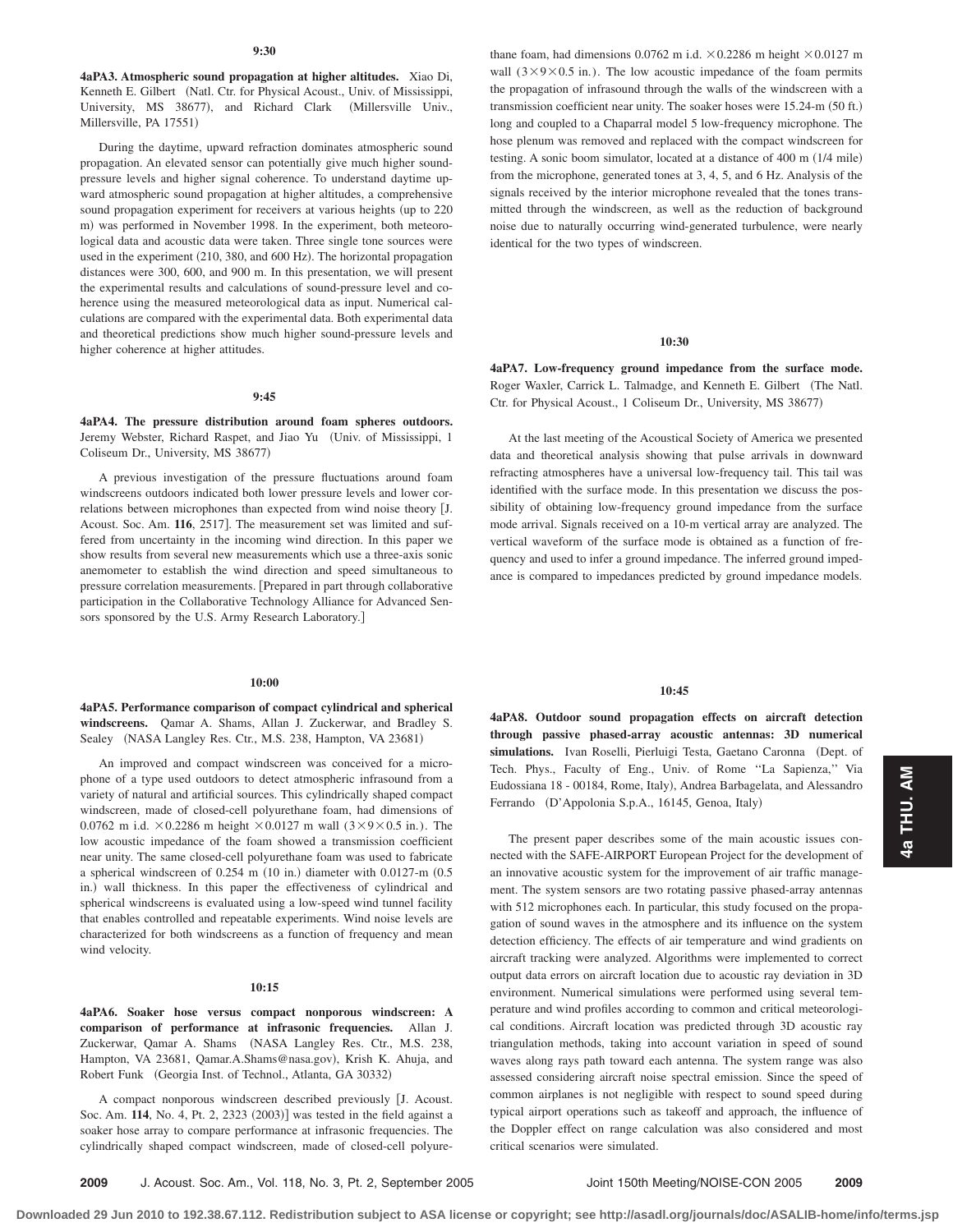# **Session 4aSA**

# **Structural Acoustics and Vibration: Vibration, Radiation and Scattering**

Courtney B. Burroughs, Chair

*Noise Control Engineering, 1241 Smithfield St., State College, PA 16801*

*Contributed Papers*

#### **9:00**

**4aSA1. Analysis of broadband acoustic radiation from periodic** structures. Pavel Danilov (Continuum Dynam., Inc., 34 Lexington Ave., Ewing, NJ 08618) and Donald Bliss (Duke Univ., Durham, NC 27708)

Radiation from a 2D finite-length plate with periodic discontinuities modeled by line impedances, and with arbitrary boundary conditions, is considered. Under broadband excitation such structures often exhibit a fairly simple directivity pattern that is nearly symmetric and relatively smooth. The differences between single-frequency and broadband response are analyzed. Due to discontinuities the structure exhibits passband and stop-band behavior, with structural waves decaying in stop bands. This behavior leads to a different energy distribution between the structure and the acoustic field for frequencies in different bands. Acoustic radiation from periodic structures is characterized in terms of Bloch waves. Closedform formulas for harmonic and broadband response from a single structural Bloch wave are obtained. Total response is recovered by superposition of Bloch waves. A single Bloch wave contains a primary harmonic, corresponding to a long-wavelength, smooth global solution, and higher spatial harmonics induced by discontinuities which describe the shortwavelength local solution. Radiation characteristics are discussed in terms of global and local solutions.

#### **9:15**

**4aSA2. Numerical simulation of an aircraft style panel excited by a** random pressure field. Noah H. Schiller, Chris R. Fuller (Dept. of Mech. Eng., Virginia Polytechnic Inst. and State Univ., Blacksburg, VA 24061, nschille@vt.edu), and Randolph H. Cabell (NASA Langley Res. Ctr., Hampton, VA 23681)

This study describes the development of a model that predicts the sound radiation from an aircraft style panel excited by a dynamic pressure field with arbitrary spatial correlation. Eventually, this model will be used to develop distributed feedback control strategies for systems with spatially correlated inputs. For this study, the input pressure field is simulated using an array of point forces on the panel. The excitation at each point is defined in the time domain using the spectral representation method [M. Shinozuka and C.-M. Jan, J. Sound Vibr. 25(1), 111–128 (1972)]. This method generates sample functions that match the spatial and temporal correlation characteristics of the desired pressure field. Three different types of excitations are considered: a turbulent boundary layer excitation, a diffuse field, and a spatially uncorrelated disturbance. This approach could be extended to a variety of other types of spatially correlated stochastic inputs as well. A convergence study is also presented to show how many point forces are required to approximate the spatial characteristics of each type of pressure field. Work supported by NASA.

#### **9:30**

**4aSA3. A boundary-element method using broadband vibrating-wall sources to predict high-frequency interior sound fields produced by** wall vibration. Linda P. Franzoni and Tracy A. DuVall (Mech. Eng., Duke Univ., Box 90300, Durham, NC 27708-0300-

In the high-frequency limit, vibrating panels subject to spatially random, temporally broadband forcing are shown to have broadband power and directivity properties than can be characterized by a limited set of parameters, based on numerical simulations. The radiated pressure field is

parametrized in terms of direction, wave speed ratio, panel damping, and dimensionless frequency. A source directivity equation dependent on these variables is presented. The radiation properties of this equation are incorporated to simulate vibrating wall panels in an energy/intensity–based boundary-element method (BEM) developed for the prediction of steadystate, broadband, reverberant sound fields in enclosures having either diffusely or specularly reflecting boundaries. The BEM method uses uncorrelated broadband directional intensity sources to construct the source and reflection sound fields and predict mean-square pressure distributions in enclosures. Because uncorrelated broadband directional intensity sources are used, the system does not require a frequency-by-frequency-based solution, thereby reducing computational expense. Simulations are compared to exact solutions obtained by computationally expensive frequency-byfrequency modal methods. When fully developed, the directed application of this method is aircraft interior noise caused by exterior boundary layer excitation on fuselage panels.

#### **9:45**

**4aSA4. Sound transmission modeling of advanced multilayered composite structures using enhanced T-matrices for two-phase materials.** Roland L. Woodcock and Rebecca S. Bryant United Technologies Res. Ctr., 411 Silver Ln., M.S. 129-17, East Hartford, CT 06108)

Advanced composite structures have been used for many years in the aerospace industry. When designing multilayered structures special attention must be paid to the bonding techniques since the interface conditions have a direct effect on the mechanical coupling between the individual layers. Previous studies have shown the overall acoustical performance such as transmission loss and surface absorption to be sensitive to this structural path mainly in the lower frequency range. The state of the art shows that a comprehensive model is still lacking in the framework of the transfer matrix Method. The present paper proposes a new analytical modeling approach to tackle systems with stiffeners in the low-frequency range. This technique is based on the so-called Series-Parallel network of the transmission line theory in the framework of the classical electroacoustical analogies. The simulations show that in the typical case of a double plate with stiffeners, with regards to transmission loss the design change due to the mechanical path is captured and the increase of the overall stiffness of the system shifts the resonance to the higher frequencies. The other important acoustical properties of multilayered systems will be highlighted during the presentation with regards to optimizing the overall acoustical performance.

#### **10:00**

**4aSA5. Axisymmetric acoustic scattering from submerged prolate** spheroidal shells. Jeffrey E. Boisvert (NAVSEA Newport, Newport, RI 02841) and Sabih I. Hayek (Penn State Univ., University Park, PA 16802)

The equations of motion for nonaxisymmetric vibration of prolate spheroidal shells of constant thickness were derived using Hamilton's principle [S. I. Hayek and J. E. Boisvert, J. Acoust. Soc. Am. 114, 2799– 2811 (2003)]. The shell theory used in this derivation includes shear deformations and rotatory inertias. The shell displacements and rotations were expanded in infinite series of comparison functions. These include associated Legendre functions in terms of the prolate spheroidal angular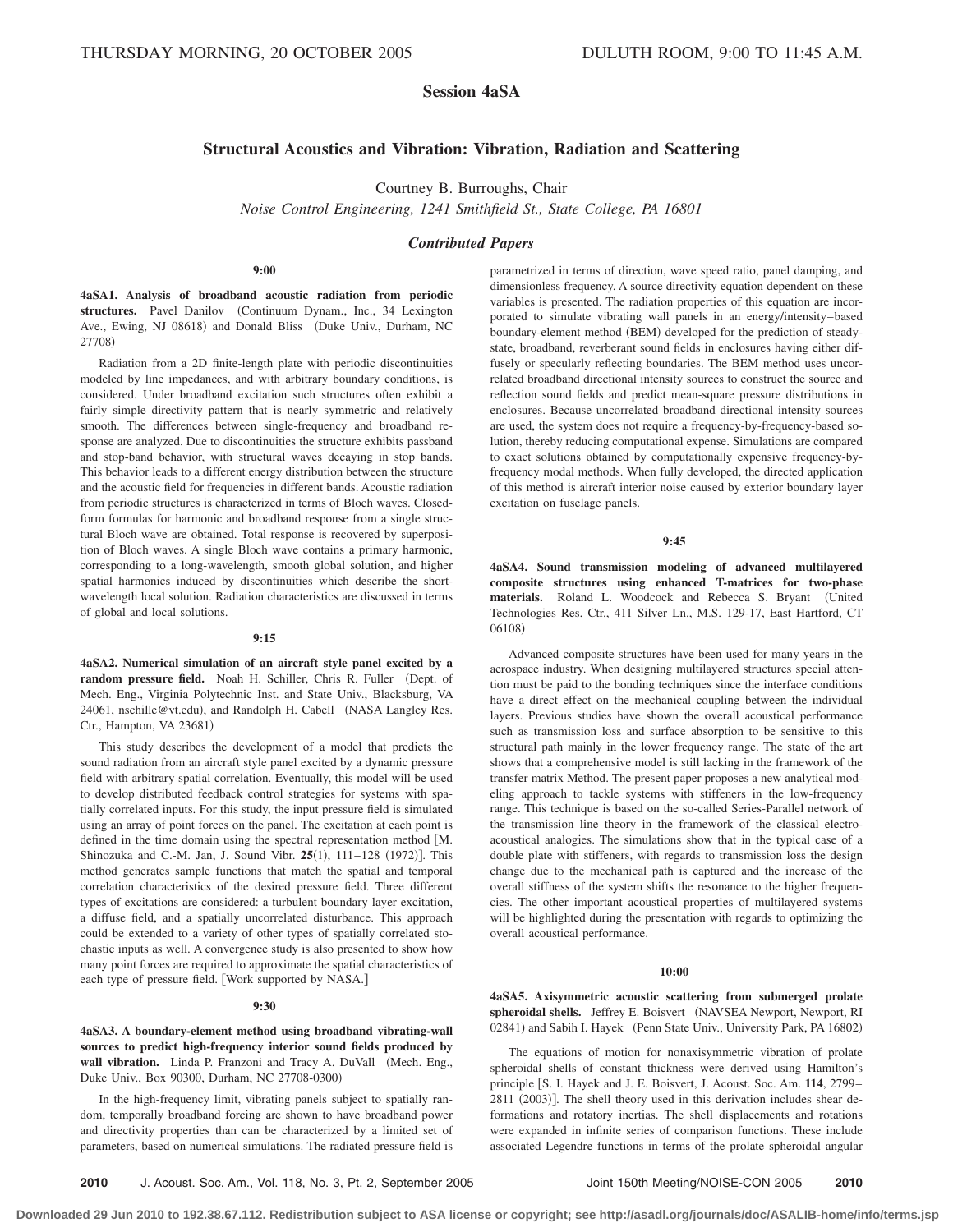coordinate and circular functions in the azimuthal angle coordinate. The shell is insonified by a plane wave incident along the major axis. The external (heavy) fluid loading impedance was computed using an eigenfunction expansion of prolate spheroidal wavefunctions. Far-field scattered acoustic pressure spectra are presented for several shell thickness-to-halflength ratios ranging from 0.005 to 0.1, and for various shape parameters, *a*, ranging from an elongated spheroidal shell  $(a=1.01)$  to a spherical shell  $(a \sim 100)$ . The far-field directivity of acoustic scattering is presented at selected frequencies. Work supported by the ONR/ASEE Summer Faculty Research Program.

### **10:15–10:30 Break**

#### **10:30**

**4aSA6. Local parametric identification for** *in situ* **health monitoring** of aircraft using distributed sensors. Philippe Micheau, Jérôme Pinsonnault, and Patrice Masson (GAUS, Mech. Eng. Dept., Université de Sherbrooke, Sherbrooke, QC J1K 2R1, Canada, Philippe.Micheau@USherbrooke.ca)

The objective of this study is to provide a strategy for *in situ* structural health monitoring with MEMS sensors in order to reduce the high costs associated with periodic prescribed inspections of aircraft. The presented strategy focuses on the flexural waves in the medium-frequency range in order to obtain a good trade-off between damage localization and distant propagation, and to be efficient for composite materials. The method consists of performing local parametric identification of equivalent MISO systems in order to detect a parametric discontinuity when a defect is present. Simulations were performed with a hierarchical trigonometric functions set on an aluminum plate (100 cm  $\times$  75 cm  $\times$  1 mm) with a crack (5 cm  $\times$  0.007 in.). For a chirp excitation in the medium-frequency range at 1 kHz, wave propagation simulation shows the scattering around the crack in the plate. A distribution of MEMS sensors over the plate is efficient to detect a significant change in the identified local parameters, and consequently to localize the crack. However, this approach is limited to configuration with high signal-to-noise ratio. Experimental validation of the model is conducted both in frequency and time domains for healthy and cracked beams and plates. Work supported by the Consortium for Research and Innovation in Aerospace in Quebec.

#### **10:45**

**4aSA7. Investigation of the resonance frequency shift in parts with** cracks. Krasimir Zahariev, Yulian Kin (Purdue Univ. Calumet, 2200 169th St., Hammond, IN 46323, kin@calumet.purdue.edu), and Alexander Sutin (Stevens Inst. of Technol., Hoboken, NJ 07030)

It is known that development of crack in various parts leads to resonance frequency variation and that phenomena can be used for crack detection and remaining lifetime prediction. We have investigated this effect on a steel specimen  $(25 \times 150 \times 6 \text{ mm})$ . The crack was initiated at the root of preliminary machined notch and propagated under cycling loading on fatigue machine. The finite-element analysis was applied for calculation of frequency shift for three flexural modes of vibration and it was observed that the frequency shift increases with the increase of crack size. The maximum detected frequency shift was 3.8% for the crack size 23% of a sample width. The experimental measurements were conducted by measurements of sound produced by free vibration of the sample after impact excitation (impact resonance acoustic spectroscopy). The relative difference between acoustical measurements and FEA results did not exceed 1%. The conducted research provides a good basis for development of the remaining life prediction methods, for example, by Paris formulation. Parameters of the formulation for our case were determined experimentally. Research supported by 21 Century Fund of Indiana.

**4aSA8. Effects of material anisotropy on the amplitudes of waves in** cylindrical structures. J. Gregory McDaniel (Dept. of Aerosp. and Mech Eng., Boston Univ., 110 Cummington St., Boston, MA 02215, jgm@bu.edu)

Composite materials may be designed and configured to substantially alter the generation and propagation of elastic waves with a relatively small weight penalty. The anisotropy introduced by composite structures leads one to intuitively expect that wave amplitudes will depend strongly on the orientations of the applied force as well as the composite material. The present work investigates this effect for cylindrical structures with point forces. Using a mixture of analytic and numerical models, an understanding of the relationship between force directivity, material orientation, and wave amplitudes is developed. Results of this study lead directly to design strategies for controlling power flow to the structure. Work supported by ONR.

#### **11:15**

**4aSA9.** Tri-axial hybrid (passive-active) vibration isolator using single **crystal piezoelectric actuators.** Peter Herdic, Robert Corsaro, Brian Houston, and Robert Baden (Naval Res. Lab., Code 7130, Washington, DC 20375)

Results are presented for a laboratory study of a tri-axis hybrid (activepassive) vibration isolator. A previous report [J. Acoust. Soc. Am. 112 (2002)] described control studies performed using single-axis control. It identified the optimum physical control law by examining the placement order within the device consisting of a passive compliant spring, sensing layer, and piezoelectric actuator. Additionally, actuator materials were evaluated by examining the performance levels of three piezoelectric materials having different nonlinearity values: PZT-4, PZT-5A, and PMN-PT single crystal. The study described here extends this previous work to the required, more complicated case of three-axis control. Described are the development, design, and fabrication of a hybrid device that demonstrates stable, robust, and reproducible ''local'' vibration reductions of  $\sim$  30 $-$  -45 dB simultaneously in all three excitation axes. These results are found for both single and multiple tone tri-axis disturbances and with negligible out-of-band enhancement, where the total harmonic distortion of the system is less than 0.25%. The control approach, using base acceleration minimization, demonstrates  $\sim$  35 dB of "downstream" performance, which is  $\sim$  25 dB higher than that of the passive element alone. The device is sufficiently small and simple to fabrication that it offers potential for being used in practical applications.

#### **11:30**

**4aSA10. Minimization of resonance excitation of moving actuator and joint structures.** Svetlana Kovinskaya (Mechmath LLC, 14530) Bluebird Trail, Prior Lake, MN 55372, mechmath@mechmath.com) and Yuvenaly Khozikov (IEE Russian Acad. of Sci., St. Petersburg 195265, Russia)

Numerous devices have actuators moving from one immobile position to another under action of applied forces. Repositioning of actuators requires its acceleration and deceleration for faster moving. It is provided by subsequent application of constant forces of opposite directions. Duration of their action is much longer than the resonance periods of actuators or joint structures, and such constant forces excite no resonance. However, a sudden change of the force value results in the resonance excitation. Minimization of resonance excitation can be performed by control of the applied force. Considering the problem in the time domain, one must minimize energy at excited resonance by shaping the force profile while keeping the fast actuator reposition. An effective algorithm for shaping of initial profile based on an iterative procedure is suggested. At the first step of the iteration the profile is deformed (to minimize resonance excitation) by shaping functions which are equal unit outside a short instance. At the second step the deformed initial profile is shaped by the polynomial to meet basic requirements on moving (given distance and zero velocity by the end of reposition). Employment of the developed algorithm significantly reduces the residual vibration and noise radiated by a device.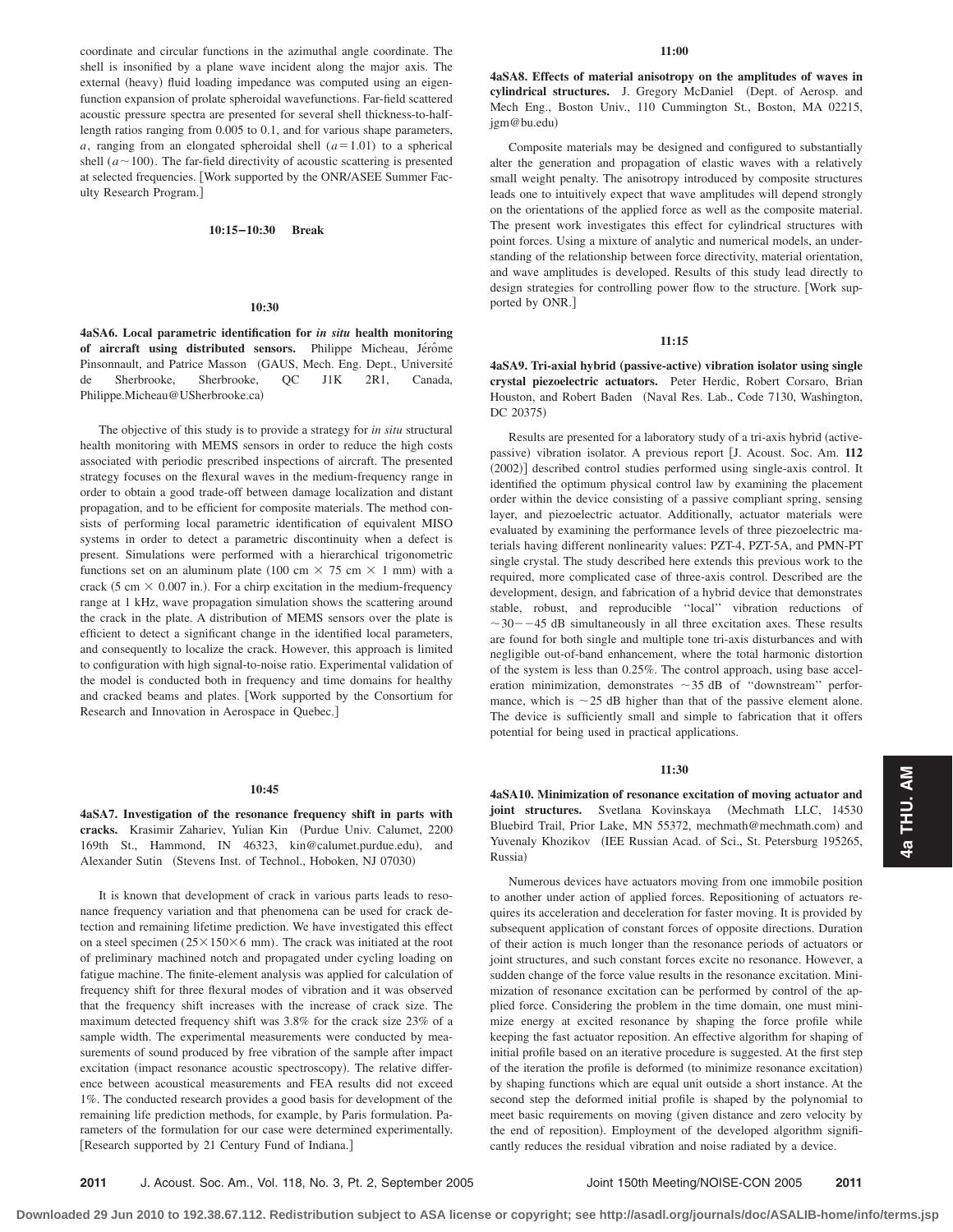# **Session 4aSC**

# **Speech Communication: Phonetic Linguistics: Honoring the Contributions of Peter Ladefoged**

Patricia A. Keating, Chair

*Univ. of California, Los Angeles, Dept. of Linguistics, Los Angeles, CA 90095-1543*

#### **Chair's Introduction—8:30**

# *Invited Papers*

### **8:35**

**4aSC1. 50 years of phonetics with Peter Ladefoged.** Jenny Ladefoged Phonet. Lab., Univ. of California, Los Angeles, CA 90095-1543)

Ladefoged's many different takes on phonetics, in many countries, will be described.

#### **9:00**

### 4aSC2. Peter Ladefoged and phonetics in the field. Ian Maddieson (Dept. of Linguist., Univ. of California, Berkeley, Berkeley, CA 94720)

Among many distinctive contributions to phonetics by Peter Ladefoged is an insistence on the immense diversity of phonetic phenomena in the languages of the world, particularly at the segmental level. Because of this Peter has maintained a flexible approach to any scheme of classification or description, adapting to both new approaches and new data. Perhaps more than any other phonetician he has expected to find surprises, and has gone to far corners of the world in search of them. His ground-breaking *Phonetic Study of West African Languages* from 1964 laid out a template for synthesizing a large mass of data which is echoed in later works such as *Preliminaries to Linguistic Phonetics* and *Sounds of the World's Languages*. His widely used Course in Phonetics and other textbooks have shown generations of students the richness of spoken sound. But not only novel research results have marked Peter's contributions to this aspect of phonetics; equally significant are his methodological innovations in taking experimental techniques to the field. Some of the most salient steps along both these paths will be reviewed from personal and professional perspectives.

#### **9:25**

4aSC3. The influence of Peter Ladefoged. Kenneth N. Stevens (Res. Lab of Electron, Dept. Elec. Engin. and Comp. Sci., and Div. Health Sci. and Tech., Massachusetts Inst. of Technol., Cambridge, MA 02139)

The research and publications of Peter Ladefoged and his students have been a strong influence in elevating the field of phonetics to a science, and in bringing together phonetics and phonology. I will cite some examples of how Peter's work and that of his colleagues has influenced the research of many of us at MIT and around the world, where attempts to develop unifying theories often need to undergo continuous revision based on the meticulous articulatory and acoustic data that he reports in his books and other publications. These include his descriptions of the involvement of the tongue root in vowel systems, the fricatives of Mandarin Chinese, the inventory of places of articulation he catalogs in the languages of the world, and the many uses of laryngeal states in providing phonological contrasts. [Supported in part by grants from NIDCD.]

**9:50–10:05 Break**

#### **10:05**

4aSC4. Taking the measure of phonetic structure. Louis Goldstein (Haskins Labs. and Dept. of Linguist., Yale Univ., 370 Temple St., New Haven, CT 06511, louis.goldstein@yale.edu-

From his earliest work, Peter Ladefoged has insisted that phonetic dimensions and categories (e.g., vowel charts, IPA symbols, features) must be measurable if they are to provide an adequate basis for a universal phonetic representation. This view has led him to two questions, the pursuit of which has been enormously informative and has set the agenda for much contemporary phonetic research. (1) What are the appropriate reference frames in which to make these measurements? The debate triggered by Ladefoged as to the correct choice of reference frame is a key component of current theoretical discussion in phonetics. While the empirical data yield tantalizing hints, their interpretation is far from unambiguous, as can be seen even in some of Ladefoged's earliest work. (2) Are there universal fixed phonetic categories within these reference frames from which individual languages choose (and if so, what are they)? Here, Ladefoged's research has been at the leading edge of a growing consensus that there are, in fact, no fixed categories and that the division of continua into categories in particular languages is largely a random process, constrained by the nature of speech production and perception. [Work supported by NIH.]

**2012** J. Acoust. Soc. Am., Vol. 118, No. 3, Pt. 2, September 2005 Joint 150th Meeting/NOISE-CON 2005 **2012**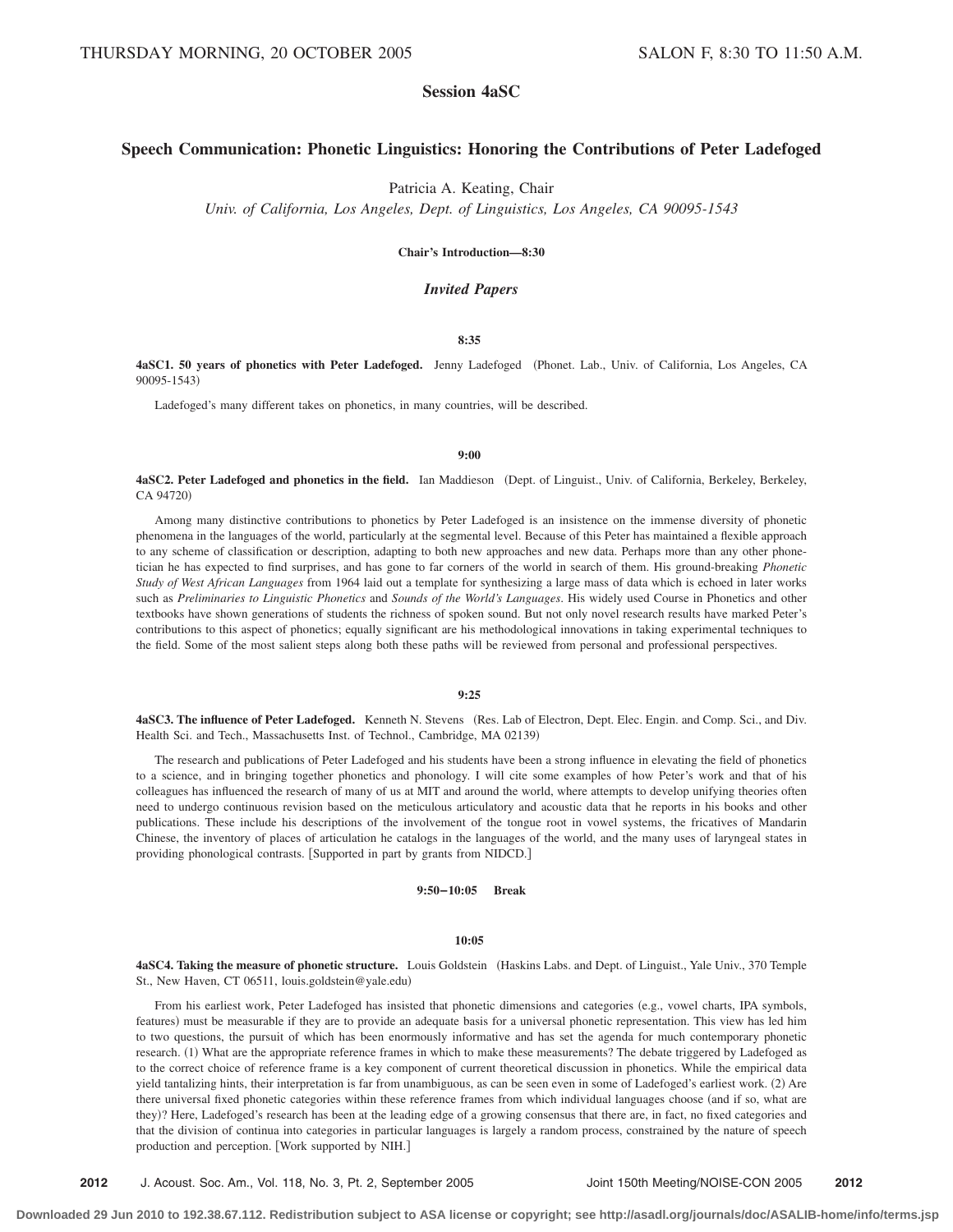4aSC5. Betting on bits: Contextual influences on the perception of "phonetic categories." Sarah Hawkins (Dept. of Linguist., Univ. of Cambridge, Sidgwick Ave., Cambridge CB3 9DA, UK-

Peter Ladefoged's outstanding qualities include meticulous description of differences between ''the same'' phonetic categories in different languages, and a tendency to explore new research areas, not least by investigating things that others judge better left alone. This paper pays tribute to these qualities by discussing the phonetic category as a theoretical construct in speech perception. By demonstrating that *F*1 of a preceding phrase influences whether a word is heard as "bet" or "bit," Ladefoged and Broadbent (1957) stressed that phonetic categorization is plastic: sense depends on context. Many other contextual influences on sound categorizaton have been identified, yet are poorly integrated into theory, especially when they extend over long durations, or indicate something other than lexical contrast. I argue from (human) perceptual and (animal) neurophysiological and behavioral data that category identification depends on context and perceived relevance—hence on potential meaning. Human data confirm the centrality of context and meaning to categorization. Animal data show that a sound which is behaviorally significant produces long-lasting changes to response characteristics of single neurons in the primary auditory cortex, and probably earlier. Such data encourage radical reevaluation of how sensory information is used in understanding speech. [Funded by the Leverhulme Trust.]

#### **10:55**

4aSC6. Pronunciation models for conversational speech. Keith Johnson (Dept. of Linguist., Univ. of California, Berkeley, 1203 Dwinelle Hall, Berkeley, CA 94720-2650)

Using a pronunciation dictionary of clear speech citation forms a segment deletion rate of nearly 12% is found in a corpus of conversational speech. The number of apparent segment deletions can be reduced by constructing a pronunciation dictionary that records one or more of the actual pronunciations found in conversational speech; however, the resulting empirical pronunciation dictionary often fails to include the citation pronunciation form. Issues involved in selecting pronunciations for a dictionary for linguistic, psycholinguistic, and ASR research will be discussed. One conclusion is that Ladefoged may have been the wiser for avoiding the business of producing pronunciation dictionaries. [Supported by NIDCD Grant No. R01 DC04330-03.]

#### *Contributed Papers*

**11:20**

**4aSC7. Phonological acquisition of a Korean child: An acoustic study.** Sun-Ah Jun (Dept. of Linguist., UCLA, Los Angeles, CA 90095-1543, jun@humnet.ucla.edu-

Studies on child phonology suggest that there exist phonological universals in the timing of phonological events and the ordering of phonological categories, but the acquisition of speech sounds is influenced by the language-specific aspects of the ambient language such as phonetics, phonology, and the frequency of the sound in child-directed speech. This study investigates a Korean child's phonological acquisition based on tape recordings of longitudinal data from 2 months to 2 years, recorded in 1 to 2-week intervals). Special attention is given to the change in prosody and the acquisition of the Korean three-way manner contrast fortis, aspirated, lenis). It is known that Korean fortis and aspirated obstruents trigger high pitch at vowel onset while lenis obstruents trigger low pitch [Jun (1993), (1998)]. Preliminary results suggest that fortis obstruents are acquired first, followed by aspirated, and then lenis. The segmental properties (e.g., voice onset time, breathy phonation) appropriate for the lenis category were acquired later than the pitch. In addition, unlike the universal tendencies, velar and labial consonants were acquired earlier than alveolar consonants. Factors affecting the order of acquisition, including frequency effect and perceptual salience, will be discussed.

**11:35**

**4aSC8. Comparing the acoustics of voiced and voiceless fricatives in** Deg Xinag. Richard Wright, Sharon Hargus, and Julia Miller (Dept. of Linguist., Univ. of Washington, Box 354340, Seattle, WA 98195-4340)

Few studies have looked at the acoustic properties of fricative voicing and place in Native American languages despite their relatively rich fricative inventories of rarely studied fricative places. Deg Xinag, an endangered Athabaskan language spoken in Alaska, provides us with a rare opportunity to investigate fricative place and voicing within a single language: it has eight places of articulation for voiceless fricatives, six of which have voiced counterparts, including some rarely studied place contrasts (e.g., palato-alveolar versus retroflex, uvular versus glottal, lateral versus alveolar). In this study, pre- and post-vocalic fricatives were digitally recorded in the field from eight speakers (two males, six females) using a head-mounted mic to control for distance from the source. The segmental context was also controlled for, the neighboring vowel being  $[a]$ in all cases. Each speaker produced four repetitions of each word. Each fricative was analyzed qualitatively using impressionistic transcription and spectrographic investigation, and quantitatively using a set of widely employed measures: (a) widely employed spectral measures (center of gravity, skew, kurtosis, standard deviation, lowest spectral peak), peak and rms intensity of frication, overall duration and duration of voicing. [Work supported by NSF.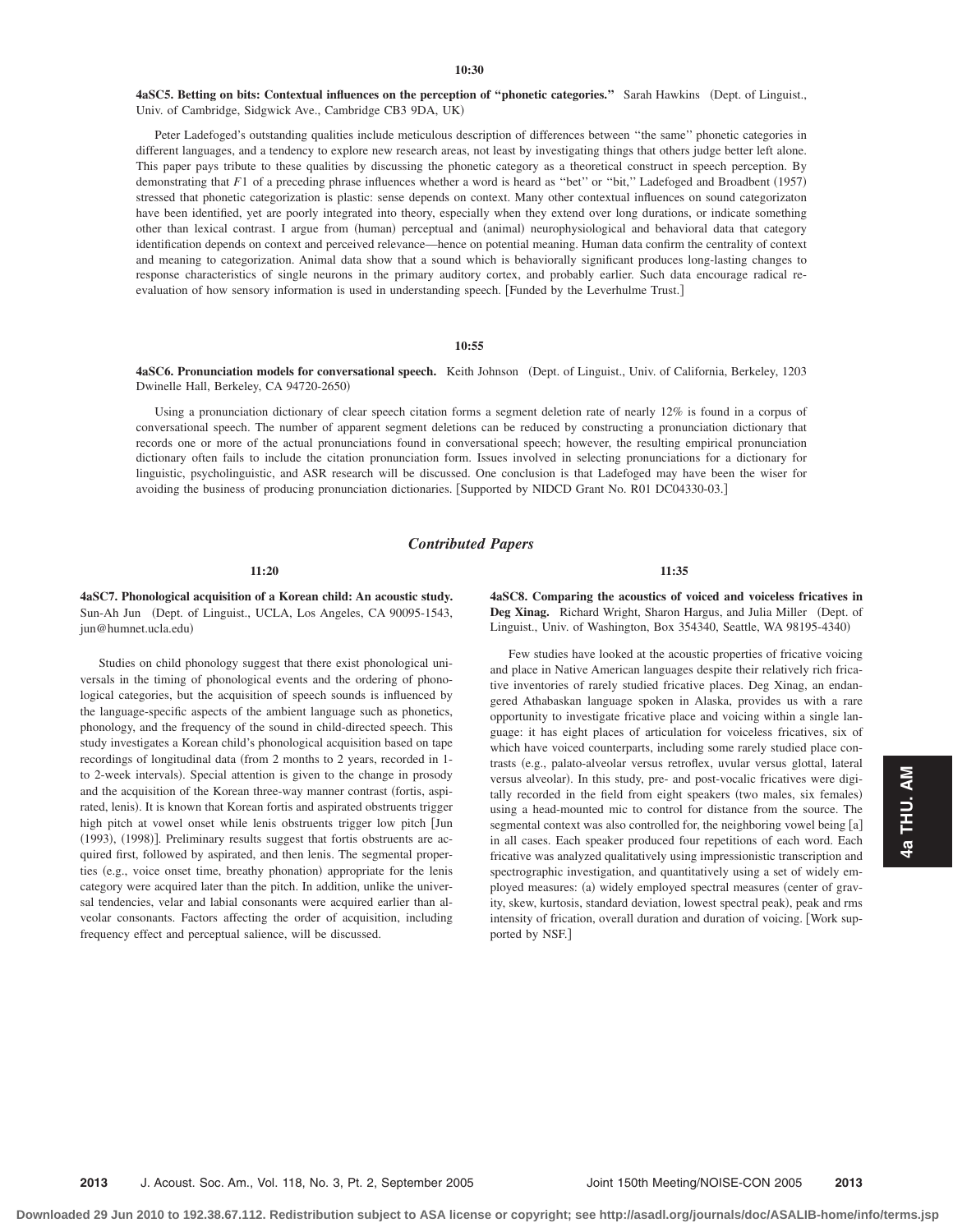# **Session 4aSP**

# **Signal Processing in Acoustics, Underwater Acoustics, Animal Bioacoustics, Noise, Acoustical Oceanography and Engineering Acoustics: Non-Blind Deconvolution in Acoustics**

George B. Smith, Cochair

*Naval Research Laboratory, Code 7183, Stennis Space Ctr., MS 39529-5004*

Juliette Ioup, Cochair *Univ. of New Orleans, Dept, of Physics, New Orleans, LA 70148*

George E. Ioup, Cochair *Univ. of New Orleans, Dept, of Physics, New Orleans, LA 70148*

#### *Invited Papers*

#### **9:00**

**4aSP1. Introduction to deconvolution.** Peter A. Jansson College of Optical Sci., Univ. of Arizona, 1630 E. University Blvd., Tucson, AZ 85721)

Deconvolution tasks will always lie at the frontier of human knowledge in many fields, almost by definition. Rising in the latter 20th century from near disreputability, first to usefulness, then necessity in some disciplines, the varied techniques of deconvolution have assumed an important role in the scientists tool kit. This talk will trace deconvolutions development with examples, including many ''firsts,'' drawn from spectroscopy, radio astronomy, photography, cell biology, color science and diverse other fields. Following a tutorial introduction, detail will be provided on modern super-resolving methods and lesser known topics such as selected-ordinate image (SORI) processing.

#### **9:45**

**4aSP2. Nonlinear deconvolution approaches.** B. Roy Frieden (College of Optics, Univ. of Arizona, Tucson, AZ 85721)

A review of past methods of digital signal restoration is given. Emphasis is upon nonlinear methods, owing to their extra precision in allowing inequalities and other forms of prior knowledge to be entered as constraints. Some specific methods of this type are maximum entropy, maximum bounded entropy, maximum shannon information, recursive median window filtering, Jansson recursion, and minimum Fisher Information. Algorithms and demonstrations will be given.

#### **10:30**

**4aSP3. Identification of rapidly time-varying wideband acoustic communication channels.** Weichang Li MIT and Woods Hole Oceanograph. Inst., M.S. 16, Woods Hole, MA 02543, lwc@mit.edu) and James Preisig (Woods Hole Oceanograph. Inst., Woods Hole, MA 02543)

Wideband acoustic communications in very shallow-water are typically confronted with channels that are both rapidly time varying and sparsely structured [J. C. Preisig and G. Deane, J. Acoust. Soc. Am.  $116(4)$ , 2067–2080 (2004)]. Techniques for coherent demodulation require either implicit or explicit identification of channel impulse response. Model based channel identification is able to capture the channel dynamics only when certain persistent excitation condition involving both the transmitted symbol sequence and the sequence of channel estimates holds. This is generally not the case for channels with highly sparse impulse response. On the other hand, dimension reduction techniques such as subspace decomposition and sparse processing, inherently assuming that the channel is stationary over certain time period, often fail to track the rapid channel fluctuations. Therefore both the channel dynamics and redundant dimension have to be addressed simultaneously in order to achieve accurate and robust channel identification. This paper presents methods of model based channel tracking with sparse preprocessing. The limitations of model based tracking and sparse processing when applied separately are derived. The performance gain obtained from the combining approach is then demonstrated through experimental results. Work supported by ONR Ocean Acoustics.

> **11:00–11:30 Panel Discussion**

**2014** J. Acoust. Soc. Am., Vol. 118, No. 3, Pt. 2, September 2005 Joint 150th Meeting/NOISE-CON 2005 **2014**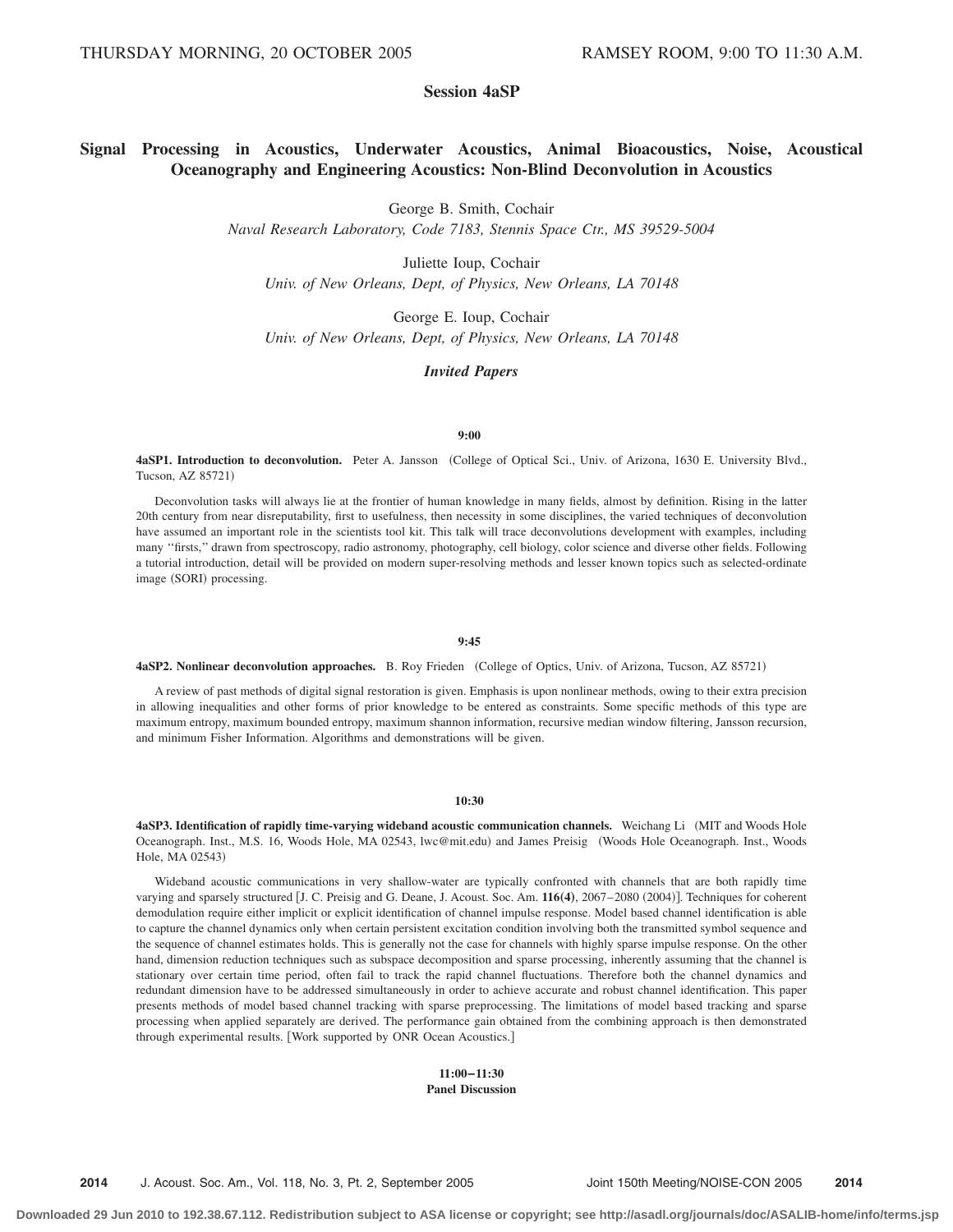THURSDAY AFTERNOON, 20 OCTOBER 2005 SALON C, 2:00 TO 3:00 P.M.

**Session 4pAAa**

# **Architectural Acoustics: Distinguished Lecture: From Philharmonic Hall to Number Theory: The Way to More Diffusion**

Peter D'Antonio, Cochair

*RPG Diffusor Systems Inc., 651C Commerce Dr., Upper Marlboro, MD 20774*

Trevor Cox, Cochair

*RPG Diffusor Systems Inc., 651C Commerce Dr., Upper Marlboro, MD 20774*

**Chair's Introduction—2:00**

# *Invited Paper*

**2:05**

4pAAa1. From Philharmonic Hall to number theory: The way to more diffusion. Manfred R. Schroeder (Univ. of Göttingen, Rieswartenweg 8, 37077 Göttingen, Germany, mrs17@aol.com)

In September 1962, in the presence of Mrs. Jacqueline Kennedy, Philharmonic Hall in New York was inaugurated—the first building of the new Lincoln Center for the Performing Arts. To address the soon-apparent acoustic problems, Lincoln Center turned to Bell Laboratories for help, and I was asked to join a ''committee of experts,'' chaired by Vern O. Knudsen of UCLA. My work on Philharmonic Hall, assisted by B.S. Atal, G.M. Sessler, and J.E. West, and later, after my move to Göttingen, by my students D. Gottlob, F.K. Siebrasse, and U. Eysholdt, indicated a need for energetic early *lateral* sound. It was clear that better lateral diffusion could improve the acoustic quality and the feeling of ''envelopment'' by the sound. Knowing some Galois field mathematics, I lucked upon the design of diffusors which scattered incident waves into broad lateral patterns—but only for a single musical octave. Then, in 1977, during a celebration of the 200th anniversary of Gauss's birth, I heard a talk by Andre´ Weil on Gauss sums and quadratic residues and, in a flash, it became clear to me that diffusors based on *quadratic residues* were the answer to broadly scattering waves comprising many musical octaves.

> **2:50–3:00 Question and Answer Period**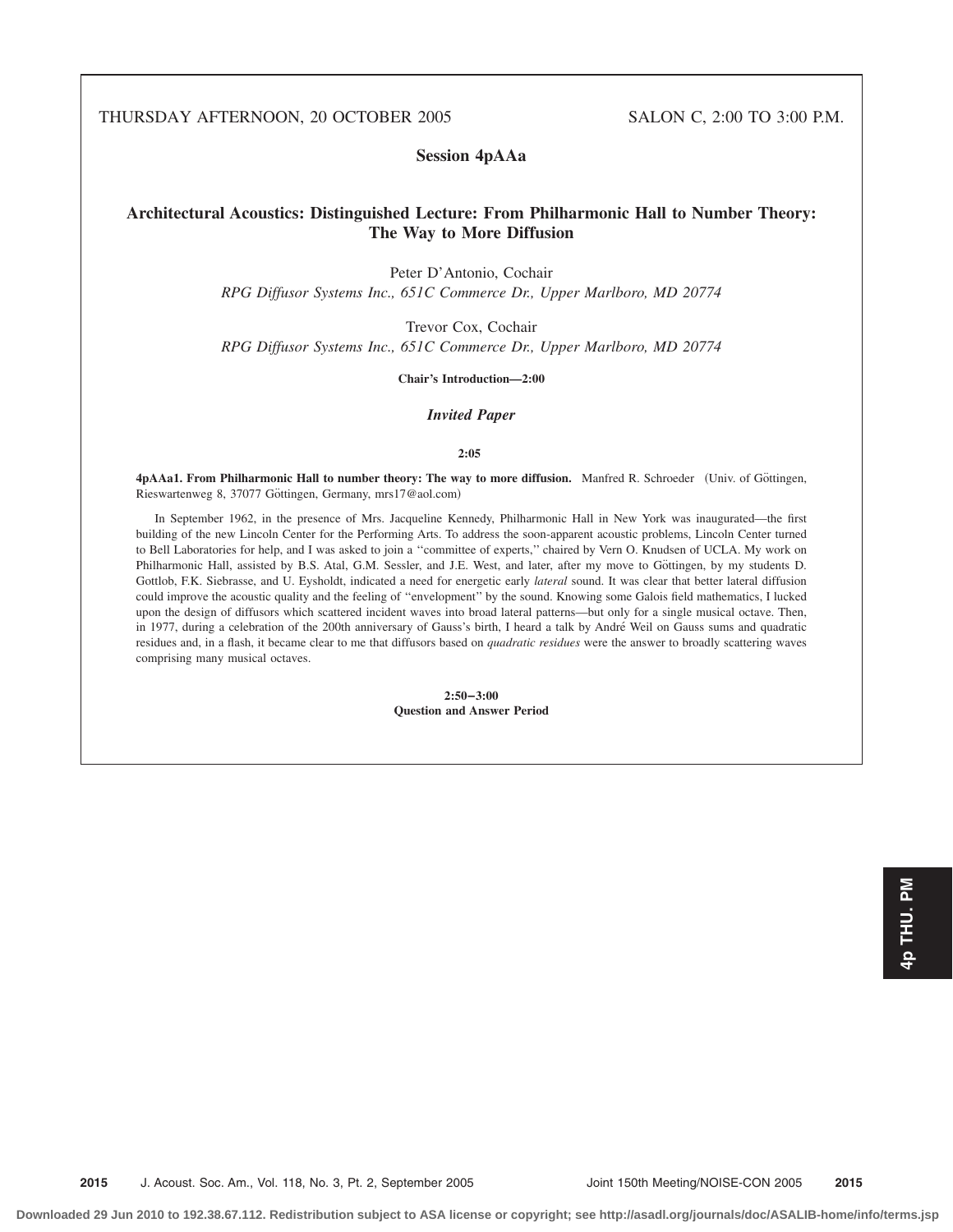# **Session 4pAAb**

# **Architectural Acoustics: Reflections on Reflections**

Peter D'Antonio, Cochair

*RPG Diffusor Systems Inc., 651C Commerce Dr., Upper Marlboro, MD 20774*

Trevor Cox, Cochair

*RPG Diffusor Systems Inc., 651C Commerce Dr., Upper Marlboro, MD 20774*

# *Invited Papers*

## **3:05**

4pAAb1. Thirty years since diffuse sound reflection by maximum length. Trevor J. Cox (Acoust. Res. Ctr., Univ. of Salford, Salford M5 4WT, UK) and Peter D'Antonio (RPG Diffusor Systems, Upper Marlboro, MD 20774)

This year celebrates the 30th anniversary of Schroeder's seminal paper on sound scattering from maximum length sequences. This paper, along with Schroeder's subsequent publication on quadratic residue diffusers, broke new ground, because they contained simple recipes for designing diffusers with known acoustic performance. So, what has happened in the intervening years? As with most areas of engineering, the room acoustic diffuser has been greatly influenced by the rise of digital computing technologies. Numerical methods have become much more powerful, and this has enabled predictions of surface scattering to greater accuracy and for larger scale surfaces than previously possible. Architecture has also gone through a revolution where the forms of buildings have become more extreme and sculptural. Acoustic diffuser designs have had to keep pace with this to produce shapes and forms that are desirable to architects. To achieve this, design methodologies have moved away from Schroeder's simple equations to brute force optimization algorithms. This paper will look back at the past development of the modern diffuser, explaining how the principles of diffuser design have been devised and revised over the decades. The paper will also look at the present state-of-the art, and dreams for the future.

#### **3:35**

**4pAAb2. Measuring, predicting, and characterizing reflections.** Peter D'Antonio RPG Diffusor Systems, Inc., 651-C Commerce Dr., Upper Marlboro, MD 20774) and Trevor J. Cox (Univ. of Salford, Salford M5 4WT, UK)

Over the past 100 years, since the founding of architectural acoustics by Sabine, there has been considerable effort devoted to studying surface absorption. Over this period, a considerable library of absorption coefficients has been tabulated, based on accepted standards of measurement, and the role of absorptive surfaces is now well understood. In contrast, scientific knowledge about how scattering surfaces should be measured and characterized and how, where, when, and why these surfaces should be used is still evolving. Over the past three decades, how to design, optimize, predict, measure, and characterize the performance of scattering surfaces has been learned. This presentation will describe the procedures developed to measure, predict, and quantify scattering surfaces. Standardized procedures for determining scattering coefficient and correlation scattering coefficient, which indicate the amount of sound scattered away from the specular direction, and the diffusion coefficient, which indicates the uniformity of scattering, will be described and examples given. Three-dimensional balloons, which display the polar distribution of scattered sound, will also be displayed. The goal is that, as these standards become more widely understood, a growing library of coefficients will develop and soon absorption, scattering, and diffusion coefficients will all find their way into architectural acoustic specifications.

#### **4:05**

**4pAAb3. Reflection of sound from finite-size plane and curved surfaces.** Jens H. Rindel Oersted-DTU, Tech. Univ. of Denmark, Bldg. 352, DK-2800 Kgs. Lyngby, Denmark)

The author's research on reflectors over nearly 25 years is summarized. The influence of curvature was analyzed by a geometrical model in order to quantify the attenuation by a simple expression. Reflection from a finite-size plate was studied using the Kirchhoff– Fresnel approximation, and the design frequency for a single reflector was derived. Above the design frequency the attenuation due to the finite size can be neglected and the reflection is efficient in the specular direction. The method was extended to the case of a reflector array, and it was demonstrated that the performance of a reflector array can improve if the size of the panels is decreased. The same design frequency applies to a single reflector and a reflector array, but with different meaning; in the latter case the design frequency is the upper limit for useful reflections. This design rule was first used in the refurbishment of the concert hall of the Danish Radio in Copenhagen 1989, and later in many other halls. In order to describe the scattering due to edge diffraction, the directional characteristic of reflections from a finite-size plate has been studied and a simple approximation valid for octave bands has been derived.

**2016** J. Acoust. Soc. Am., Vol. 118, No. 3, Pt. 2, September 2005 Joint 150th Meeting/NOISE-CON 2005 **2016**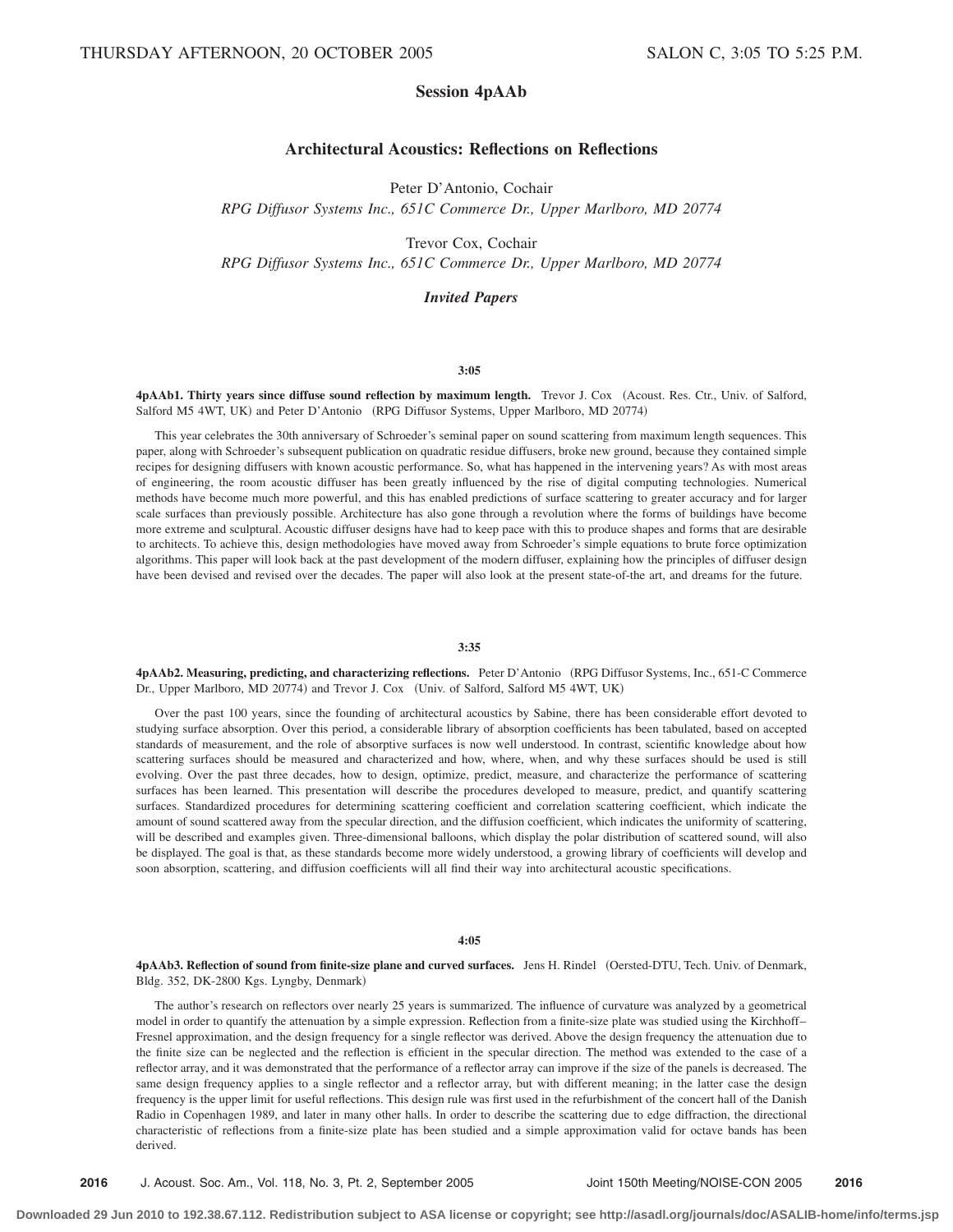**4pAAb4. Virtual reflections in electronic acoustic architecture.** Bjorn van Munster P.O. Box 720, 5400 AS UDEN, The Netherlands b.v.munster@siap.nl-

In the era of the ancient Greeks and Byzantines, the first attempts for increasing reverberation time are noted. In the 1950s, the Ambiophonic system accomplished this by means of an electronic device, for the first time. The early systems only increased the reverberation time by delaying the picked-up reverberation. With the introduction of multichannel feedback-based systems, the reverberation level also could be increased. Later, it was understood that it was important to also fill in the missing reflections, address reflection density, frequency dependence, etc. This resulted in the development of the SIAP concept. Current DSP technology led to the development of a processor whereby density, length, level, and the frequency content can be controlled for different areas in the same room or different rooms, leading to the concept of the acoustic server. electronic acoustic architecture has become the current state-of-the-art approach for solving acoustic deficiencies in, among others, rehearsal rooms, theaters, churches, and multipurpose venues. Incorporation of complementary passive acoustic solutions provides an optimum solution for all room problems. This paper discusses the utilization of virtual reflections in the new approach of electronic acoustic architecture for different environments. Measurements performed in the Sejong Performing Arts Centre, Seoul, South Korea, show the power of this approach.

#### **4:45**

**4pAAb5. Reflections in computer modeling of rooms: Current approaches and possible extensions.** U. Peter Svensson Acoust. Group, Dept. of Electron. and Telecommunications, Norwegian Univ. of Sci. and Technol., Trondheim, NO-7491 Trondheim, Norway-

Computer modeling of rooms is most commonly done by some calculation technique that is based on decomposing the sound field into separate reflection components. In a first step, a list of possible reflection paths is found and in a second step, an impulse response is constructed from the list of reflections. Alternatively, the list of reflections is used for generating a simpler echogram, the energy decay as function of time. A number of geometrical acoustics-based methods can handle specular reflections, diffuse reflections, edge diffraction, curved surfaces, and locally/non-locally reacting surfaces to various degrees. This presentation gives an overview of how reflections are handled in the image source method and variants of the ray-tracing methods, which are dominating today in commercial software, as well as in the radiosity method and edge diffraction methods. The use of the recently standardized scattering and diffusion coefficients of surfaces is discussed. Possibilities for combining edge diffraction, surface scattering, and impedance boundaries are demonstrated for an example surface. Finally, the number of reflection paths becomes prohibitively high when all such combinations are included as demonstrated for a simple concert hall model. Work supported by the Acoustic Research Centre through NFR, Norway.

#### **5:05**

4pAAb6. A largely diffuse small room. George Massenburg (Blackbird Studios, 2806 Azalea Pl., Nashville, TN 37204) and Peter D'Antonio (RPG Diffusor Systems, Inc., Upper Marlboro, MD 20774)

An 8 m $\times$  10 m rectangular room is described that will have broad bandwidth diffusion completely covering 5 of its 6 surfaces, i.e., all walls and ceiling surfaces. The dimensions of the room were optimized for minimal standard deviation of the modal response. The wall surfaces are treated with a large prime, single period, number theoretic diffusor 1.2 m deep that wraps around the entire room. The ceiling consists of a  $12\times13$  low frequency diffusor 2 m deep, which is further treated with mid-high frequency diffusors to form a nested, diffractal surface. These surfaces will be described further and illustrated. The room is intended to be deployed as a monitor room for mixing surround sound. It is hoped that the unique combination of a reduced number of specular surfaces and very neutral, wide-band ambience will improve localization (particularly for virtual sources) and offer greater support for (and speed up) the balancing/mixing of multitrack sources. The perceived effectiveness of the diffusor in the ceiling, particularly in the 2 low octaves will be described. The room will also be used as a massively diffuse recording room for various musical formats.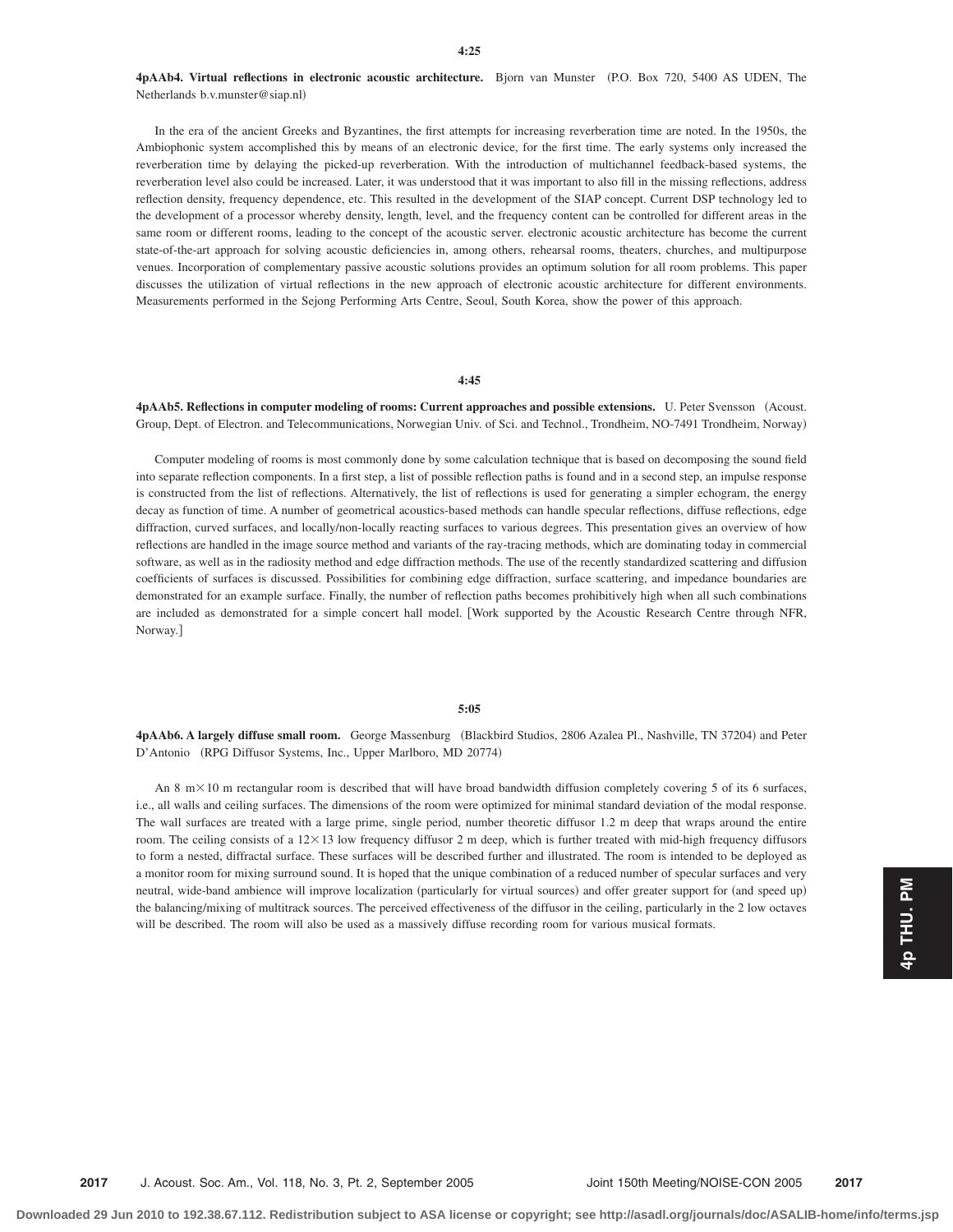# **Session 4pAB**

# **Animal Bioacoustics, Psychological and Physiological Acoustics and ASA Committee on Standards: Frequency Weighting For Animal Species**

Larry L. Pater, Cochair

*U.S. Army Engineering Research and Development Ctr., 2909 Farber Dr., Champaign, IL 61822*

Ann E. Bowles, Cochair

*Hubbs Sea World Research Inst., 2595 Ingraham St., San Diego, CA 92109*

### **Chair's Introduction—1:00**

### *Invited Papers*

#### **1:05**

**4pAB1. The 60-dB rule for birds: An example of the application of a weighting function in environmental impact mitigation.** Ann E. Bowles (Hubbs-SeaWorld Res. Inst., 2595 Ingraham St., San Diego, CA 92109) and Sheyna Wisdom (URS Corp., San Diego, CA 92108)

Over the last decade U.S. Fish and Wildlife Service managers in California have required millions of dollars in added expenditure for NEPA consultation, mitigation barriers, and project delays to reduce the effects of noise from construction activities on endangered passerine birds when the hourly A-weighted Leq is expected to exceed 60 dB. The rule was originally intended to prevent masking of species-typical songs of endangered birds such as the Coastal California Gnatcatcher. However, no research is available to demonstrate the effectiveness of the rule for any noise-related impact. Although A-weighting is probably a conservative estimator of bird exposure in the range from 125 Hz to 8 kHz, it may underestimate exposure at very low frequencies. Its utility as a weighting function has not been tested against other possible weighting procedures, such as use of the species-typical auditory threshold function. Additionally, where sources are intense but intermittent, Leq is unlikely to be a useful metric. These issues should receive more technical scrutiny before the 60-dB rule becomes entrenched in law. It is in widespread use for NEPA consultations, and is already being extended to other species, including large mammals.

#### **1:35**

**4pAB2. The problem of frequency weighting functions and standards for birds.** Robert Dooling, Elizabeth Brittan-Powell, Amanda Lauer (Dept of Psych., Univ. of Maryland, College Park, MD 20742), Micheal Dent (Univ. at Buffalo, Buffalo, NY 14260), and Isabelle Noirot (Univ. of Maryland, College Park, MD 20742)

Frequency weighting functions in humans are widely used as a single-figure guess to assess noise problems and aid in making decisions with regard to noise limitations when no other data exist. However, this use of frequency weightings invariably results in a loss of precision in assessing the likelihood of a sound to produce hearing damage or sound annoyance. There is a growing interest in developing frequency weighting functions in animals presumably to assist in judging the risk of hearing damage, interference with acoustic communication, or habitat suitability. Laboratory studies reveal many parallels between humans and animals on a variety of psychoacoustic measures, such as equal loudness contours. However, differences between humans and animals on specific tests argue against using standards developed for humans to gauge the effect of noise on animals. Here we review data which show this same problem exists among birds. That is, the differences in the effects of noise among bird species can be as large as the differences between humans and birds. These results suggest that whereas frequency weighting functions and acoustic standards for a specific species might be useful, generalizing across species is likely not practical.

#### **2:05**

**4pAB3. Source levels of northern elephant seal vocalizations in-air.** Stephen J. Insley Long Marine Lab., UCSC, 100 Shaffer Rd., Santa Cruz, CA 95060, sinsley@ucsc.edu) and Brandon L. Southall (NOAA Fisheries Acoust. Program, Silver Spring, MD 20910)

Accurate measurements of vocalization sound-pressure levels are necessary to determine the acoustical active space of animals in natural and human-altered ambient noise conditions. Despite this basic need, such data are limited or nonexistent for most species. Our study characterized aerial ambient noise and vocalization source levels for northern elephant seals during the breeding season. Subjects were adult males, lactating females, and dependent offspring (pups) at Año Nuevo State Reserve. Source level measurements were made using a Type 1 sound level meter and calibrated microphones on-axis: (1) at 1 m; (2) at several known distances (laser measured); and (3) simultaneously at 1 m and a second known distance. Concurrent ambient noise conditions were measured *in situ* (non-weighted 5 min Leq integrated averages) and recorded for later spectral analysis. Measurements were made at two sites, one relatively noisy and the other relatively quiet, to determine whether animals compensate for higher noise conditions by increasing source levels (Lombard effect). Results indicate a wide range in signal strength, particularly for adult males whose vocalization source levels appear to be correlated with dominance rank and related to ambient noise conditions. The Lombard effect was not observed for adult females or elephant seal pups.

**2018** J. Acoust. Soc. Am., Vol. 118, No. 3, Pt. 2, September 2005 Joint 150th Meeting/NOISE-CON 2005 **2018**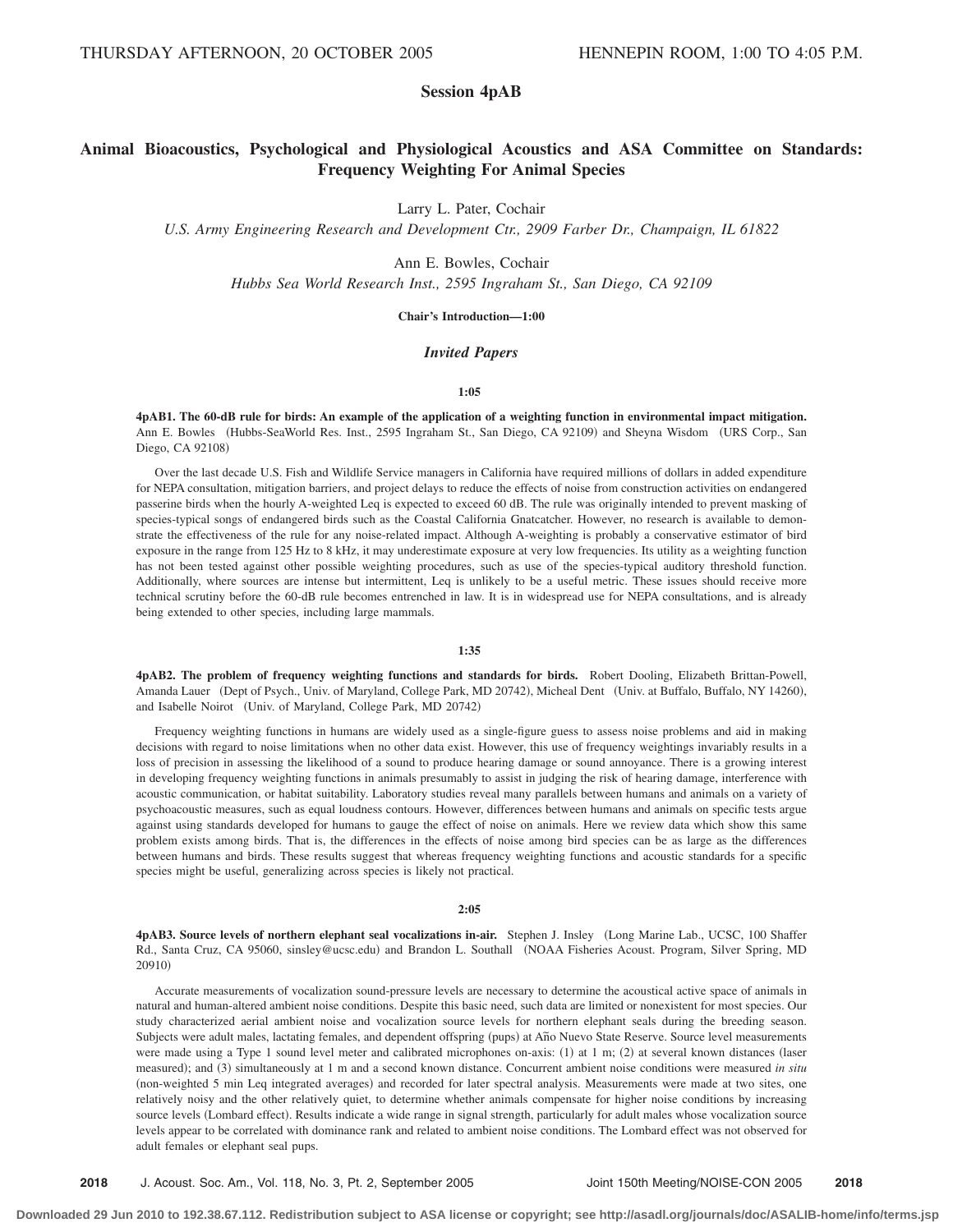4pAB4. Strategies for weighting exposure in the development of acoustic criteria for marine mammals. James H. Miller (Dept. of Ocean Eng., Univ. of Rhode Island, Narragansett Bay Campus Narragansett, RI 02882, miller@uri.edu), Anne E. Bowles (Hubbs-Sea World Res. Inst., San Diego, CA 92109), Roger L. Gentry (NOAA Acoust. Prog., Silver Spring, MD 20910-6233), William T. Ellison (Marine Acoust., Inc., Litchfield, CT 06759), James J. Finneran (Space and Naval Warfare Systems Ctr., San Diego, CA 92152-5000), Charles R. Greene Jr. (Greeneridge Sci., Inc., Santa Barbara, CA 93110), David Kastak (Long Marine Lab., Univ. of California at Santa Cruz, Santa Cruz, CA 95060), Darlene R. Ketten, Peter L. Tyack (Woods Hole Oceanogr. Inst., Woods Hole, MA 02543), Paul E. Nachtigall (Hawaii Inst. of Marine Biol., Kane'ohe, HI 96744), W. John Richardson (LGL Ltd. Environ. Res. Assoc., King City, ON, Canada L7B 1A6), and Jeanette A. Thomas (Western Illinois Univ., Moline, IL 61265)

The Noise Exposure Criteria Group has been developing noise exposure criteria for marine mammals. Although the primary focus of the effort is development of criteria to prevent injury, the Group has also emphasized the development of exposure metrics that can be used to predict injury with accuracy and precision. Noise exposure metrics for humans have proven to be more effective when they account for psychophysical properties of the auditory system, particularly loudness perception. Usually noise is filtered using the A-weighting function, an idealized curve based on the human 40-phon equal loudness function. However, there are no empirical studies to show whether a comparable procedure for animals will improve predictions. The Noise Exposure Criteria Group panel has proposed to weight noise data by functions that admit sound throughout the frequency range of hearing in five marine mammal groupings—low frequency cetaceans (mysticetes), midfrequency cetaceans, high-frequency cetaceans, pinnipeds in air, and pinnipeds in water. The algorithm for the functions depends only on the upper and lower frequency limits of hearing and does not differentially weight frequencies based on sensitivity within the range. This procedure is considered conservative. However, if the human case may be taken as a model, it is not likely to produce precise predictions. Empirical data are essential to finding better estimators of exposure.

#### **3:05–3:20 Break**

#### *Contributed Papers*

#### **3:20**

**4pAB5. Experimental validation of a species-specific behavioral impact metric for underwater noise.** Jeremy R. Nedwell, Joe Lovell, and Andrew W. H. Turnpenny (Subacoustech Ltd, Chase Mill, Winchester Rd., Bishop's Waltham, Hampshire SO32 1AH UK-

The regulation of noise from offshore activities in the UK requires a metric allowing the behavioral effects on underwater animals of manmade underwater noise on a wide range of species to be objectively assessed. The dBht(species) metric is a pan-specific metric incorporating the concept of ''loudness'' by using a frequency-weighted curve based on the species' hearing threshold as the reference unit for a dB scale. A large number of controlled laboratory measurements have been made of the avoidance of a range of idealized noises, using fish with greatly different hearing as a model. Additional data, of many thousands of individuals, has been obtained by re-evaluation of fish avoidance of a large acoustic fish deflection system at an estuarine power station. All data, irrespective of source or species, indicate a dependence of avoidance reaction on the dBht(species) level. The data indicates three regions, "no reaction" below 0dBht (i.e., below the species' threshold of hearing), a "cognitive avoidance'' region where increasing numbers of individuals will avoid the noise from 0 to 90 dBht, and ''instinctive reaction'' at and above 90 dBht where all animals will avoid the noise. This probabilistic model allows the behavioral impact of any noise source to be estimated.

#### **3:35**

**4pAB6. Frequency weighting in the feature extraction process: Effects of parameter choice on generalized perceptual linear prediction coefficients.** Patrick J. Clemins and Michael T. Johnson (Speech and Signal Processing Lab., Marquette Univ., P.O. Box 1881, Milwaukee, WI 53201-1881)

The generalized perceptual linear prediction (gPLP) feature extraction model incorporates information about the perceptual abilities of the species under study to generate features relevant to that species. The gPLP feature extraction model is based on the source-filter model of vocalization production and quantifies the general shape of the spectral envelope. gPLP coefficients remove excitation information for vocalizations with a low fundamental frequency, but capture harmonic information for vocalizations with a higher fundamental frequency through the use of a filter bank analysis component. Frequency warping, frequency masking, and equal loudness normalization, or frequency weighting, are some of the psychophysical phenomena modeled in the gPLP model. The effects of accounting for these phenomena in the feature extraction process are explored using perceptual spectrograms, statistical tests, and classification tasks. Experiments show that using this perceptual information can provide insights during the analysis of vocalizations and improve classification accuracies. The contribution of other feature extraction parameters including the number of cepstral coefficients and number of filters in the filter bank is also examined. Work supported by the National Science Foundation under Grant No. IIS-0326395.

#### **3:50**

**4pAB7.** Detection sensitivity of frequency modulated (FM) and constant frequency (CF) signals in temporal masking conditions in **the Mongolian gerbils.** Tomofumi Taketani, Yasunari Sasaki, and Hiroshi Riquimaroux Grad. School of Eng., Doshisha Univ., 1-3, Miyakodani, Tatara, Kyotanabe, Kyoto 610-0321, Japan, dtf0757@mail4.doshisha.ac.jp)

The auditory systems would be sensitive to temporal changes in frequency of sounds. We hypothesized that frequency modulation would play an important role in perception. And in this study, the difference in detection sensitivity between frequency-modulated signals (FM) and constant frequency signals (CF) in temporal masking conditions was examined in three Mongolian gerbils (Meriones unguiculatus) by GO-NOGO procedure. We focused on their detection sensitivity of three types of signals; upward FM, downward FM, and CF. The frequency range of each FM was from 4 to 7 kHz, and CF was 6 kHz. We set  $S$  + that signals were presented between white noise bursts (BW: 0 to 17.5 kHz), and then signals were temporally masked by white noise. In contrast, we set  $S$  – in which silence was presented instead of signals. Subjects were trained to detect whether signals were presented or not. After subjects reached criterion (80%), each stimulus was presented randomly and attenuated in amplitude. We investigated their response rate to each  $S+$ . Result showed that their detection sensitivity to FM was higher than that of CF. It suggests that FM is superior to CF in recognition for subjects. [Research was supported with financial assistance from MEXT.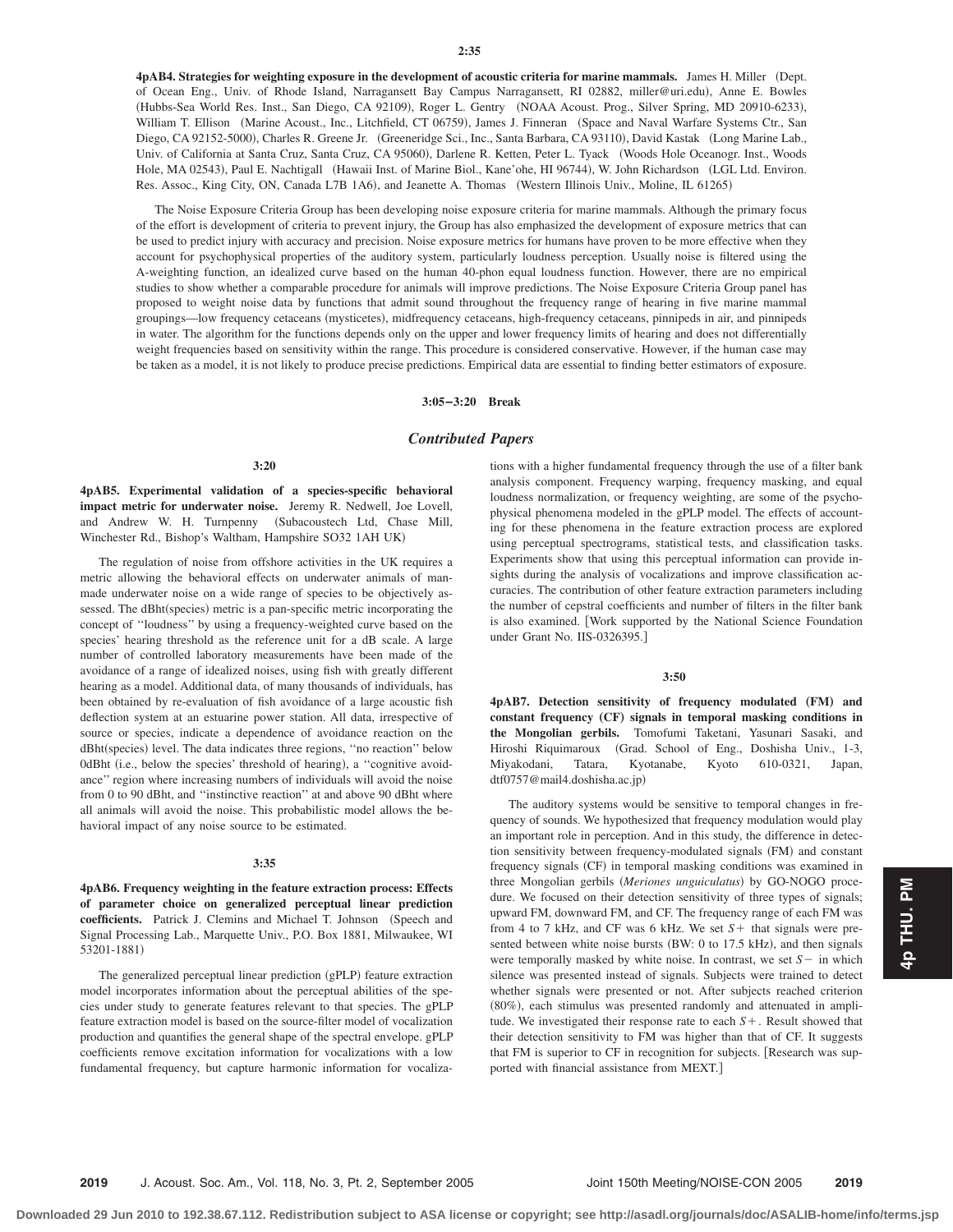# **Session 4pMU**

# **Musical Acoustics and Architectural Acoustics: Acoustics of Choir Singing II**

Sten O. Ternstrom, Cochair

*Kungliga Tekniska Hogskolan, Speech Music and Hearing, Lindstedtsvagen 24, S-10044 Stockholm, Sweden*

K. Anthony Hoover, Cochair

*Cavanaugh Tocci Assoc., Inc., 327F Boston Post Rd., Sudbury, MA 01776*

**Chair's Introduction—2:00**

*Invited Papers*

#### **2:05**

**4pMU1. Choir singing in Subsaharan Africa: Acoustic factors of a regional style in southern Mozambique.** Joao Soeiro de Carvalho (Universidade Nova de Lisboa, Av. de Berna 26c, 1069-061 Lisboa, Portugal, jsoeiro@fcsh.unl.pt)

Choir singing is a most prominent form of expressive behavior in Subsaharan Africa. A vast majority of expressive modes involves multipart singing, both within the framework of European tonal system as well as other structured ways of combining vocal sounds of different frequencies. Vocal improvisation stands as an important process for the course of performance; individual voice ranges, as well as issues of social status and musical competence, determine the ways musicians participate in performance. Aesthetic validation is often expressed by the use of a nonverbal expressive mode, ''kulungwani,'' a vocal technique involving the action of the lower maxillae and tongue in order to produce a low-frequency interruption of sound emission. Choral singing intonation processes seem to rely on harmonic results, rather than melodic. A regional choral style in southern Africa seems to have developed, where a particular distribution of formant frequencies and an emphasis on low-frequency energy play a significant role.

#### **2:30**

**4pMU2. Listener perception of and acoustic differences between girl and boy choristers in an English cathedral choir.** David Howard (Dept. of Electron., Univ. of York, Heslington, York, YO10 5DD, UK), and Graham Welch (Univ. of London, London, WC1H 0AL, UK-

For centuries, boy choristers have been singing the top (treble) line in English cathedrals. Girl choristers were first admitted in 1991, and there is a long-running debate as to whether they can carry out this role appropriately. This paper will detail the results from two listening experiments designed to establish whether or not listeners can tell the difference between girl and boy choristers singing the top line in cathedral music. In the first experiment, 189 listeners took part and on average they were able to tell the difference 60% of the time; this was statistically significant over chance. The results suggested that repertoire played a significant part in this ability, and the second experiment was carried out in which the boys and girls sang the same repertoire. Nearly 170 listeners have completed this experiment and, on average, they are making guesses (correct 52% of the time). The paper will discuss the acoustic differences between the stimuli with respect to the singing of boy and girl choristers, while placing the discussion in the context of the English cathedral tradition.

#### **2:55**

**4pMU3. Making an anechoic choral recording.** Ron Freiheit Wenger Corp., 555 Park Dr., Owatonna, MN 55050, ron.freiheit@wengercorp.com), John Alexander (3M Ctr., St. Paul, MN 55144-1000), and John Ferguson (St. Olaf College, Northfield, MN 55057)

The utilization of auralization as a tool for acoustic analysis continues to grow and develop. An important element for successful auralization listening experiences is the selection of anechoic source material. In researching the current library of anechoically recorded source material, it was discovered that choral material was not readily available. The Wenger Corporation, St. Olaf College,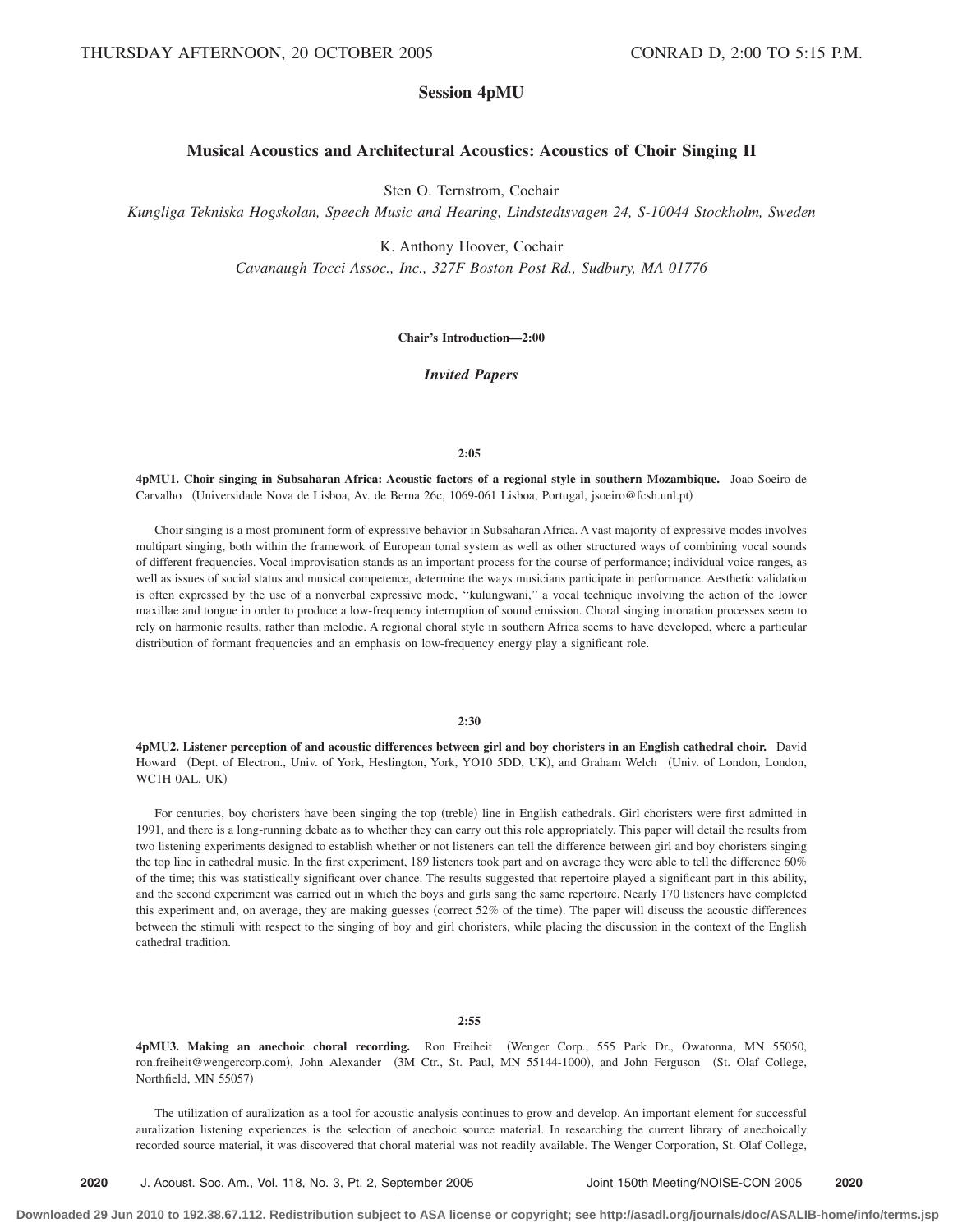and 3M undertook a joint project to create an anechoic choral recording. The paper describes the challenges of this recording project—from the technological, logistical, and musical standpoints—and the solutions that were successfully implemented.

### **3:20–3:50 Panel Discussion**

### **After the session at the Hilton, the session will move to the Central Lutheran Church which is a short walk from the hotel.**

**4:10–4:30**

The session will continue with a panel discussion ''Acoustical issues relevant to choral singing'' with Drs. Anton Armstrong and John Ferguson, who direct the St. Olaf Cantorei, and the ASA session orgainizers.

It will end with a short concert by the St. Olaf Cantorei from St. Olaf College in Northfield, Minnesota. The 90-voice liturgical Choir will be accompanied by organ, brass quartet, handbells, and percussion. The performance, at Central Lutheran Church, which is also open to the public, will feature a hymnsing in which the audience will be invited to participate.

The St. Olaf Cantorei, which regularly performs in the very reverberant St. Olaf College Chapel, recently made an anechoic recording under the sponsorship of the Wenger Company.

# THURSDAY AFTERNOON, 20 OCTOBER 2005 CONRAD A, 2:00 TO 4:15 P.M.

# **Session 4pPA**

# **Physical Acoustics: Topics in Seismic Acoustics**

William C. K. Alberts, II, Chair

*Univ. of Mississippi, National Ctr. for Physical Acoustics, 1 Coliseum Dr., University, MS 38677*

#### *Contributed Papers*

**2:00**

**4pPA1. Technique for measurement of characteristic impedance and propagation constant for porous materials.** Ki Won Jung and Anthony A. Atchley (Grad. Program in Acoust., Penn State Univ., University Park, PA 16802)

Knowledge of acoustic properties such as characteristic impedance and complex propagation constant is useful to characterize the acoustic behaviors of porous materials. Song and Bolton's four-microphone method J. Acoust. Soc. Am. **107**, 1131–1152 (2000)] is one of the most widely employed techniques. In this method two microphones are used to determine the complex pressure amplitudes for each side of a sample. Muehleisen and Beamer [J. Acoust. Soc. Am. 117, 536–544 (2005)] improved upon a four-microphone method by interchanging microphones to reduce errors due to uncertainties in microphone response. In this paper, a multiple microphone technique is investigated to reconstruct the pressure field inside an impedance tube. Measurements of the acoustic properties of a material having square cross-section pores is used to check the validity of the technique. The values of characteristic impedance and complex propagation constant extracted from the reconstruction agree well with predicted values. Furthermore, this technique is used in investigating the acoustic properties of reticulated vitreous carbon (RVC) in the range of 250–1100 Hz.

#### **2:15**

**4pPA2. Vibration signature of human footsteps on the ground and in** buildings. James Sabatier and Alexander Ekimov (NCPA, The Univ. of Mississippi, 1 Coliseum Dr., University, MS 38677)

Vibration and acoustic responses of the ground and floor in a building to human footsteps were experimentally investigated in the broad frequency range, starting from 0.5 Hz up to ultrasonic frequencies. It was experimentally shown that human footsteps have low- and high-frequency components. The low-frequency component is well known in the literature and generated by the force component normal to the ground/floor. This force is a function of a person's weight and a manner of motion (walking, running), or gait. The second high-frequency vibration and acoustical components of human footsteps are generated by the tangential to the ground/floor force from footstep and ground reaction, or friction force. The interactions of these two forces produce the friction noise. The lowfrequency forces due to tangential motion between two contacted surfaces generate the high-frequency friction noise. The parameters of this friction noise, such as frequency band and vibration, and sound magnitudes as functions of a distance and walking style (shoes or barefoot) and ground/ floor structures were studied. The results of indoor and outdoor tests are presented and discussed. Work supported by Department of the Army, Army Research Office Contract W911NF-04-1-0190.

#### **2:30**

4pPA3. Nonlinear acoustic behaviors of soils. Zhiqu Lu (Natl. Ctr. for Physical Acoust., Univ. of Mississippi, Coliseum Dr., University, MS 38677, zhiqulu@olemiss.edu-

Soil, like other porous materials such as rock, sand, sandstone, sedimentation, and concrete, exhibits remarkable nonlinear behaviors. In this work, the nonlinear acoustic behaviors of soils are studied by measuring both amplitude and phase frequency responses as a function of dynamic strain. Typical nonlinear phenomena such as resonant frequency shift and harmonics generation are observed. It is also found that the phase difference between the received and reference signals changes with strain. New methods for measuring the nonlinearity parameters, based on resonant frequency shift, phase shift, and phase slope measurements, are developed and compared. This suggests that phase could be a very useful parameter for determining the nonlinearity of porous materials. This work is supported by the USDA Agricultural Research Service under Specific Cooperative Agreement 58-6408-0-108.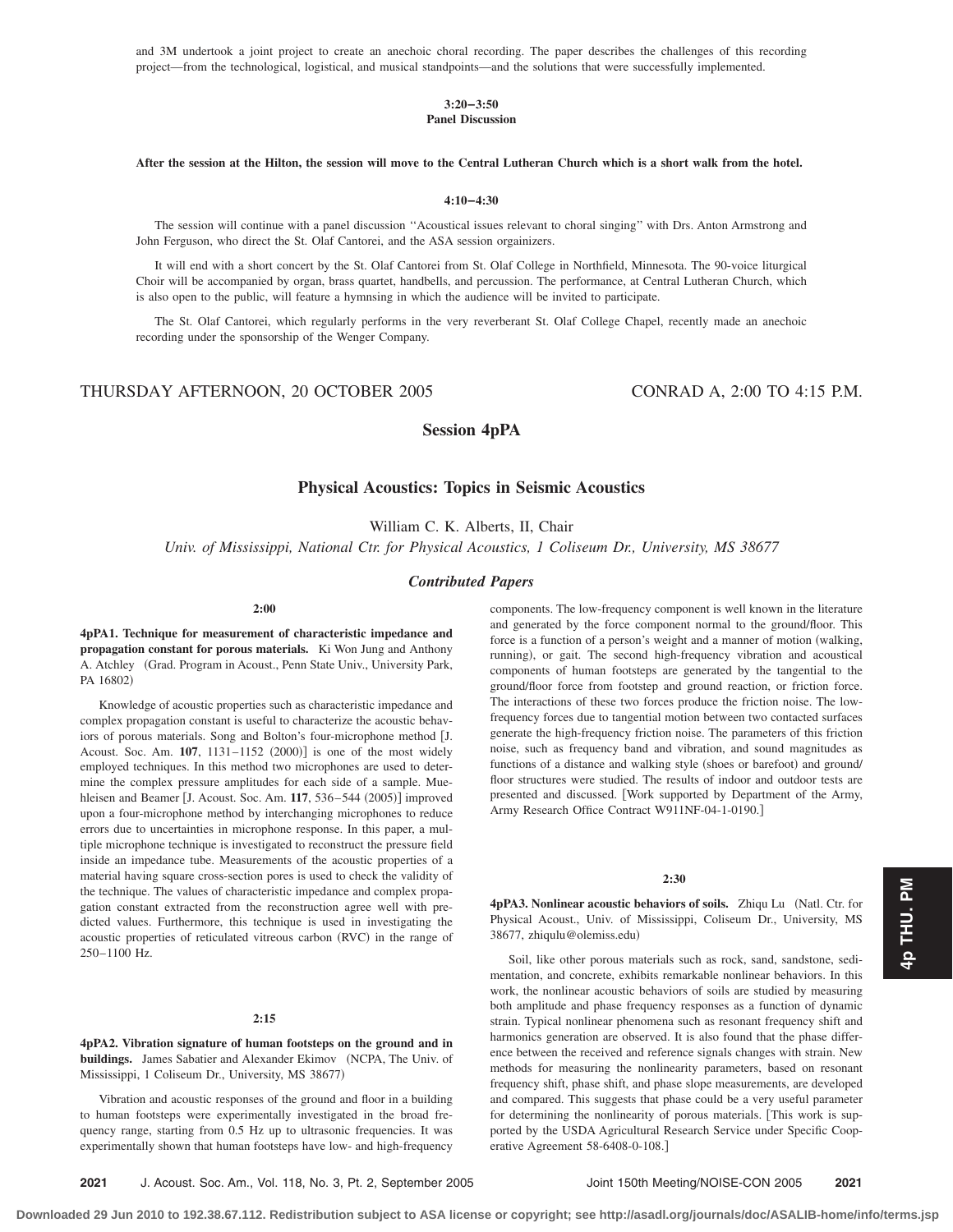**4pPA4. Nonlinear acoustic experiments involving landmine detection: Connections with mesoscopic elasticity and slow dynamics in** geomaterials, Part III. Murray S. Korman (Phys. Dept., U.S. Naval Acad., Annapolis, MD 21402) and James M. Sabatier (Natl. Ctr. for Physical Acoust., Univ. of Mississippi, University, MS 38677)

In nonlinear acoustic detection schemes, airborne sound at two primary tones,  $f_1$ ,  $f_2$  (closely spaced near an 80-Hz resonance) excites the soil surface over a buried landmine. Due to soil wave interactions with the landmine, a scattered surface profile can be measured by a geophone. Profiles at  $f_1$ ,  $f_2$ ,  $f_1 - (f_2 - f_1)$  and  $f_2 + (f_2 - f_1)$  exhibit single peaks; those at  $2f_1 - (f_2 - f_1)$ ,  $f_1 + f_2$  and  $2f_2 + (f_2 - f_1)$  involve higher order mode shapes for a VS 2.2 plastic, inert, anti-tank landmine, buried at 3.6 cm in sifted loess soil [J. Acoust. Soc. Am. 116, 3354–3369 (2004)]. Near resonance, the bending (softening) of a family of increasing amplitude tuning curves, involving the vibration over the landmine, exhibits a linear relationship between the peak particle velocity and corresponding frequency. Results are similar to nonlinear mesoscopic/nanoscale effects that are observed in granular solids like Berea sandstone. New experiments show that first sweeping up through resonance and then immediately sweeping back down result in different tuning curve behavior that might be explained by ''slow dynamics'' where an effective modulus reduction persists following periods of high strain. Results are similar to those described by TenCate et al. [Phys. Rev. Lett. 85, 1020-1023 (2000)]. [Work supported by U.S. Army RDECOM CERDEC, NVESD.]

#### **3:00**

**4pPA5. Nonlinear acoustic landmine detection: Comparison of ''off target'' soil background and ''on target'' soil-mine nonlinear effects.** Murray S. Korman (Phys. Dept., U.S. Naval Acad., Annapolis, MD 21402)

When airborne sound at two primary tones,  $f_1, f_2$  (closely spaced near a resonance) excites the soil surface over a buried landmine, soil wave motion interacts with the landmine generating a scattered surface profile which can be measured over the "target." Profiles at  $f_1$ ,  $f_2$ , and  $f_1 - (f_2)$  $-f_1$ ,  $f_2 + (f_2 - f_1)$ ,  $2f_1 - (f_2 - f_1)$ ,  $f_1 + f_2$  and  $2f_2 + (f_2 - f_1)$  (among others) are measured for a VS 1.6 plastic, inert, anti-tank landmine, buried at 3.6 cm in sifted loess soil. It is observed that the ''on target'' to ''off target" contrast ratio for the sum frequency component can be  $\sim$  20 dB higher than for either primary. The vibration interaction between the topplate interface of a buried plastic landmine and the soil above it appears to exhibit many characteristics of the mesoscopic/nanoscale nonlinear effects that are observed in geomaterials like sandstone. Near resonance, the bending (softening) of a family of increasing amplitude tuning curves, involving the vibration over the landmine, exhibits a linear relationship between the peak particle velocity and corresponding frequency. Tuning curve experiments along with two-tone tests are performed both on and off the mine in an effort to understand the nonlinearities in each case. Work supported by U.S. Army RDECOM CERDEC, NVESD.]

# **3:15**

**4pPA6. Nonlinear acoustic detection of weathered, low compliance** landmines. James M. Sabatier, W. C. Kirkpatrick AlbertsII (NCPA, Univ. of Mississippi, University, MS 38677), and Murray S. Korman (U.S. Naval Acad., Annapolis, MD 21402)

Two potential impediments to acoustic landmine detection are soil weathering processes and low compliance landmines. To bury landmines, the soil within a mine diameter is removed and replaced such that bulk density, compression, and shear strength all decrease, leaving an acoustic scar detectable with the linear acoustic measurement technique. After a few soil wetting and drying cycles, this contrast is reduced. Linear acoustic mine detection measurements were made on a low impedance contrast landmine before the first rainfall on several occasions over the subsequent 5 years. During this period of time, both the spatial and frequency resolution had to be increased to maintain an on/off target velocity ratio that allowed detection. In some cases, the landmine remains undetectable. To address this, two-tone nonlinear acoustic measurements have been made

on these landmines. When the landmine is detectable with linear acoustics, two tones are broadcast at the frequency where the on/off target velocity ratio is the largest. For the cases when the landmine is undetectable, a two-tone sweep is performed and the operator observes the real-time velocity FFT, noting nonlinear sidebands. Next, two-tone tests are conducted at these sidebands to determine nonlinear velocity profiles. Work supported by U.S. Army RDECOM, NVESD.

#### **3:30**

**4pPA7. A study of the acoustic behavior of a plastic, blast-hardened, antitank landmine.** W. C. Kirkpatrick Alberts II, Roger Waxler, and James M. Sabatier (NCPA, Univ. of Mississippi, University, MS 38677)

Mechanical resonances in landmines are often exploited by some acoustic-to-seismic detection schemes. As such, a study of an acoustically active landmine has been performed. Measurements of the mechanical resonances of the pressure plate reveal seven modes below 1.6 kHz and a large frequency shift of the first symmetric mode of the pressure plate, such that it occurs higher in frequency than the first asymmetric mode. The pressure plate is considered to act as an elastically supported thin plate, and the observed perturbation of the first symmetric mode is believed to be caused by the landmine's blast-hardening mechanism. This is confirmed by a lumped acoustic element model of the system of pressure plate and blast-hardening mechanism. Mass-loading experiments in water show a decrease in resonance frequency with increasing depth that saturates at shallow depths as predicted by Velea *et al.* J. Acoust. Soc. Am. **115**, 1993 (2004)]. Similar mass-loading measurements in sand reveal an interesting phenomenon; flush burial of the landmine effectively removes the effect of the blast-hardening mechanism on the pressure plate. A qualitative theoretical model of this phenomenon will be presented.

### **3:45**

**4pPA8. Effect of particle size on the vibration of plates loaded with granular material.** Joseph A. Turner, Liyong Yang, and Wonmo Kang Dept. of Eng. Mech., W317.4 Nebraska Hall, Univ. of Nebraska, Lincoln, NE 68588)

Acoustic methods of landmine detection are emerging as reliable techniques that are especially well suited for non-metallic mines. These methods rely on the vibrations of the top plate of the mine as it responds to the acoustic excitation. The plate response is complicated by the interaction with the surrounding soil. If the loading soil is granular (e.g., sand), it is expected that particle size will influence the mine response. Experimental results related to this hypothesis are presented here. The first resonant frequency of a sand-loaded plate is measured as a function of sand mass for dry sand of various sizes covering a range from hundreds of microns to a few millimeters. For low values of sand mass, the plate resonance decreases and eventually reaches a minimum. In this regime, there is no dependence on particle size. After the minimum, the frequency increases with additional mass. In this regime, a particle size effect is observed. Models are also presented to support and explain experimental results. The results are expected to impact quantitative aspects of mine detection by acoustic means. [Work supported by ARL.]

#### **4:00**

**4pPA9. Ultrasound sensing of ground displacement in the presence of surface roughness for landmine detection.** Purnima Ratilal, Ninos Donabed, Mark Andrews, Carey Rappaport (Ctr. for Subsurface Sensing and Imaging Systems, Northeastern Univ., 409 Dana Res. Cnt., Boston, MA 02115), and Douglas Fenneman (U.S. Army RDECOM CERDEC Night Vision and Electron., Fort Belvoir, VA 22060)

The presence of surface roughness often degrades the performance of the ultrasound sensor. Here, Green's theorem is applied to analytically model the field reflected off the vibrating ground in the presence of surface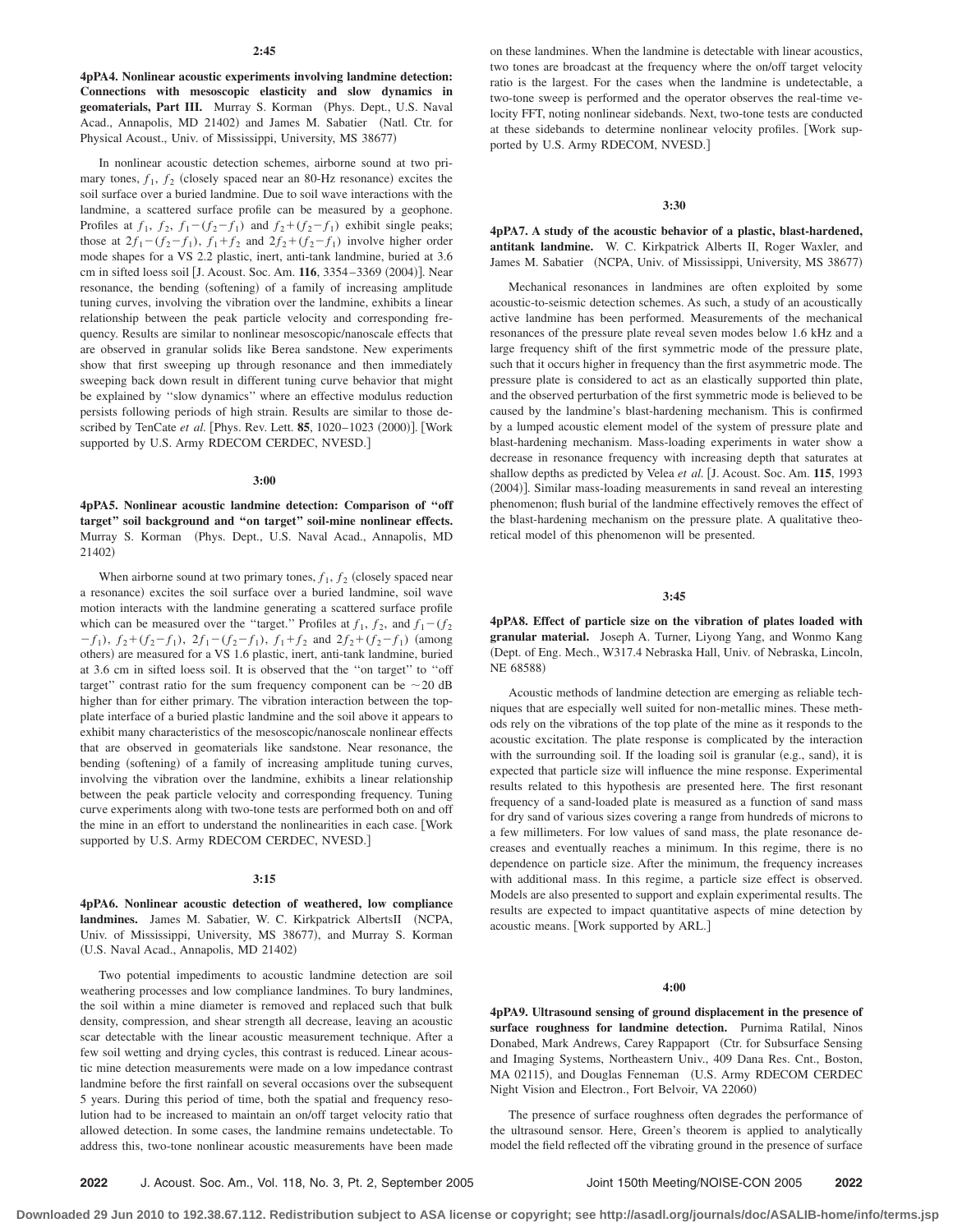roughness for a pair of ultrasound transducers. In the presence of surface roughness, the total field measured by the sensor is the sum of the reflected wave from the vibrating ground and that scattered off the roughness elements. The scattered field from the rough surface randomizes the phase of the received field. The performance of the sensor is examined as a function of the area of ground insonified, angle of incidence and frequency of the transducer, measurement time, correlation lengths, and amplitude of surface roughness.

# THURSDAY AFTERNOON, 20 OCTOBER 2005 SALON G, 2:00 TO 5:00 P.M.

# **Session 4pSC**

# **Speech Communication: Speech Production: Models and Processes (Poster Session)**

Peter J. Watson, Chair

*Univ. of Minnesota, Dept. of Speech Language Hearing Sciences, 164 Pillsbury Dr., SE, Minneapolis, MN 55455*

### *Contributed Papers*

All posters will be on display from 2:00 p.m. to 5:00 p.m. To allow contributors an opportunity to see other posters, contributors of odd-numbered papers will be at their posters from 2:00 p.m. to 3:30 p.m. and contributors of even-numbered papers will be at their posters from 3:30 p.m. to 5:00 p.m.

**4pSC1. Reliablity of measurements from ultrasound images.** Sarah M. Hardin and Stefan A. Frisch (Univ. of South Florida, 4202 East Fowler Ave., PCD1017, Tampa, FL 33704)

As ultrasound imaging gains popularity in phonetic and speech science research, examining the reliability of measures taken from ultrasound images becomes important. This study assesses the reliability of hand measures of ultrasound data collected by graduate student researchers at the University of South Florida ultrasound imaging lab. Speech production data from two different experiments, ''Ultrasound analysis of velar fronting" (Wodzinski, 2004) and "Ultrasound study of errors in speech production" [Frisch, (2003)] were analyzed by two different researchers to obtain inter-rater reliability measures. In addition, one data set was measured twice by the same researcher, once when inexperienced with ultrasound analysis and 7 months later after considerable experience had been gained. The study compared researcher's choice of image to analyze, the measures of the location of articulatory landmarks, and the measures used to quantify articulatory postures. Overall, hand measures of ultrasound images were found to be reliable. There were some differences in the absolute measures obtained, however, different researcher's measures of the same data led to the same conclusions about articulation. In addition, it was found that the measurements of different researchers became more similar to one another with experience.

**4pSC2. Midsagittal tongue motion patterns in English: More than** pivots and arches. Melissa A. Epstein and Maureen Stone (Biomed. Sci., Univ. of Maryland Dental School, 666 W. Baltimore St., Rm. 5A12, Baltimore, MD 21201, maepstein@alumni.upenn.edu-

The transitional motion patterns of the tongue in the midsagittal plane appear to consist primarily of pivoting and arching. A pivot is a region of minimal motion and an arch is a region of maximal motion. It has been found that the location and number of pivots and arches is dependent on the phonemic content of the articulation. The aim of the present study is to systematically investigate these phonemic effects by constraining the transitions between consonants and vowels using CVCVs. Early results of this work [Epstein and Stone, J. Acoust. Soc. Am. 117, 2575 (2005)] indicate that these two patterns are extreme descriptions of a continuum of shape patterns in which arches and pivots occur simultaneously. This is because the tongue is a nonrigid body and therefore tongue motions are not homogeneous. Canonical tongue shape alone was not enough to indicate which motion pattern would occur. Therefore, this study considers the effect of

tongue height, place, and shape on transitional patterns. The study will track locations of minimum (pivot) and maximum (arch) motions in the vocal tract to determine the effects of physiological and linguistic constraints.

**4pSC3. Muscular hydrostat mechanism for lip protrusion in speech.** Emi Z. Murano, Maureen Stone (Dept. Biomed. Sci., Univ. of Maryland Dental School, 666 West Baltimore St., 5A-12, Baltimore, MD 21201, ezm001@dental.umaryland.edu), and Kiyoshi Honda (ATR Human Information Sci., Kyoto 619-0288, Japan)

The lip is an organ consisting mostly of muscle similar to the tongue. While the tongue is known as a muscular hydrostat, it is unclear whether the lip is also. In this paper the muscular hydrostat issue was explored from the anatomical and functional point of view using high-resolution static MRI (hr-MRI; 0.125 mm/pixel) and tagged-cineMRI (t-MRI). A 3-D reconstruction of the lips and its muscles was obtained from hr-MRI during sustained vowels /i/ and /u/. The muscular geometry of the orbicularis oris, mentalis, and depressor labii inferior muscles were superimposed onto the principal strains that depicts compression and expansion of the internal tissue obtained from t-MRI. It is shown that (1) orbicularis oris muscle shape can predict both the borderline of glabrous and hairy skin and the manner in which the lips are protruded; (2) the lips volume is almost identical for both speech tasks; and (3) direction and intensity of compression of orbicularis oris and mentalis muscle bundles imply the role of these muscles in the protrusion appearance. These results indicate that the muscular architecture and volume preserving characteristics of the lips are consistent with a muscular hydrostat. This work was supported by NIH (USA) and NiCT (Japan).]

**4pSC4. Smoothing spline analysis of variance (ANOVA) for tongue** curve comparison. Lisa Davidson (Dept. of Linguist., New York Univ., 719 Broadway, 4th Fl., New York, NY 10003-

Ultrasound imaging of the tongue is an increasingly common technique in speech production research. One persistent issue regarding ultrasound data is how to quantify them. Researchers often want to determine whether the tongue shape for an articulation under two different conditions (e.g., consonants in phrase-initial versus phrase-medial position) is the same or different. To address this issue, a method for comparing tongue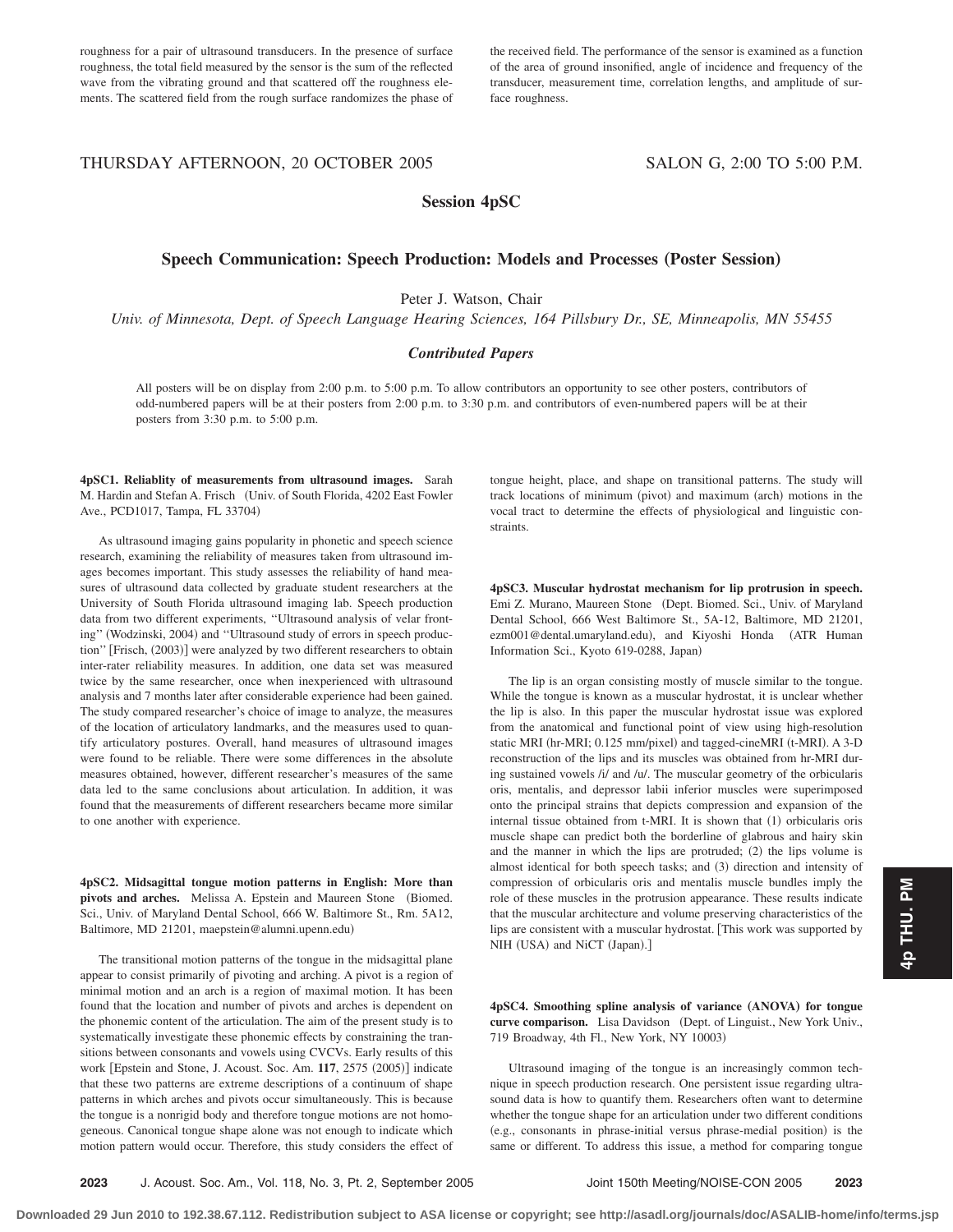curves using a smoothing spline ANOVA has been developed (SSANOVA) [Gu, 2002, Smoothing spline ANOVA models]. The SSANOVA is a technique for comparing curve shapes (splines) for two sets of data to determine whether there are significant differences between the curve types. Data sets contain 8–10 repetitions of each of the relevant tongue curves being compared. If the interaction term of the SSANOVA model is statistically significant, then the groups have different shapes. Since the interaction may be significant even if only a small section of the curves is different (i.e., the tongue root is the same, but the tip of one group is raised), Bayesian confidence intervals are used to determine which sections of the curves are statistically different. SSANOVAs are illustrated with some data comparing obstruents produced in word-final and word-medial coda position.

**4pSC5.** A local vector coding for high-quality voice analysis/synthesis. Masashi Ito and Masafumi Yano (Res. Inst. of Elec. Commun., Tohoku Univ., 2-1-1 Katahira, Aoba-ku, Sendai 980-8577, Japan, itojin@riec.tohoku.ac.jp)

Line-type spectrum is observed in frequency responses for voiced sound. The spectrum can be characterized by physical parameters: instantaneous amplitude, frequency, and phase for each component. It is difficult to estimate these parameters for natural utterances accurately by power spectrogram because the sound is usually unstationary. A new method, termed local vector coding (LVC), has been proposed to analyze these sounds. LVC assumes that the time-varying parameters for the input sound can be approximated by simple quadratic functions in a short analysis window. Utilizing the phase responses, LVC can estimate not only instantaneous amplitude and frequency for each component of the input but also their time derivatives. The validity of LVC method is examined by using naturally uttered voiced speech. The averaged estimation errors, defined by the differences between the input and resynthesized signals, are lower than 30 dB of the input energy. It indicates that LVC method is very useful for analyzing natural sounds. In addition, since the parameters of each component obtained by LVC method characterize the vowel quality, any kind of voice can be synthesized/transformed by changing each parameter independently, such as a voice of a male adult to a female voice.

**4pSC6. The effect of speaking rate on supersegmentals: An acoustic** and perceptual analysis. Hsin-Huei Chiou and Peter Watson (Dept. of Speech-Lang.-Hearing Sci., Univ. of Minnesota, 164 Pillsbury Dr. SE, Shevlin 115, Minneapolis, MN 55455)

Rate manipulation has been used to study change in prosodic contrasts such as emphatic stress. Timing contrasts in stressed words are reduced or eliminated when speaking rate is increased. However, reports of intonation and rate change are mixed. Some studies have reported an increase of *F*0 movement [M. Steppling and A. Montgomery, J. Phonetics 64, 451-461  $(2002)$ ], and other reports have found that  $F0$  movement is decreased at faster speaking rates [C. Fougeron and S. Jun, Percept. Psychophys. 26, 45–69 (1998)]. This study examined the effect of speaking rate on *F*0 and duration in sentences produced with emphatic stress in different sentential position and in declarative and interrogative forms. Essentially, durational contrasts were reduced at faster speaking rates and were more pronounced at slower speaking rates. Intonation, on the other hand, was more pronounced for the fast rate and somewhat reduced for the slow rate. A perceptual component will also be reported that examines a listener's ability to recognize stressed words and mode of sentence production (declarative and interrogative) at different speaking rates.

**4pSC7.** Tongue movements in vowel-consonant-vowel (VCV) sequences: The effect of consonant length. Anders Lofqvist (Haskins Labs., 300 George St., New Haven, CT 06511, lofquist@haskins.yale.edu)

This study examined the effect of consonant duration on the tongue movement from the first to the second vowel in VCV sequences, where the consonant is a short or long labial nasal consonant. Lip, tongue, and jaw movements were recorded in native speakers of Japanese using a magnetometer system. Measurements were made of the duration, path, and speed of the tongue movement trajectory between the two vowels. The coordination of the onsets of the lip closing and tongue movements was also studied, as well as the relative part of the trajectory that occurred during the consonant and the vowels. Preliminary results show a robust difference in duration between the long and short consonants, with the long ones about twice as long. The duration of the tongue movement was longer in the long than the short consonants. Both the peak and average speed of the tongue movement were slower in the long consonants. The tongue movement path was slightly longer in the long consonants. These results suggest that speakers adjust the tongue movement trajectory so that a similar relationship between the movement and the consonant closure is maintained in both the long and the short consonants. Work supported by NIH.

**4pSC8.** Laryngeal adjustments for devoicing of  $/h$   $\Lambda$  within-speaker study. Laura Koenig (Haskins Labs., 300 George St., New Haven, CT 06511)

Past work has investigated cross-speaker and cross-gender differences in voicing of /h/ in English speakers. The purpose of this study was to see whether a phonetically sophisticated speaker could intentionally alter his /h/ voicing patterns, and, if so, how he would effect any changes. One adult male speaker of American English, a trained phonetician and dialectologist, produced approximately 500 repetitions of intervocalic /h/ in short carrier phrases, with differing vowel contexts and loudness levels. In the first block, the speaker produced the utterances normally (i.e., without specific instructions on /h/ production); in the second, he was explicitly asked to devoice his /h/'s. Results indicated that the incidence of devoiced /h/ increased from 2% in the first block to 69% in the second block. On average, the /h/'s in the second block were produced with higher baseline airflows, indicating more extreme laryngeal abduction. This alone did not account for the speaker's devoicing behavior, however, since the soft condition, which had the lowest peak airflows in the second block, had the most devoicing. Voice source measures will be compared between the two blocks to clarify how the speaker altered his laryngeal setting to achieve more devoicing. Work supported by NIH.

**4pSC9. Simulating and understanding the effects of velar coupling area on nasalized vowel spectra.** Tarun Pruthi and Carol Y. Espy-Wilson (Dept. of Elec. Eng. and Inst. of Systems Res., Univ. of Maryland, College Park, MD 20742)

MRI-based area functions for the nasal cavity of one speaker were combined with the area functions for the vowels /iy/ and /aa/ to study nasalized vowels. The oral cavity was compensated for the falling velum by decreasing the oral cavity area by an amount equal to the increase in the nasal cavity area. Susceptance plots were used along with the simulated transfer functions to understand the effects of velar coupling on nasalized vowel spectra. Susceptance plots of  $-(B_p + B_o)$  and  $B_n$  suggested significant deviation from the rules suggested by O. Fujimura and J. Lindqvist [J. Acoust. Soc. Am. 49(2), 541–558 (1971)]. In particular, the plots showed that: (1) the frequency of zero crossings of the susceptance plots changes with a change in the coupling area, and (2) formant frequencies need not shift monotonically upward with an increase in coupling area. Further, as a consequence of  $(1)$ , and the fact that an increase in the coupling area results in a shift of  $B_n$  to the right and  $-(B_p + B_o)$  to the left, it is postulated that zero crossings of the two plots can cross each other. MRI data from Brad Story. Work supported by NSF Grant No. BCS0236707.

**2024** J. Acoust. Soc. Am., Vol. 118, No. 3, Pt. 2, September 2005 Joint 150th Meeting/NOISE-CON 2005 **2024**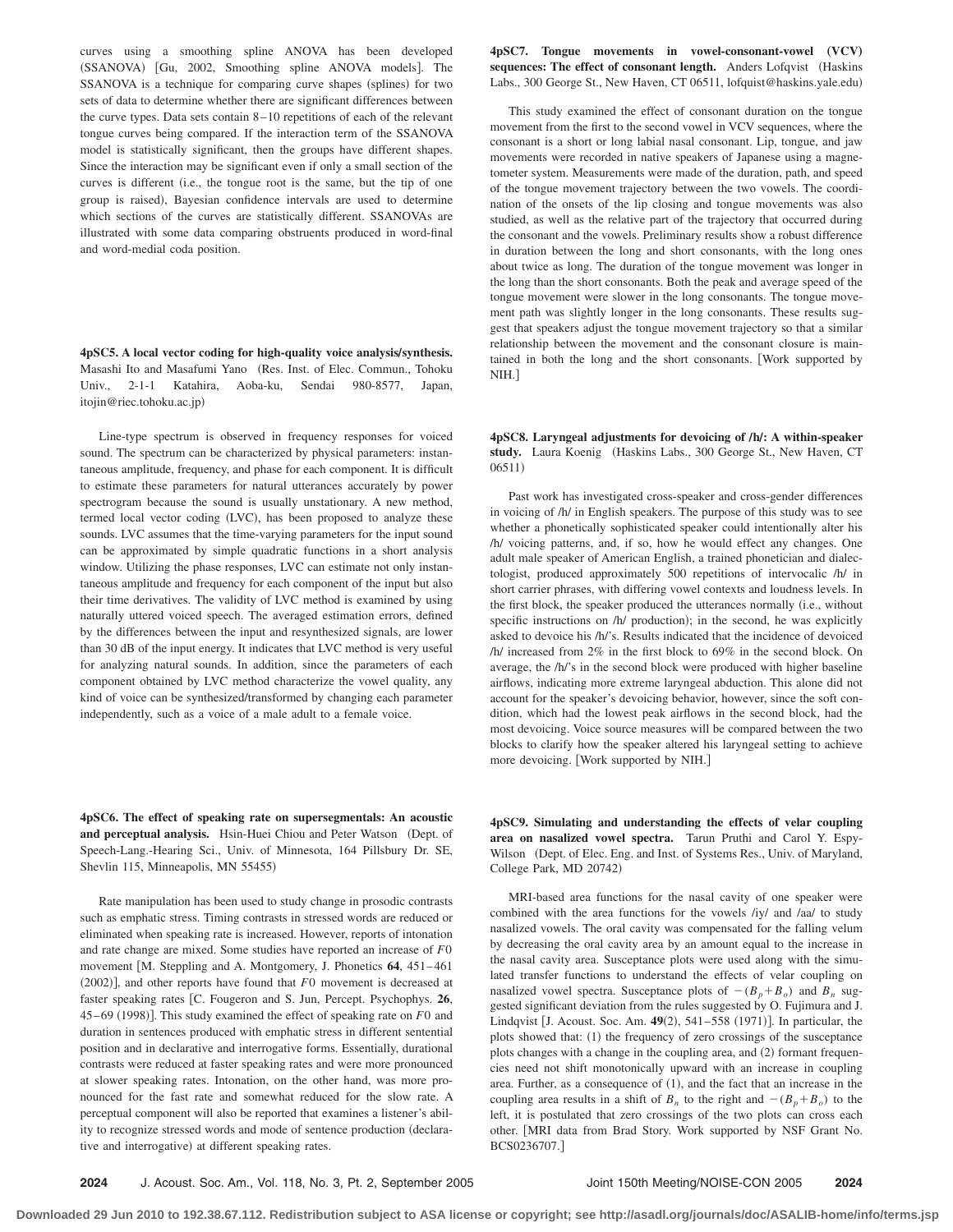**4pSC10. Vowel production in Korean, Korean-accented English, and** American English. Jimin Lee and Gary Weismer (Waisman Ctr. and Dept. of Commun. Disord., Univ. of Wisconsin-Madison, 1500 Highland Ave., Madison, WI 53705-

The current study compares vowel formant frequencies and durations produced by ten native speakers of Korean, those same speakers producing American English vowels, and ten native speakers of American English. The Korean speakers were chosen carefully to have a minimum of 2 years, and maximum of 5 years residence in the United States; all speakers were between the ages of 22 and 27. In addition, the native speakers of Korean were chosen, by means of a small-scale dialect-severity experiment, from a larger pool of speakers to achieve some homogeneity in their mastery of English phonetics. The full vowel systems of both languages were explored, and a rate condition was included (conversational versus fast) to test the hypothesis that the English vowel space is modified by rate differently for native speakers of Korean who produce English, versus native speakers of English. Results will be discussed in terms of languageand rate-induced adjustments of the vowel systems under study.

**4pSC11. Common modes of vocal tract articulation for vowels.** Brad Story (Dept. of Speech, Lang., and Hearing Sci., Univ. of Arizona, P.O. Box 210071, Tucson, AZ 85721-0071-

The purpose of this study was to investigate the spatial similarity of vocal tract shaping patterns across speakers and the similarity of their acoustic effects. Vocal tract area functions for eleven American English vowels were first obtained from six speakers, three female and three male, using magnetic resonance imaging (MRI). Each speaker's set of area functions was then decomposed into mean area vectors and representative modes (eigenvectors) using principal components analysis (PCA). Three modes accounted for more than 90% of the variance in the original data sets for each speaker. The general shapes of the first two modes were found to be highly correlated across all six speakers. To demonstrate the acoustic effects the modes, both isolated and combined, a mapping between the mode scaling coefficients and  $[F1,F2]$  pairs was generated for each speaker. The mappings were unique for all six speakers in terms of the exact shape of the  $\lceil F1, F2 \rceil$  vowel space, but the general effect of the modes was the same in each case. The results tend to support the idea that the modes provide a common system for perturbing a unique underlying neutral vocal tract shape. [Work supported by NIH R01-DC04789.]

**4pSC12. Production of Mandarin tone contrasts by musicians and non-musicians.** Terry L. Gottfried and Grace Yin-Hwei Ouyang (Dept. of Psych., Lawrence Univ., Appleton, WI 54912-0599)

Previous research has shown that native speakers of American English who are musicians perform better than non-musicians when identifying and producing the four phonemic tones of Mandarin. The present study corroborates these findings and analyzes acoustic properties of nonnatives' tonal imitations. Listeners imitated Mandarin two-syllable word phrases that varied the vowel (/li/, /la/, /lu/) and tone (high-level, midrising, low-dipping, high-falling) of the first syllable. Four native Mandarin speakers rated the musicians, on average, to be better in their imitation of Mandarin tone 4 (high-falling) than non-musicians. There were no significant differences between groups in how they were rated on the other three tones. Acoustical analyses revealed that non-natives failed to match native speakers both in differences in initial  $F0$  and in  $F0$  contour (change from initial to final *F*0) across tones. Imitations by musicians did not show significant acoustic differences from non-musicians, except for tone 4, where musicians' imitations showed a significant decrease in *F*0 from initial to final portions of the syllable; the decrease in *F*0 for nonmusicians was smaller and not significant. Creaky voice (often present in natives' tone 3 and 4) was observed in many non-native imitations, but was not restricted to tones 3 and 4.

**4pSC13. An experimental investigation of velocity fields in divergent glottal models of the human vocal tract.** Byron D. Erath and Michael W. Plesniak (Purdue Univ., 500 Allison Rd., West Lafayette, IN 47907, plesniak@ecn.purdue.edu -

In speech, sound production arises from fluid-structure interactions within the larynx as well as viscous flow phenomena that is most likely to occur during the divergent orientation of the vocal folds. Of particular interest are the flow mechanisms that influence the location of flow separation points on the vocal folds walls. Physiologically scaled pulsatile flow fields in 7.5 times real size static divergent glottal models were investigated. Three divergence angles were investigated using phase-averaged particle image velocimetry (PIV). The pulsatile glottal jet exhibited a bimodal stability toward both glottal walls, although there was a significant amount of variance in the angle the jet deflected from the midline. The attachment of the Coanda effect to the glottal model walls occurred when the pulsatile velocity was a maximum, and the acceleration of the waveform was zero. The location of the separation and reattachment points of the flow from the glottal models was a function of the velocity waveform and divergence angle. Acoustic analogies show that a dipole sound source contribution arising from the fluid interaction (Coanda jet) with the vocal fold walls is expected. [Work funded by NIH Grant RO1 DC03577.]

**4pSC14. Blind inversion and the perception/production link.** John Hogden (CCS-3, Los Alamos Natl. Lab., Los Alamos, NM 87545) and Philip Rubin (Yale Univ. School of Medicine, New Haven, CT 06511)

Whether humans recover articulator positions from acoustics in the course of speech perception has been debated for years. Some of the arguments against recovering articulator positions are relevant for machine speech recognition as well. However, techniques for blind inversion, in which the mapping from acoustics to articulation is learned without known articulator trajectories, were not considered when some of these arguments were being developed. We discuss the impact of blind inversion on the debate, and conclude that there are pragmatic reasons to recover articulation from acoustics, particularly when blind inversion is used and the mapping from articulation to acoustics is many-to-one.

**4pSC15. Some articulatory details of emotional speech.** Sungbok Lee, Serdar Yildirim, Murtaza Bulut, Abe Kazemzadeh, and Shrikanth Narayanan (Speech Anal. & Interpretation Lab., USC, Los Angeles, CA 90089, sungbokl@usc.edu)

Differences in speech articulation among four emotion types, neutral, anger, sadness, and happiness are investigated by analyzing tongue tip, jaw, and lip movement data collected from one male and one female speaker of American English. The data were collected using an electromagnetic articulography (EMA) system while subjects produce simulated emotional speech. Pitch, root-mean-square (rms) energy and the first three formants were estimated for vowel segments. For both speakers, angry speech exhibited the largest rms energy and largest articulatory activity in terms of displacement range and movement speed. Happy speech is characterized by largest pitch variability. It has higher rms energy than neutral speech but articulatory activity is rather comparable to, or less than, neutral speech. That is, happy speech is more prominent in voicing activity than in articulation. Sad speech exhibits longest sentence duration and lower rms energy. However, its articulatory activity is no less than neutral speech. Interestingly, for the male speaker, articulation for vowels in sad speech is consistently more peripheral (i.e., more forwarded displacements) when compared to other emotions. However, this does not hold for female subject. These and other results will be discussed in detail with associated acoustics and perceived emotional qualities. [Work supported by NIH.

**2025** J. Acoust. Soc. Am., Vol. 118, No. 3, Pt. 2, September 2005 Joint 150th Meeting/NOISE-CON 2005 **2025**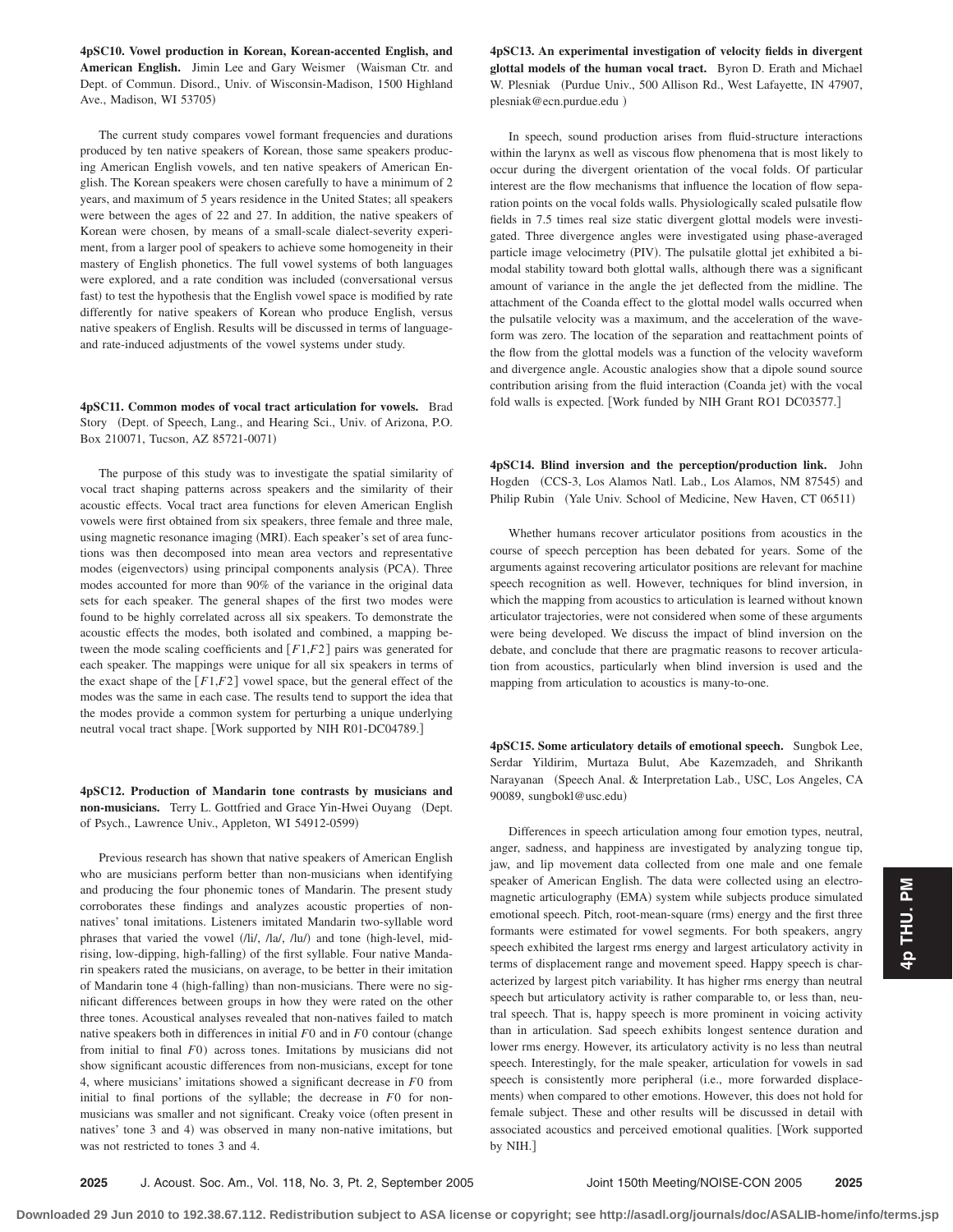**4pSC16. Recognition of voice onset time for use in pronunciation modeling.** Abe Kazemzadeh, Sungbok Lee, and Shrikanth Narayanan Speech Analysis and Interpretation Lab., Univ. of Southern California, University Park Campus, Ronald Tutor Hall 320, Los Angeles, CA 90089-

This study examines methods for recognizing native and accented voiceless stops based on voice onset time (VOT). These methods are tested on data from the Tball corpus of early elementary school children, which includes both native English speakers and Spanish speakers learning English, and which is transcribed to highlight pronunciation variation. We examine the English voiceless stop series, which have long VOT and aspiration, and the corresponding voiceless stops in Spanish accented English, which have short VOT and little aspiration. The methods tested are : (1) to train hidden Markov models (HMMs) based on native speech and then extract the VOT times by post-processing phone-level alignments, (2) to train HMMs with explicit aspiration models, and (3) to train, for each phoneme, different HMMs for native and accented variants. Error rates of 23%–53% for distinguishing phone VOT characteristics are reported for the first method, 5%–57% for the second method, and 0%–36% for the third. The error rates varied depending on the different phones examined. In general, the /p/ and /k/ phones had results that varied more than /t/. These results are discussed in light of each method's usefulness and ease of implementation, and possible improvements are proposed.

**4pSC17. Influence of prosodic factors on segment articulations and acoustics in English.** Patricia Keating UCLA, Los Angeles, CA 90095-1543, keating@humnet.ucla.edu) and Taehong Cho (Hanyang Univ., Seoul, Korea)

This study investigated effects of three prosodic factors—prosodic boundary, lexical stress, and accent—on articulatory and acoustic realizations of two CV syllables, /nE/ and /tE/. These syllables occurred at the beginning of trisyllabic English nonwords; their position in the larger phrase (prosodic boundary conditions), and whether they were lexically stressed and/or accented (prominence conditions) were varied. Articulatory measurements included linguopalatal contact (by electropalatography) for both C and V, stop consonant seal duration, and C-to-V contact difference; acoustic measurements include nasal duration and energy for /n/; VOT, burst energy and spectral center of gravity for /t/; and F1, vowel duration and vowel amplitude for /E/. We tested whether domain-initial strengthening occurs in the C and/or the V segments independently of stress or accent conditions. We found that the effects of position and of stress/accent can be distinguished in the production and the acoustics of these syllables. One domain-initial effect greater consonant contact domain-initially) was complementary to one stress/accent effect (greater vowel opening with stress/accent); in other cases the effects overlapped greater vowel energy and tendency to longer consonant both domaininitially and with stress/accent); in one case they conflicted (less consonant energy domain-initially, more consonant energy with stress/accent).

**4pSC18. Mucosal wave velocity.** David A. Berry, Zhaoyan Zhang, and Juergen Neubauer (The Laryngeal Dynam. Lab., UCLA Div. of Head and Neck Surgery, 1000 Veteran Ave., Rm. 31-24, Los Angeles, CA 90095-1794)

Mucosal wave velocity correlates with the elastic properties of the laryngeal mucosa, and can often discriminate normal phonation from pathology. In the past, mucosal wave velocity has been measured in the laboratory using two-point measurements. However, more recent laboratory investigations using human excised hemi-larynges have yielded quantitative vibratory data along a large portion of the medial/superior surface of the vocal fold. These data will be used to probe mucosal wave velocity as a function of (1) location on the medial and surface surfaces of the vocal fold, (2) subglottal pressure, (3) elongation force, and (4) adductory force. Such data reveal significant aspects of the mucosal wave, and the impact of this wave on phonation.

**4pSC19. Observations of the near-field structures of the glottal flow.** Juergen Neubauer, Zhaoyan Zhang, and David Berry (The Laryngeal Dynam. Lab., UCLA Div. of Head and Neck Surgery, 1000 Veteran Ave., Los Angeles, CA 90095)

The three-dimensional glottal jet was measured downstream from a self-oscillating physical model of the vocal folds using several techniques, including grid-based hotwire anemometry, high-speed flow visualization, and particle image velocimetry. Coherent flow structures were extracted from the spatio-temporal data using principal component analysis (PCA). The glottal jet resembled planar jets through static slitlike orifices. The direction of the jet core axis oscillated in the medial-lateral direction. Also, there was a positive correlation between the dynamics of shear layers around the laminar jet core and flow structures in the transitional region. This finding was similar to the dynamics of planar jets where jet flapping was observed previously. This can be understood in terms of an antisymmetric array of large-scale vortices being convected downstream. This antisymmetric mode of coherent vortex structures acts as an acoustic dipole that could effect the dynamics of the shear layers in the laminar core region. Thus, our observations help to understand the dynamics of the acoustic near-field of the glottal oscillator and suggest a possible feedback mechanism for source-tract coupling.

**4pSC20. Effect of intraoral air pressure on the release of an alveolar** stop closure. Lan Chen (Speech Commun. Group, Res. Lab. of Electron., MIT, Cambridge, MA 02139)

The effect of air pressure on the release of an alveolar stop consonant closure is simulated with a 2-D finite-element model of the front part of the midsagittal tongue in the vocal tract. Active movement of the tongue is estimated from x-ray microbeam recordings, and intraoral air pressure is also applied to the surface of the tongue as an external force. Air flow in the vocal tract is then coupled to the tongue movement by representing the upper tongue surface as part of the flow boundary. At release, the upward movement of the tongue tip due to the decrease in air pressure introduces an oscillation at the release trajectory of the supraglottal constriction. This oscillation is realized in a quasiarticulatory speech synthesizer HLsyn and causes the appearance of a plateau in the time course of the output airflow. This hesitation in tongue tip movement results in an increase in the duration of the frication noise by about 10 ms, consistent with acoustic data on the stop burst. The simulation shows how the mechanical properties of the tongue and the intraoral air pressure buildup can influence the duration of the frication noise. [Supported by Grant NIDCD DC00075 from NIH.]

**4pSC21. An experimental study of the aeroacoustic sound generated by vortex shedding in static and dynamic models of the glottis.** Bogdan R. Kucinschi, Kenneth J, DeWitt, Ronald C. Scherer (Dept. of Commun. Disord., Bowling Green State Univ., 200 Health Ctr., Bowling Green, OH 43402, bkucins@bgnet.bgsu.edu), and Terry T. Ng (Univ. of Toledo, Toledo, OH 43606-

Flow-visualization with smoke particles illuminated by a laser sheet, performed with a high-speed camera, was used to obtain the flow patterns in two models of the human larynx, both scaled by a factor of 7.5. The first model was static, while the second was a driven dynamic mechanical model, which simulated the motion of the vocal folds during phonation. For the dynamic model, the glottal motion frequency was of the order of the average fundamental frequency of males. It was found that the vortical flow structures were shed at different locations within and downstream the glottis, depending on the transglottal pressure, geometrical configuration and glottal motion frequency. The vortex shedding frequency, which was much higher than the motion frequency of the vocal folds, was measured optically based on the high-speed visualization images, and compared to the frequency peaks in the sound spectra, determined by microphone measurements. Generally, it was observed that the vortex sheddeing frequency corresponds to the main peak in the sound spectrum. The intensity of noise, however, was found to be dependnet of the location of vortical

**2026** J. Acoust. Soc. Am., Vol. 118, No. 3, Pt. 2, September 2005 Joint 150th Meeting/NOISE-CON 2005 **2026**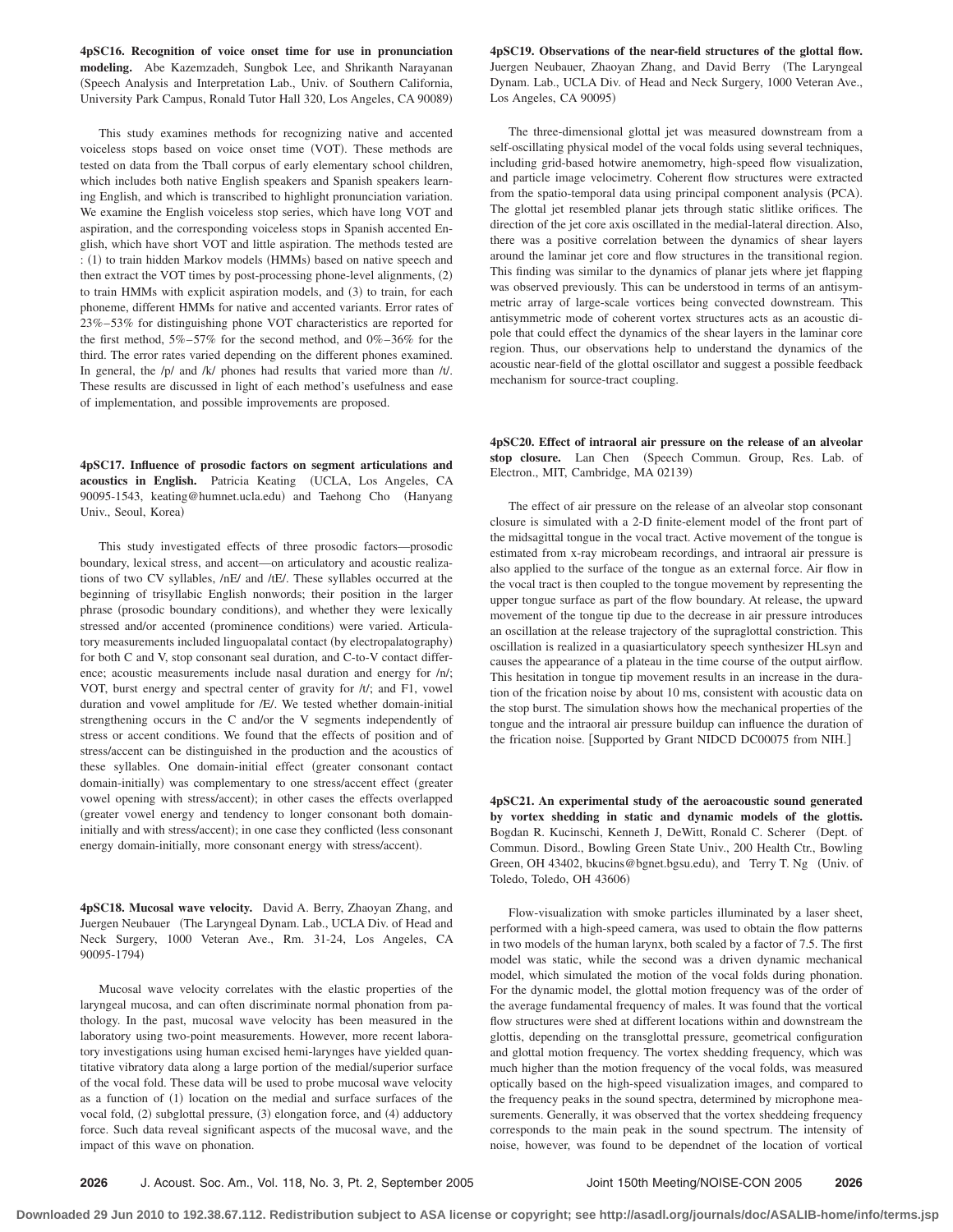structures relative to the glottal walls, indicating the presence of quadrupole- or dipole-type sound sources, due to ordered flow structures.

**4pSC22. Identification of final fall in subglottal pressure contours of speech utterances.** Helen M. Hanson, Janet Slifka, Stefanie Shattuck-Hufnagel (Speech Commun. Group, MIT RLE, 36-511, 77 Massachusetts Ave., Cambridge, MA 02139, helen.hanson@alum.mit.edu), and James B. Kobler Ctr. for Laryngeal Surgery and Voice Rehabilitation, Massachusetts General Hospital, Boston, MA 02114)

Subglottal pressure  $(P_s)$  contours for speech are described as having three phases: initial rise, constant or declining working phase, and final fall. The current work is part of a project to relate characteristics of the  $P_s$ contour to prosodic events. To that end, one must identify the three phases in a  $P_s$  contour. In past work, it was found that the initial phase is relatively easy to identify, but the transition from the working phase to final fall is less clear [J. Slifka (2000)]. Confounding issues could include segmental impedance, pitch accents, and phrase and boundary tones, all of which can have local effects on  $P_s$ . In this work, it is attempted to control tones and segments at the ends of utterances in order to better identify final fall. Lung pressure is estimated from esophageal pressure (corrected for lung volume). Pilot data from one subject indicate that the beginning of final fall is easier to identify when the phrase and boundary tones are low than when they are high. Results will be presented for additional subjects and it will be attempted to relate them to the distribution of pitch accents. [NIH grant DC04331.]

## **4pSC23. The articulatory and acoustical characteristics of the ''apical** vowels" in Beijing Mandarin. Wai-Sum Lee (Dept. of Linguist., Univ. of Hong Kong, Pokfulam Rd., Hong Kong, Hong Kong, wsleeba@hku.hk-

The study investigates the articulatory and acoustical characteristics of the two so-called ''apical vowels'' in Beijing Mandarin, which have been referred to as ''apical anterior vowel'' and ''apical posterior vowel'' by the linguists in China. The ''apical posterior vowel'' has also been described as a retroflex. The results of an EMA (electromagnetic articulograph) analysis show that both vowels are apical, with the tip of tongue approaching the alveolar region for the ''anterior vowel'' and the postalveolar region for the ''posterior vowel.'' The ''posterior vowel'' is pharyngealized, as the body of tongue in particular the posterodorsal portion is pulled backward toward the pharynx. Acoustical data obtained using the CSL4400 speech analysis software show that the two ''apical vowels'' have similar *F*1 value. The *F*2 value is slightly larger for the ''posterior vowel'' than ''anterior vowel.'' Thus, the correlation between a larger *F*2 and the advanced tongue position is not applicable to these ''apical vowels.'' The main difference between the two ''apical vowels'' is in *F*3, where the value is much smaller for the ''posterior vowel'' than ''anterior vowel.'' It is assumed that the smaller *F*3 value for the ''posterior vowel'' is due to pharyngealization.

**4pSC24. Vocal tract length development during the first two decades of life: A magnetic resonance imaging study.** Houri K. Vorperian (Waisman Ctr., Univ. of Wisconsin-Madison, Madison WI 53705), Moo K. Chung (Univ. of Wisconsin-Madison, Madison, WI 53705), Lindell R. Gentry Univ. of Wisconsin Hospitals and Clinics, Madison, WI 53792), Ray D. Kent, Celia S. Choih, Reid B. Durtschi and Andrew J. Ziegert (Univ. of Wisconsin-Madison, Madison, WI 53705)

As the vocal tract length (VTL) increases more than twofold from infancy to adulthood, its geometric proportions change. This study assesses the developmental changes of the various hard and soft tissue structures in the vicinity of the vocal tract (VT), and evaluates the relational growth of the various structures with VTL. Magnetic resonance images from 327 cases, ages birth to age 20, were used to secure quantitative measurements of the various soft, cartilaginous and bony structures in the oral and pharyngeal regions using established procedures [Vorperian et al. (1999), (2005)]. Structures measured include: lip thickness, hard- and softpalate length, tongue length, naso-oro-pharyngeal length, mandibular length and depth, and distance of the hyoid bone and larynx from the posterior nasal spine. Findings indicate: (a) ongoing growth of all oral and pharyngeal structures with changes in growth rate as a function of age; (b) a strong interdependency between structure orientation and its growth curve; and (c) developmental changes in the relational growth of the different VT structures with VTL. Findings provide normative data on the anatomic changes of the supra-laryngeal speech apparatus, and can be used to model the development of the VT. Work supported by NIH-NIDCD Grants R03-DC4362 R01-DC006282, and NIH-NICHHD P30- HK03352.

**4pSC25. Improving automatic speech recognition via better analysis and adaptation.** Douglas O'Shaughnessy, Wayne Wang, William Zhu, Vincent Barreaud, T. Nagarajan and R. Muralishankar (INRS-EMT, 800 de la Gauchetiere West, Ste. 6900 Montreal, QC, Canada H5A 1K6-

One way to improve automatic speech recognition (ASR) systems is to reduce the mismatch between system training and operating conditions, as such mismatch seriously degrades performance. We have developed model adaptation techniques able to adapt to various speech environments without modifying ASR systems, and have developed an appropriate feature transformation scheme for the Mel-frequency cepstral coefficients (MFCC), a popular front-end feature of ASR systems. We use maximum a posteriori model adaptation and a method based on Bayesian parametric representation. Feature transformation aims to maximize the desired source of information for a given speech signal in the front-end features and to minimize undesired sources. Frequency-domain autoregressive modeling and a segmentation algorithm are being developed, e.g., to segment a speech signal into syllablelike units. We also introduce a new speech-processing front-end feature that performs better than the existing MFCC, as well as a log-energy dynamic range normalization technique for ASR in adverse conditions. In addition, we have developed a continuous ASR method that exploits the advantages of syllable and phoneme-based subword unit models. Work supported by NSERC-Canada and Prompt-Quebec.

**4pSC26. The effects of the glottal geometry on intraglottal pressure** distributions. Li Sheng (Dept. of Biomed. Eng. School of Life Sci. and Technol., Xi'an Jiaotong Univ., 28 West Xianning Rd., Xi'an, 71004R, P.R. China), C. Ronald Scherer (Bowling Green State Univ., Bowling Green, OH 43403), MingXi Wan, and SuPin Wang (Xi'an Jiaotong Univ., China)

The purpose of this study is to explore the effects of the glottal geometry on intraglottal and transglottal pressures using a Plexiglas model and a commercially computational fluid dynamics code, FLUENT. Nine glottal angles (uniform, as well as convergent and divergent 5, 10, 20, and 40 deg), 18 inferior vocal-fold angles varied from 87.5 to  $-10$  deg, and 19 superior vocal-fold surface angles varied from  $-85$  to 45 deg for uniform, convergen 10- and divergent 10-deg glottal angle, and a wide range of entrance radii varied from 0.26 to 0.005 cm for different divergent glottis were selected separately to examine their pressure distribution effects. The empirical data were supported by computational results using FLUENT. The results suggest that the 10-deg divergence angle may correspond to least flow resistance, the vocal-fold surface pressures are essentially independent of the inferior and superior vocal-fold surface angles realistic for human phonation, and a small glottal entrance radius tends to lower the transglottal pressure, move the minimal pressure near the glottal entrance more upstream, and make the pressure dip more negative in value. These results suggest that the glottal geometry should be well specified when using physical, mathematical phonatory models.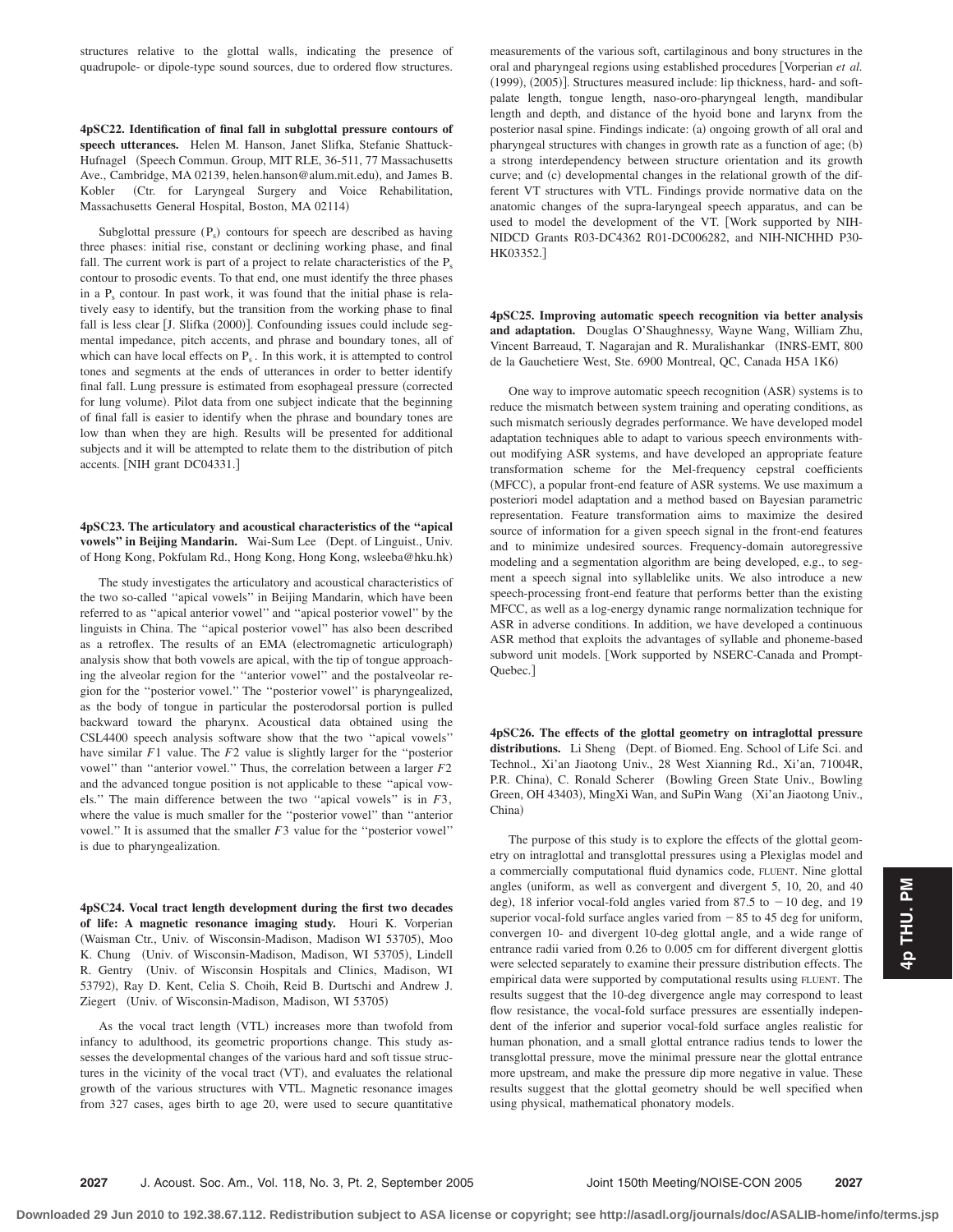# **Session 4pSP**

# **Signal Processing in Acoustics, Underwater Acoustics, Animal Bioacoustics, Noise, Acoustical Oceanography and Engineering Acoustics: Blind Deconvolution in Acoustics**

George B. Smith, Cochair

*Naval Research Lab., Code 7183 Stennis Space Center MS 39529-5004*

George E. Ioup, Cochair *Univ. of New Orleans, Dept. of Physics, New Orleans, LA 70148*

Juliette Ioup, Cochair *Univ. of New Orleans, Dept. of Physics, New Orleans, LA 70148*

#### *Invited Papers*

#### **3:15**

**4pSP1. Blind deconvolution and source separation in acoustics.** Leon H. Sibul, Michael J. Roan, and Christian M. Coviello Appl. Res. Lab., Penn State Univ., P.O. Box 30. State College, PA 16804-0040, lhs2@psu.edu-

Blind deconvolution (BDC) and blind source separation (BSS) are active research topics with many important applications in acoustics. The goal of deconvolution is to recover original input signal from the output of a convolution filter. In blind deconvolution details of the convolution filter and input signals are not known. The fundamental assumption in BDC is that the input signal is a non-Gaussian stochastic process. A topic closely related to BDC is BSS. BSS is a process that is an inverse operation to a mixing process. In BSS it is assumed that inputs to the mixing systems are statistically independent stochastic processes, where only one input may be Gaussian, others must be non-Gaussian. Standard criterion functions for BDC and BSS are reviewed. Limitations of the second-order statistics and need for higher-order statistics (HOS) or information theoretic criteria that lead to nonlinear optimization algorithms are pointed out. Advantages of various information theoretic criteria for BDC and BSS are discussed. Because gradients of these criteria are nonlinear, resulting optimization algorithms are nonlinear. Linear and non-linear algorithms for BDC and BSS are examined. Work supported by ONR Codes 321US and 333.

#### **4:00**

**4pSP2. Blind deconvolution in ocean sound channels via artificial time reversal.** David R. Dowling (Dept. of Mech. Eng., Univ. of Michigan, Ann Arbor, MI 48109-2133), Karim G. Sabra (Scripps Inst. of Oceanogr., UCSD, La Jolla, CA 92093-0238), and Mark R. Stevenson (NATO Undersea Res. Ctr., La Spezia, Italy)

A signal that travels through a sound channel is typically distorted when recorded by a remote listener because of interference arising from multiple propagation paths. If the distorted signal is recorded with a transducer array, a novel passive acoustic technique, artificial time reversal (ATR), can be used for blind deconvolution to remove sound-channel-induced distortion and recover the original signal. The technique is based on artificial backpropagation of the recorded signals using source-to-array Green's functions synthesized directly from the recorded signals. The technique relies on separating out the contribution of a propagating mode or ray path having a phase that depends linearly on frequency. Analysis of the technique shows that it is simultaneously a matched filter and an inverse filter in the limit of high signal-to-noise ratio. Computational example's employing a single source are presented and compared with results obtained from oceanic measurements. The temporal correlation between an ATR-compressed signal and the original signal approaches 100% in the computational examples, and commonly exceeds 90% for the oceanic data. Potential extension of this technique to source–array-range estimation, and to multiple sources emitting simultaneously in the same frequency band are also presented. [Work supported by ONR.]

#### **4:30**

**4pSP3. Maximum-length-related sequences and a specialized deconvolution for multiple acoustic channel estimation.** Ning Xiang (Architectural Acoust. Program, School of Architecture, Rensselaer Polytechnic Inst., 110 8th St., Troy, NY 12180) and John N. Daigle (Univ. of Mississippi, University, MS 38677)

A wide variety of acoustic systems have multiple sources and receivers. This paper discusses a deconvolution technique for making acoustic measurements simultaneously with multiple sources. The deconvolution is based on a collection of known excitation signals of the maximum-length sequence (MLS) related classes, widely used in the spread spectrum communication, but less well known in acoustics applications. This technique is particularly valuable when characterization of multisource, multireceiver system must be accomplished in a limited time period. Since lengths of periodic MLS-related source signals are not suitable for FFT-based decovolutions, and the fast MLS transform based on fast Hadamard transform is not applicable to the MLS-derived combined signals, our effort has been given to an efficient deconvolution algorithm. The simulation and experimental results demonstrate the feasibility, fidelity, and potential applications of the deconvolution techniques in characterizing acoustic systems.